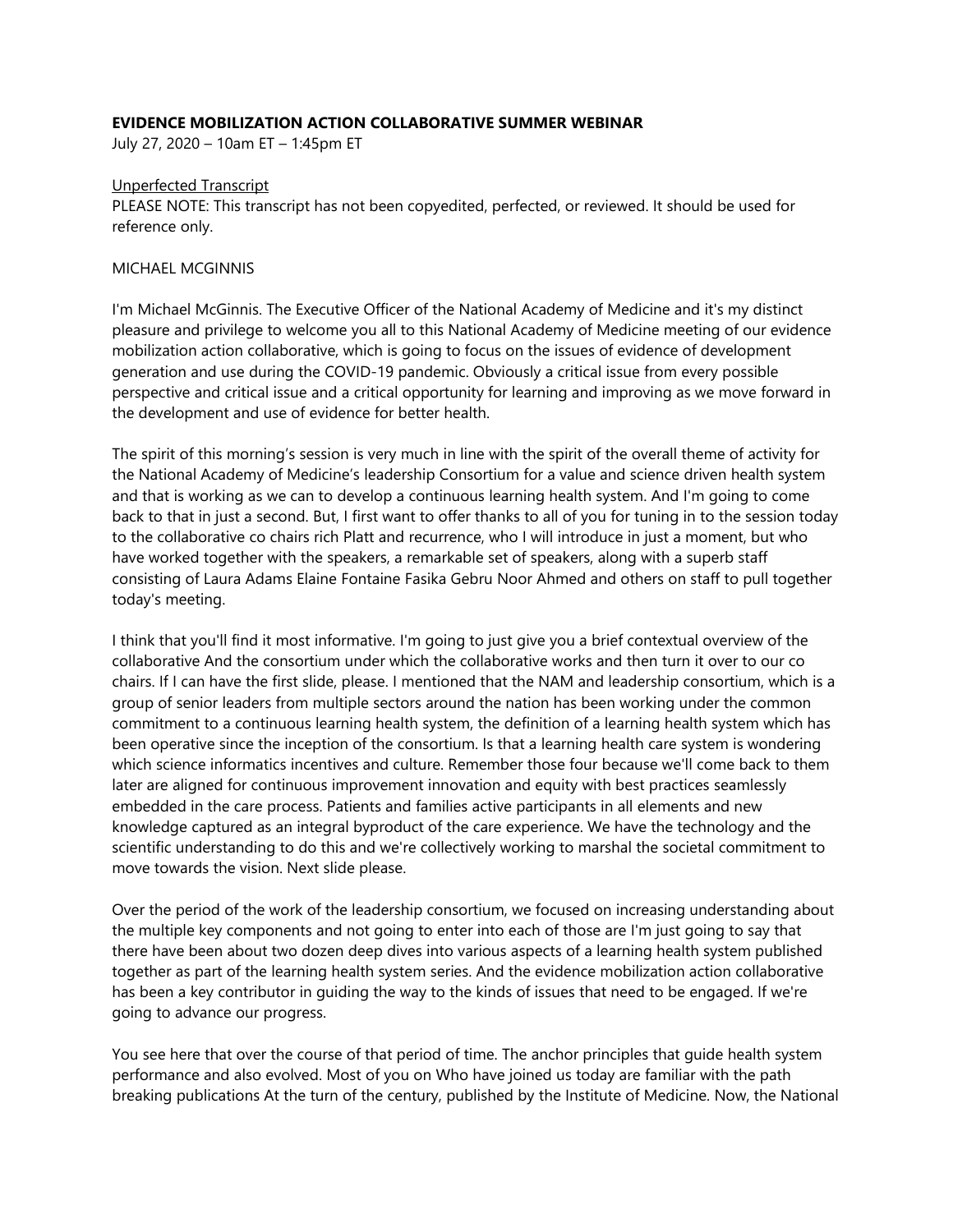Academy of Medicine on crossing the quality chasm and to err is human. The six anchor principles identified as important for health system performance at that time, largely health care system performance were services that are patient centered safe, effective equitable efficient and timely, we have evolved through the work of the Of the consortium and the learning health system series so that we have added to personal safe, effective equitable efficient and accessible the notions of transparency at activity and security, and I mentioned those because Over the course of the work of the consortium.

The activities have evolved around four domains evidence. We're going to be discussing today and we'll come back to the strategy there and just a moment. The Digital Health domain. The financing domain and the culture domain and those these anchor principles map onto each of those domains and provide guidance to the stakeholder actors and organizations in each of the domains. Next slide please.

Today's session. Is an important example of what we in the National Academy medicine leadership consortium are undertaking In order to draw to the strength of our multiple sector representation and assessing the impact of the COVID-19 pandemic. On each of the major sectors that are represented nine major sectors represented on the consortium. And seeking to in those assessments learn lessons that can then be applied to broad health system transformation that's all I'm going to say about the context of the broader context for today's Meeting in the in the work of the evidence mobilization action collaborative

I'd like now to I'll come back to this specific strategy around evidence in just a bit. But I want now first to introduce rich Platt of Harvard University and recruits of Medtronic the CO chairs of the action collaborative and turn it over to them to get us started.

#### RICHARD PLATT

So you can see my former self on the on the slide here. Rick has held up better than I have in that regard. But we're both delighted to be part of today's session as Michael said our, our collaborative remit has been to focus on the fact that, despite Our being in the midst of the greatest wave of Research in in our lifetimes, the knowledge gap is actually growing the number of things for which we either don't know the right answer or don't know how to implement the right answer is, is growing even faster. And so that's broadly in broad strokes. That's the challenge that our collaborative is trying to deal with and our hope for a learning health system. The COVID-19 epidemic has created an opportunity, in a sense, because it has forced us to rethink so much of the way we regenerate and apply knowledge and our hope today is to try to distill as much as we can from the from that structural learning as we can with the Hope that both will come out of today's discussion with a better understanding of the status of our knowledge about the COVID-19 but also to be able to apply the General lessons learned into ways that the things that we might apply otherwise. So we have organized the discussion around five presentations by individuals who've really been setting the, the National example for how we can wrestle with this new challenge. First we'll hear from Ashish Jha, who will Take a national and global perspective on how we understand the challenge of COVID-19 then Howard Zucker who's the health commissioner, the State of New York will talk from the perspective of a of a large locale about understanding The occurrence of the disease in a in a geographic area. How to Organize care around it, how to communicate with the citizens in the hidden that area next slide will Move then to Deitram scheufele who will Pick up the, the theme of communication with The general public about what we know. And what's important to do and then See, and then Amy Abernethy will bring us back to a national perspective On how the US Food and Drug Administration is creating an evidence accelerator to pull together the best information that we have. You know I somehow left out, Carlos, Del Rio. Is he not on the slider, did I just read over him. But in any event, or our third presentation will be by Carlos, Del Rio from Emory University who will talk about the development of … I was going to say new treatments but of treatment for a condition that we haven't had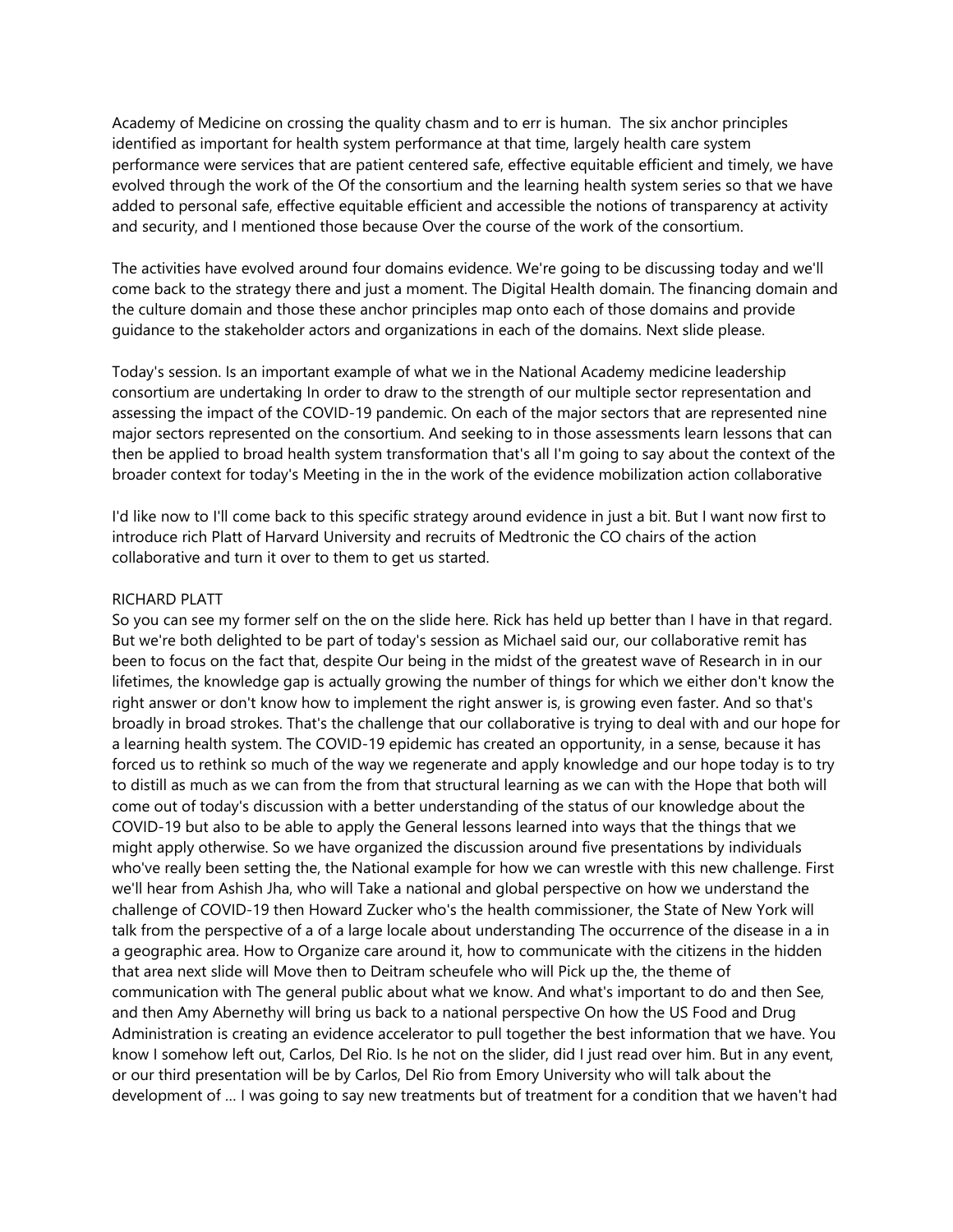so five lead presentations with discussions to follow to follow each of them. And just to just to review the bidding. It's Ashish first Howard second Carlos third deitram Fourth, and an Amy to follow up and then we'll have a summary discussion.

Rick will talk with us about the logistics of how to make this into a conversation that could involve As many of the 323 of us who are on this. Webinar as possible, Rick.

#### RICHARD KUNTZ

Thanks rich and so as rich said I'm cover a few of the housekeeping issues. So for this meeting. After each presentation will have an opportunity to answer your questions. So speakers vs. You turn your video on when you're presenting and remember to keep yourself muted when you're not talking, they're the only ones can be muted unmuted. Will start by some pre selected prepared questions for the speakers, the time permits, will be able to answer questions that are generated from the audience. And if you're watching and one ask a question, please go ahead and type in your question into the Q & A located in the controls of the bottom of your screen on the zoom platform. And that's going to be in the chat box, as I understand, please include your name, organization, and if applicable. If you want the question direct the tours and finally according and a copy of this presentation will be available to view after the event is done so. On the screen or some other issues related to zoom instructions which I won't read through that they have covered most of them, but this is a typical zoom call, which I think most of us are familiar with. So With that, I'll turn it back over to Michael to introduce the first session.

#### MICHAEL MCGINNIS

Thank you very much, Rick and rich In introducing this first session. I'm actually speaking for Rick and rich who and fashion, the Structure, along with their other co leads From the other collaborative. The other three collaborative so working as part of the leadership consortium. And I'm going to run through a series, I think, three or four quick slides that will give you. First, a sense of the overall structure of operation of each of the collaborative Then a Review of the issues that are engaged in some fashion or another by the evidence mobilization action collaborative Then the key principles as they apply the anchor principles to the collaborative and finally the indicators that are being used. They're currently under development by the collaborative to map progress and believe it or not, I can do that fairly quickly.

This, you cannot read probably unless you've got a great zoom feature on your screen, but I will note that the slides that I'm reviewing Will be available as part of the series of materials available in conjunction with the session today. The short of it is, and I'll interpret for you. Is it the at the base of this graphic are the four domains in which the consortium works digital evidence economics and social cultural The evidence is the yellow portion. So, in the course of the collaborative activities. The work basically moves up the layers. And if you track the yellow band, you'll see that The evidence mobilization action collaborative has interpreted the anchor principles for use in evidence stewardship. The focus is on generation of real world evidence a network of organizations committed to Enhancing the generation and use of real world evidence for knowledge. For improved health of the American people. And a series of dashboard indicators that indicate overall progress. Individual collaborative projects are developed as part of the collaborative work as a whole. Next slide please.

Here you see the various dimensions that are addressed by the evidence mobilization collaborative at different points in time. And I won't go through them all, I'll just indicate that they relate to the sorts of things that you would expect data stewardship standardized multi level core indicators linked data interoperability data reliability and validation Artificial intelligence and machine learning data curation and analysis and the like the evidence mobilization collaborative Takes it all takes on the responsibility for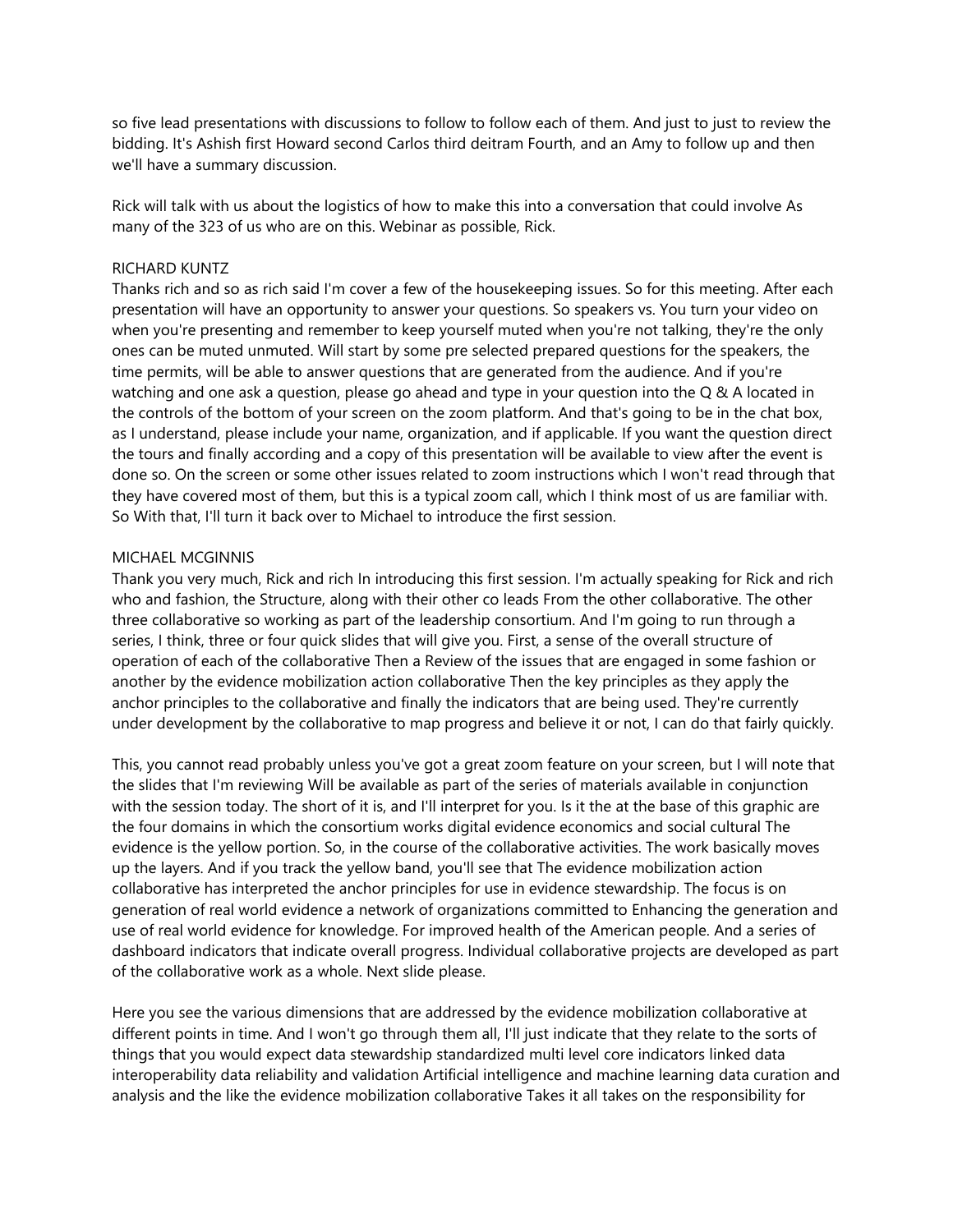understanding at some level, the extent to which society is progressing in each of these domains and then drills down with specificity on one or another of the areas of for direct project involvement. Next slide please.

noted earlier, the anchor principles that were Used across all of the collaborative and here you see the mapping of the anchor principles for stewards of evidence generation and use That is to say, organizations and individuals developing interpreting and applying evidence and a learning health system. Are responsible for ensuring that those activities are personal that services are assessed and delivered and tailored to circumstances and individual goals, they're safe. Health services and research contain safeguards against unintended harm, they're effective evidence is generated are applied using objective standards to eliminate bias. They are efficient evidence is provided in content form and manner appropriate to need they're accessible. relevant evidence is available at the point of service. They're transparent. Evidences transparent as to source strengthen applicability there adaptive evidence protocols are continuously assessed for and responsive to new information and they're secure personal health data are securely tracked reported and stored

So those are the anchor principles Guiding the work of the evidence mobilization action collaborative final slide please, the collaborative and also developing a series of dashboard indicators to Identify the level of progress in society. Around the generation and use of evidence. That is needed in real time and the three that are currently in scope relate to the percent of standardized national guidelines that are supported by high quality evidence They relate to the percent of healthcare delivered and reimbursed, which is supported by high quality evidence And they relate to the percent of individuals endorsing protected use of their personal health data for evidence generation using an understandable uniform consent vehicle. With that, I'd like to

Thank you for your indulgence of that quick strategic overview of the work of the collaborative and thanks to our two co chairs for stewarding the progress of the collaborative That has resulted in what I've just presented to you. And now, Rick. I'll turn it back to you to introduce the first session.

# RICHARD KUNTZ

Thanks Michael. We're about 10 minutes ahead of schedule here. So the speakers can have a little bit longer time. I just want to make another kind of housekeeping comment here about the presentations are engaging that the presenters will speak for about eight to 10 minutes each. And other speakers, if you can remain on muted during your presentation muted during when you're off. That'd be helpful. And the staff will advance the slides, the speaker just basically say next in the slides ago forward. Afterwards will then go ahead with the presentation of the questions.

One minute before the end of eight to 10 minutes you'll get a chat from our staff, saying that you've got about a minute left in your presentation. Again, I think we're a little bit early. So I think this first session can go a little longer than needs to them as needed so that It's my pleasure to introduce Dr. Ashish Jha, professor of global health at Harvard th Chan School public health and Director of the Harvard Global Health Institute.

# ASHISH JHA

So good morning. I am online. Can everybody hear me okay Great. Fabulous. So I'm excited to get started and I'm excited to get started a little early. And what I'm going to do. I don't have slides. I want to speak. for about eight to 10 minutes on this issue of evidence for action in the context of this pandemic. So if we start with where we are as a country. It is I think without a doubt clear that we have the worst pandemic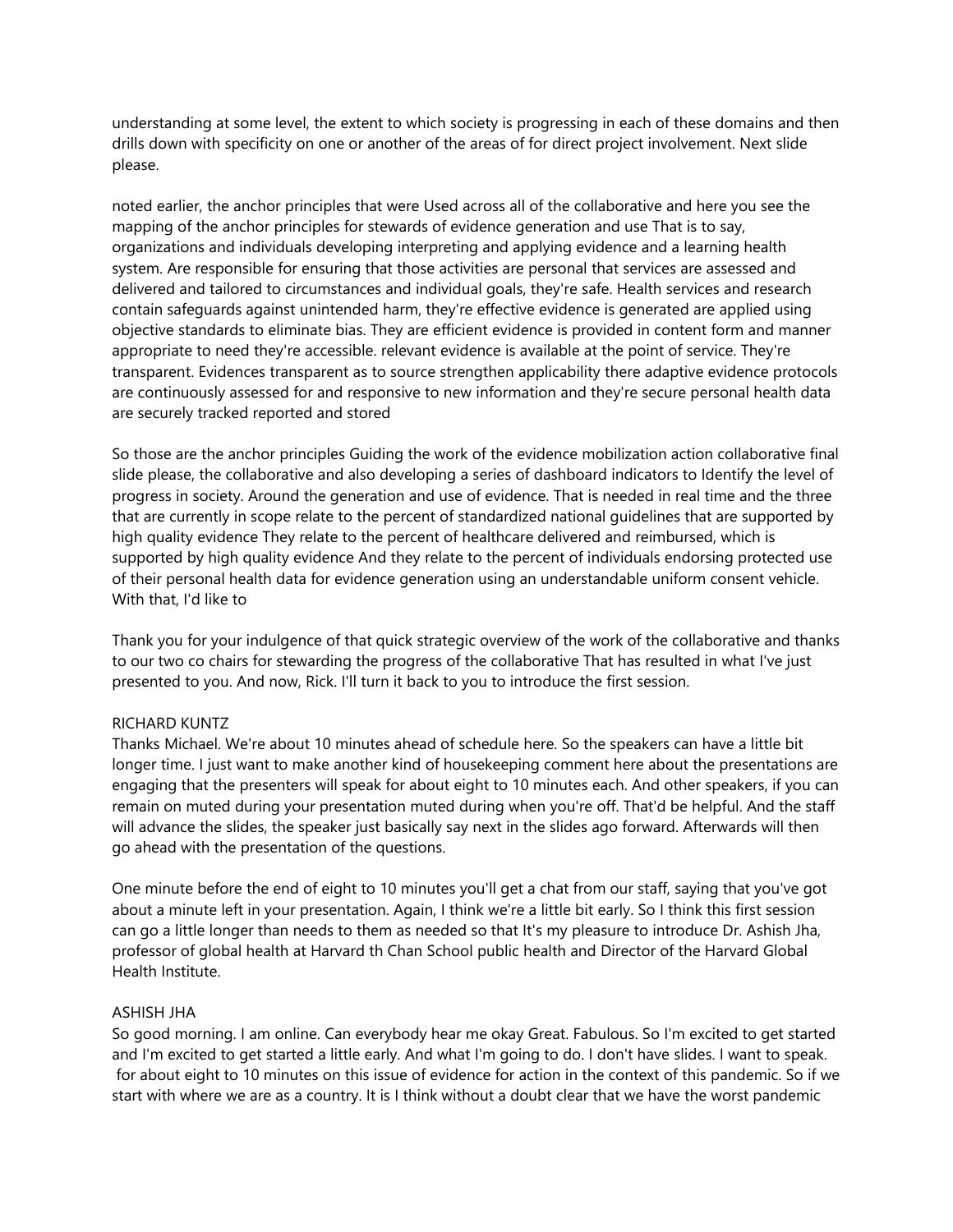response of possibly any country in the world and there may be a couple that are rivaling us, but we are certainly among The very, very worse. Um, there's a whole host of reasons why we're doing as badly as we are, but I believe very strongly, and I'll try to lay out the case for it. That fundamental one of the fundamental reasons why we are so far beyond where we ought to be Is the lack of high quality evidence and data and this speed with which it has arrived has been consistently too slow. So the issues around evidence and data and how it has hampered action is critical. And the other reason which is related is that we are also dealing as a nation with a torrent of misinformation. And when you have a vacuum of high quality information. I think it creates an opportunity for misinformation. To show up and to take root. And so if I think about things that I would want to improve in our pandemic.

If we could go back to January. It's actually quite a list of things I would do differently. But one of the top things would be to think differently about what kind of evidence and data we've had for fighting this pandemic. So Let me start off there and ask the question. So what's been missing, what would high quality data in this pandemic have looked like. So what we should have had sort of from the beginning, from day one. Is and I'm going to lay out some very basic things. And then I'm going to lay out what I think are some a bit more sophisticated things And what I'm going to try to share with you is that this is what a good response with in terms of data would have looked like because Data is fundamental to then being able to act and when you don't have high quality data, your actions are going to be hampered

So let's just be very simplistic about this, what would have been helpful and useful to have from the beginning. For every community, we would have wanted to have number of cases number of tests being done. Number of hospitalizations that are occurring from this disease number of people dying from this disease. So it's not rocket science. These are like the fundamental building blocks of any disease outbreak. We would have wanted that information broken down by critical factors such as the race and ethnicity of people who are being affected but neighborhood. The age the income. Because that would have taught us a lot about how this outbreak is playing out we wanted, we would have wanted that information updated real time daily And by the way, these are not pie in the sky ideas. These are things that lots of countries have done.

We would have wanted data from high priority places we would have wanted active data from nursing homes from essential workplaces like grocery stores meatpacking plants. And then what we would have wanted was surveillance data, data that gives us early looks into what's happening in individual communities. This is the evidence that one needs from a policy point of view, to act in this in this pendant So the question is have we had this and I would argue throughout much of this pandemic. The answer is largely. No, but I'm going to put a lot more nuanced on that.

It has largely not come from the federal government and it has largely not come from state governments. Now one of the points I want to make this very, very clear is in the middle of a major outbreak like this, we often turn to What used to be. I would argue the world's greatest public health agency. And that's the Centers for Disease Control and Prevention. And I will say that in this regard the CDC has not performed the way it needed to And I think that we can get into why the the fabulous scientists of the CDC or thankfully still there working incredibly hard. But I think they have been hampered in ways that have made it very, very difficult. So given that, Given that we are in a hodgepodge right now. What do we have from a data and openness point of view, what we have is every state collects and reports data a little bit differently. hospitalization and death date. I can often lag weeks. One of the things that we noticed and when we've been tracking this stuff across the country. Is for a long time. We couldn't get any hospitalizations data from Florida, the data from Georgia on deaths and hospitalizations consistently like two, three weeks behind what they did from other states.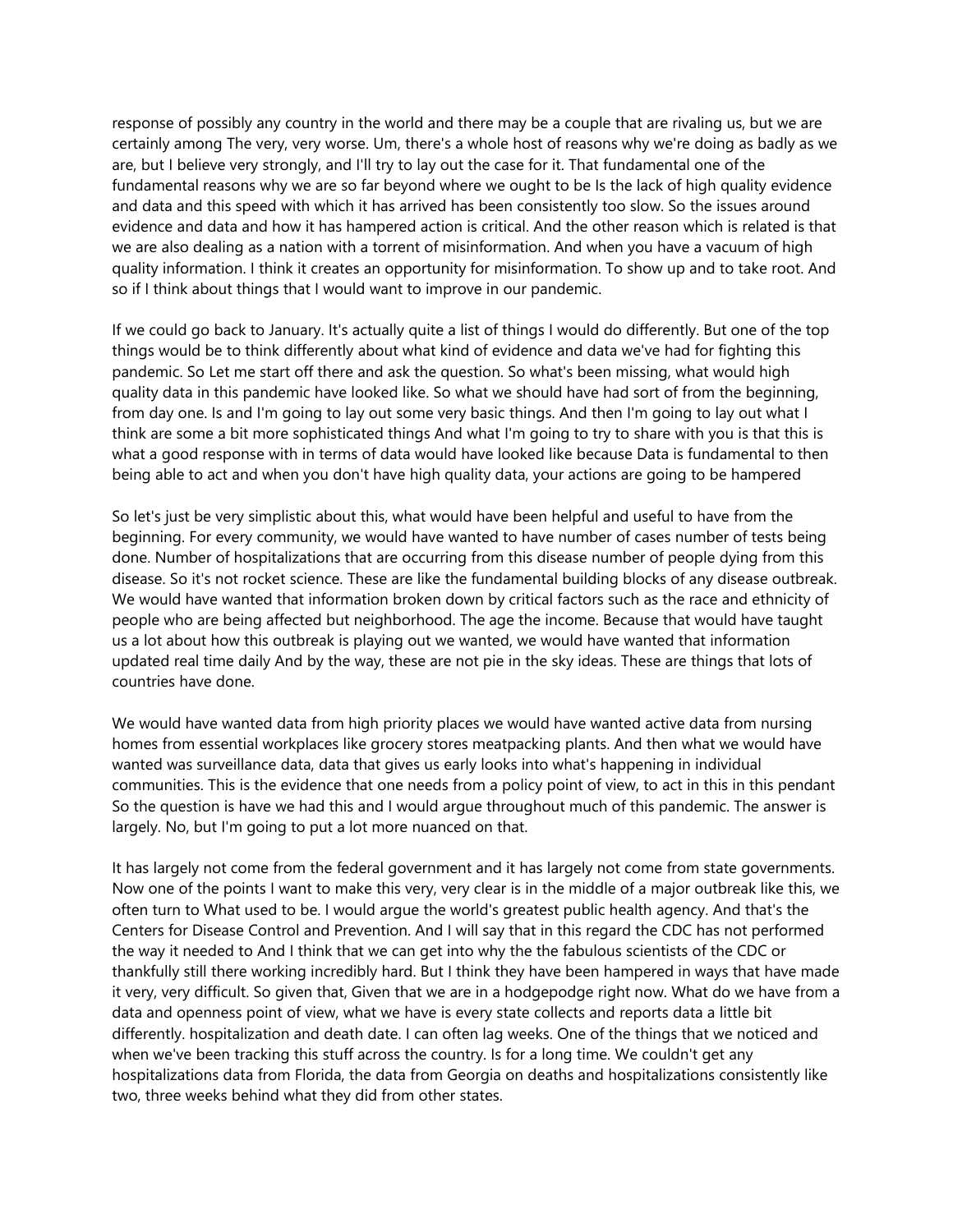We could go through Kansas is still also not reporting hospitalization. So it's just this incredible hodgepodge people reporting cases differently people reporting testing differently. Almost none of it was broken down by race and ethnicity and the testing data, the testing data that not just I but people like me relied on but the testing data that the White House coronavirus Task Force relied on Comes from COVID-19 tracking, which is a group of journalists who pulled together daily information about the state of testing in our country and the state of new cases. In our country. So basically, a group of journalists are pulling together and some of the central data that our countries.

So what is the consequence of all of this hodgepodge of data collection. Well, I started with. We are number one in the world, and I'm from some cases and we are number one in the world in terms of number of that's Um, but it goes beyond that we have this virus this disease has not affected all communities in America. Equally, it has had a massively disproportionate effect on black Americans and on Latino Americans. And it took us many, many weeks to figure that out. Because again, our data collection. We're not up to snuff. We didn't have the information we need it.

One of the hypotheses that I and others have had is that our entire testing infrastructure has been deployed in a way that Disproportionate makes it harder for black and Latino Americans to get test. Did I have evidence behind that. It took weeks and weeks of work from the National Public Radio and from 538 and other journalists. To track all of that down and put it together and piece it together. And indeed, that is what the evidence. Shows but that's all stuff. We need the government to be collecting that is all stuff. We need to have government collect and make transparent on an ongoing basis.

Last point, kind of on some of the consequences because we continue to be so consistently late in our data collection. It has allowed for a lot of missteps and slow responses I think back to Memorial Day when many of the states started opening up a week later, it started number of cases started rising And because we didn't have good data on forecasting because we didn't have sort of the surveillance data we needed For weeks we had this national debate of our cases actually going up. Maybe this is more testing. Maybe when we don't see increases in hospitalizations and that lag that four week lag where we had what I thought was a pretty inane debates. Basically meant that the virus got out of control across about half of the United States, leading to where we are now, where 1000 Americans are dying every day. And that was a data failure was not just a data failure, but it was a Dave affiliate

So let me finish off by just saying, what we need is high quality timely data specially focused on high risk groups, whether they are residents of nursing homes, whether they are racial ethnic minorities. And we also need really high quality surveillance data here is a place for instance where there's a lot of opportunity for doing things like wastewater surveillance, there's been Protect increasingly good evidence that sampling wastewater and municipalities across the country. Can give us an early look into where outbreaks are likely to get worse. We don't have a national strategy for collecting that kind of data. We need data on better modeling and forecasting right now. Much of the modeling and forecasting data. Is coming from Google and Open Table and other sources but no one's really pulling it together, certainly not our government So when I look at when I want to predict where things are going next. I go almost completely to to private websites that people have pulled together. One of the very best actually is coated projections, run by a 25 year old computer scientist who just has Managed to scrape together data from all sorts of different websites and just runs it, it's probably the most effective predictor Again, that kind of data. It's great to have you know 25 year olds sitting in basements. I don't know if he's in a basement.

But doing this, but this is really the work of government. And this is really the work of our of our public health agencies and we haven't gotten it so Let me finish off by just saying, I think the purpose of this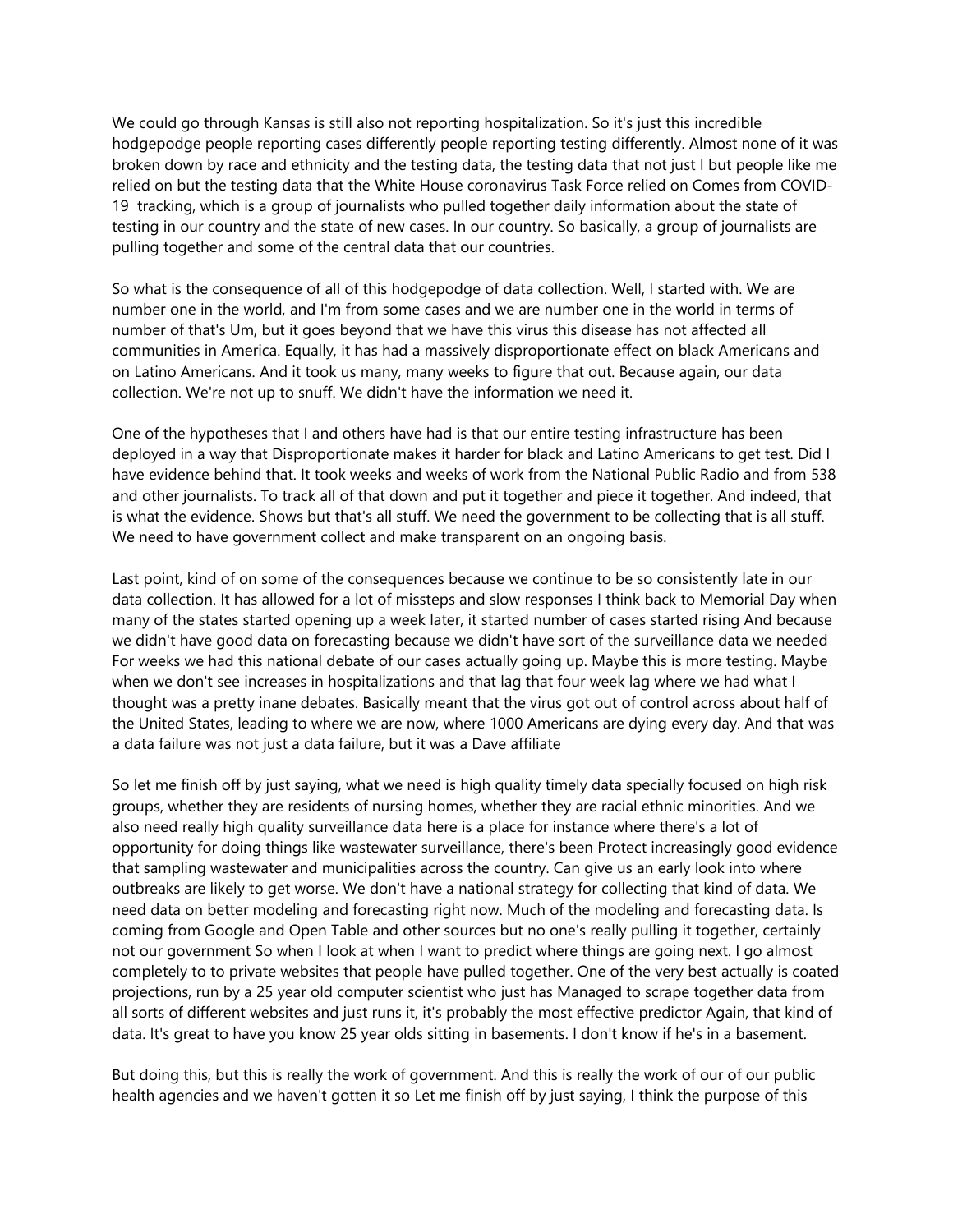entire gathering, which all of you have been really spearheading and leading in so many ways is we know that high quality data is fundamental to effective action. And we have not had the kind of data we need in our country and we continue to not have the kind of data that we need The bottom line is we can't fundamentally improve our performance on this pandemic. Without it, though. I think we can make changes that will get us through this a bit easier. But once we do get through this pandemic. I think we have to have a very substantial national conversation. About how we make sure that we are better prepared for the next one. So let me finish with that and say thank you for having me on.

### RICHARD KUNTZ

Thanks Dr. Jha. as you were speaking, there were several questions from the audience about things like how can this country with all of its advanced technology. And it's fantastic private companies, Google, Amazon, be the worst. I mean, we're. What's the gap. What was the glue that was missing that other smaller companies were going to pull together like Taiwan or South Korea.

## ASHISH JHA

Yeah, and actually, you know, one of the countries that gets very little attention is Vietnam has done a fabulous job relatively low resource. It isn't because they had the best Google models of predicting the future outbreak. They just did really superb shoe leather epidemiology and basic public health, you know, there. Let me just say one thing kind of about America versus much of the rest of the world. We can look to models like South Korea, New Zealand, Germany. There are a lot of very good model. So what we could have done differently. The most interesting two interesting points. One is they all are different from each other. So there isn't a single formula. But if you asked what is the one difference between us and most of those countries, it is they took the virus seriously and we continue not to There are still large parts of our country that continue to not take this virus seriously still get caught up in the This is nothing worse than the flu or it's a hoax or all the misinformation that you're all very aware of And so we have to do some very serious thinking about how do we counter that misinformation because that misinformation has shown up in other countries to in Germany, for instance, there's been a big misinformation campaign. The two big differences are. They've had a Polish they've had political leaders who have pushed back hard against that misinformation. I think that has been a really important part And then they have filled the gap with high quality information. And I think that's what brings us to our Gathering today is that, you know, kind of the nature abhors a vacuum poor quality data is a is fertile ground for misinformation and so part of the way we counter. It is by having really high quality evidence

### RICHARD KUNTZ

Yes, it seems to me that because of the lack of a national approach we required all the small geographies as a country to come up with a solution for this very complicated epidemiological problem. Yeah, and from first principles, you end up with a whole spectrum of different ways of approaching and there is no scale of technology in order. So it's almost fundamental that lack of natural leadership has led to this massive Problem. I mean, would you agree than

# ASHISH JHA

I do, I do know I've been, you know, it's interesting because I believe in. When I look at the history of public health in America. It is, and at its best moments. It has always had a very important role for states, I believe states have a critical role in public health. But it's always been a partnership. And the partnership is you know I'm in Massachusetts. Massachusetts, public health, people know if you want to set up a testing site in Somerville, where you ought to set that up because you want to. They have local knowledge. But the federal government provides guidance leadership strategy resources and that partnership is what has always worked really well. And right now, one of the two partners is largely missing.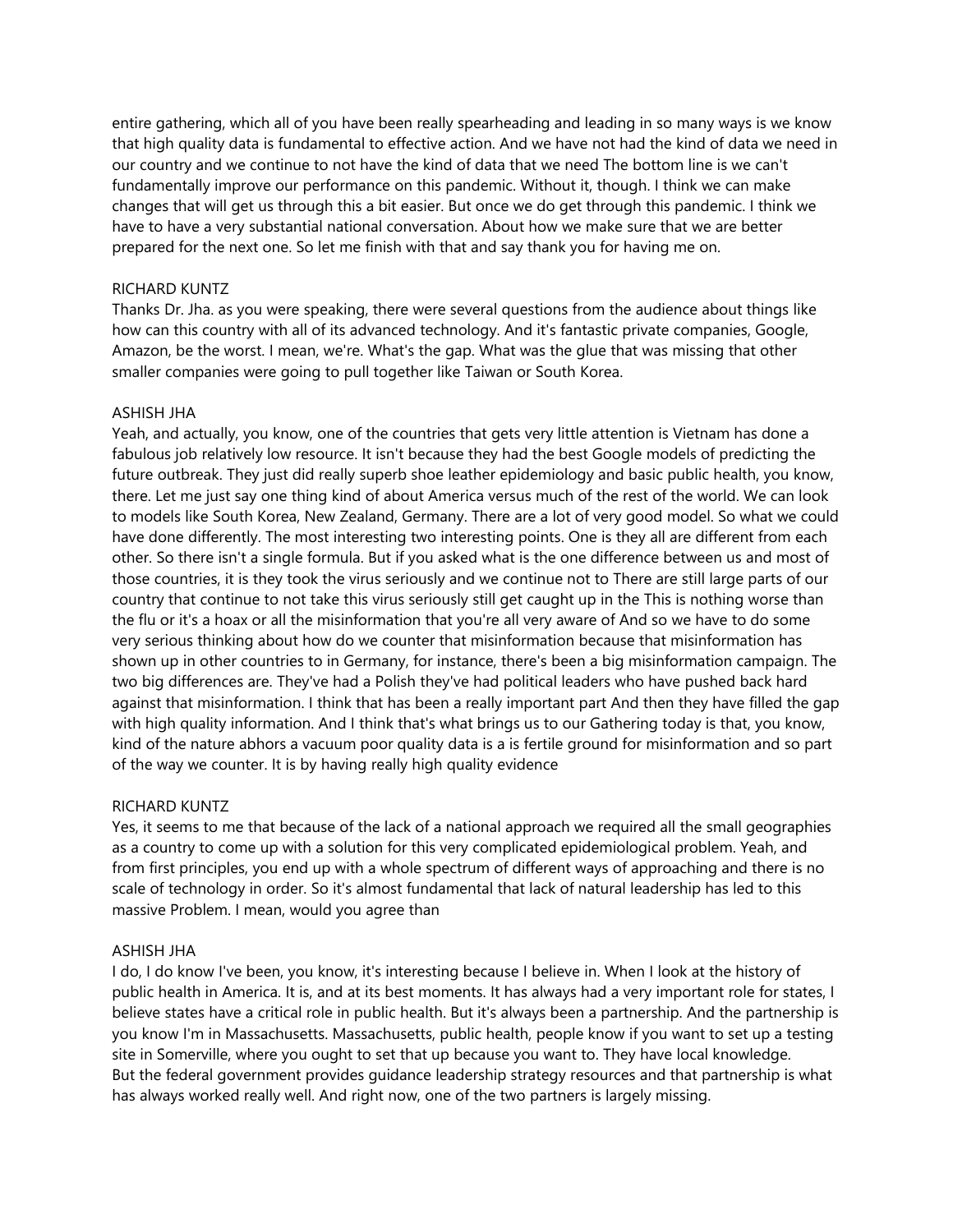And so states are having to figure this out on their own, including filling in knowledge gaps that they have always relied on the federal government for so it's been a it that's really been a huge challenge. You can't fight a pandemic 50 states at a time.

## RICHARD KUNTZ

Yeah, I wonder if you could also comment on just some of the disease models, it seems that there's a big focus on looking at the peak of cases and the decline of peak as a as a safe zone is it says a green light without much focus on the level of immunity. And it. Can you maybe talk a little bit about how we've been a little bit misled by opening up based on looking at peaks, rather than understanding that there is still very, very low immunity in the virus is somewhat ambiguous.

## ASHISH JHA

Yeah. Now there's Some point there's going to have to be like a very, I think, thoughtful analysis of how modeling has both been helpful. At times it has has also gotten us off. And, you know, the folks that I teach me and many of whom I respect deeply and Chris Murray has been a friend for a long time, but I think there were some fundamental problems in their initial models. That essentially projected that the virus would go away by June 1. And I remember looking at those models in late March, early April and saying like By what mechanism does the virus, just go away, but they had. And again, we can get into the details of why their models predicted as such, but it was actually a fundamental part Of why the White House got things so wrong because what happened was they came to believe that those models were correct. And therefore, Believed for reasons that I still grappled with I can't quite figure out that if we opened up at the end of May, it was going to be fine, because the virus was essentially going to be gone. And an either because somehow the population immunity had happened. Anyway, we can get into the details of why those models were wrong, but it fundamentally caused massive problems. In our policy response. And that's what led the President to try to push for the states, open up and for states to open up when they weren't ready. And you're absolutely right, but One of the other I think miscommunication issues. And I'll tell you. I'll take some of the blame for this. We've often talked about flattening the curve. And I was actually the wrong thing to talk about. Because the goal wasn't to like have the rise and then flatten out of super high level. It was to bring the curve down, so bring the number of cases down some states did that. But of course, many States didn't. And we're seeing the cost of that.

# RICHARD KUNTZ

And and maybe you could comment on the ubiquitous of his virus. Do you know of any geography where the virus has been eradicated, or do we just assume that it is still exists in every geography.

# ASHISH JHA

I think it exists everywhere. I mean, I guess, there have been sort of moments where it looked like maybe New Zealand. But New Zealand has had a very aggressive and very effective response and they're an island and they're what 5,000,006 million like they're small. But, you know, but as soon as they open up travel, they'll get it reinfected I don't think there is any geography that can eliminate this virus. The virus is going to be with us. And certainly with us for a long time, even after we have vaccines and get to a level of high level of population immunity my senses of virus will continue to, you know, circulate in small numbers. So they're probably has no real opportunity to eradicate this, but we certainly can manage it much more effectively than we have.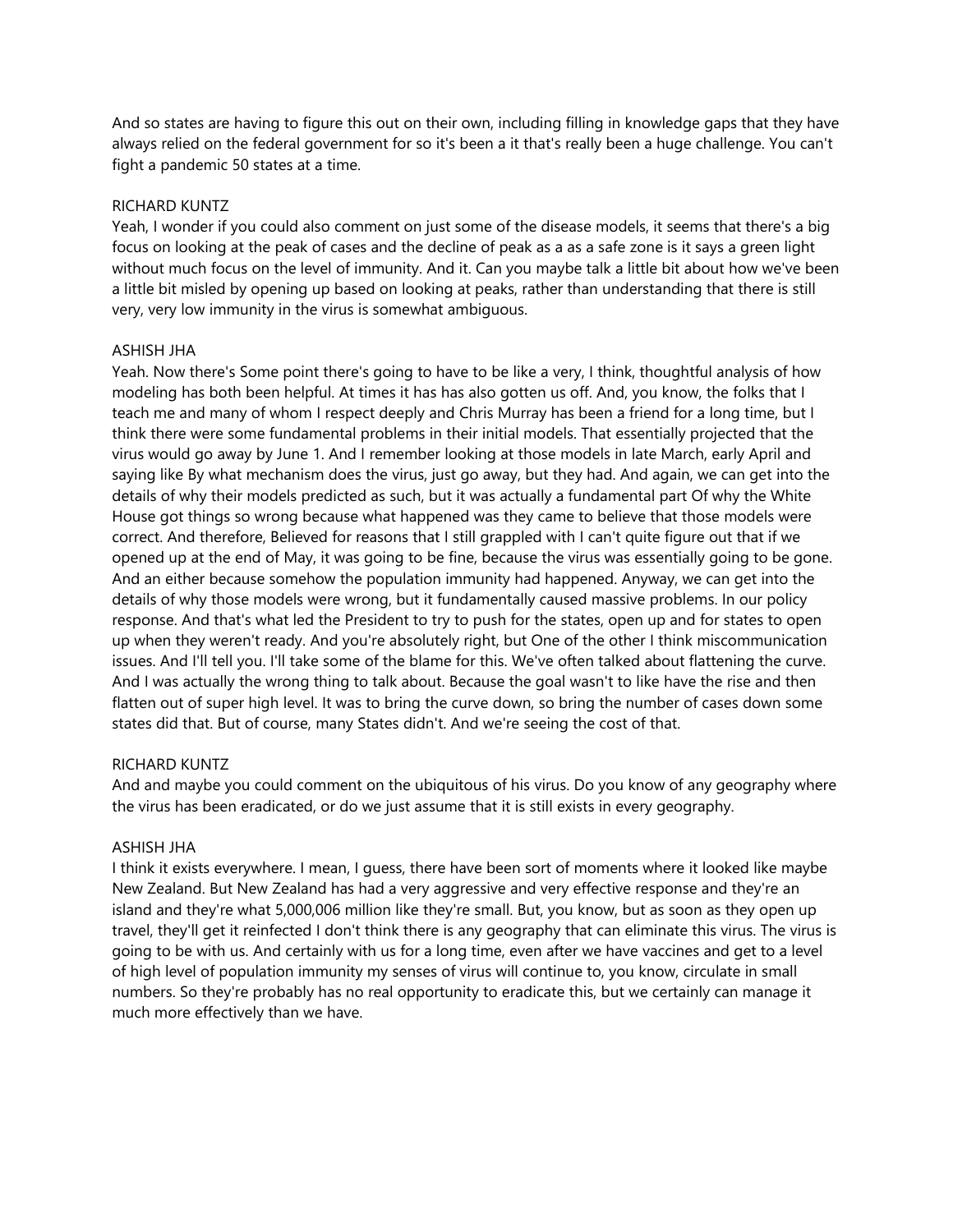### RICHARD KUNTZ

So if we do come up with a decent testing tracing process. What, what, what do you think the best way to share those best practices are especially in small towns and may not have the resource sounds like New York house.

### ASHISH JHA

Right. Um, so let me talk a little bit and I didn't talk as much about testing and racing. So let me maybe take 60 seconds to talk about That as part of the strategy. It has been widely heralded, of course, South Korea is like the the role model for how you do testing and tracing And one of the things people often say as well at this point in our country with a large outbreaks across much of the South. Testing and tracing would now be useless and I won't actually push back on that and say, of course, like if you're in Georgia. Or if you're in Florida testing and tracing can't be your only strategy, it won't work because the outbreaks are way too big. But even in those places. And again, it is dependent on having test results that don't take a week to come back. But even in those places. Testing and tracing can help you bring down your level of buyers maybe can knock off 20% of the new infections that would occur. So it has got to be part of a broader comprehensive strategy that includes mass wearing that includes not having large indoor gatherings, etc. I do think that testing and tracing I've been advocating for it from day one. I do think it's a really fundamental part of our of our when our national strategy has to be

I was heartened when Massachusetts kind of took the, the early lead and in partnering with partners in house. They're trying to build up a whole contact racing infrastructure and had been a little disappointed that they've pulled back They pulled back because it's been hard. And my sense is New York has has had some struggles I know these things are hard, but We've got to try harder. And we've got to stay with it longer, and we've got to do a better job of communicating to people what the value of this is. And the last part about this is it's not just testing and tracing, but it's also the third part which is supportive Isolation because it's Really a difficult sell to people to say, hey, you might have been exposed go quarantine for two weeks. And we'll let you know how things turn out like that. That's going to be very, very challenging for most people to live with and and so finding mechanisms by which we can get people tested early and often. Finding mechanisms by which we can provide support for people so they can quarantine and stay isolated, all of those are really important parts of this broader strategy and We just We haven't had that kind of comprehensive strategy nationally and even not from most of the individual states.

## RICHARD KUNTZ

One other question from the audience. What's the current status of data going to HHS rather than the CDC right now.

## ASHISH JHA

Yeah, this is, this is one where There's, there's, there's a little bit of if we if we peel away the kind of politics of it. Let me, let me share what I might be a little bit more of a nuanced view on this. There was a lot of, of course on happiness by by a lot of academics and a lot of public health people about this move. And the argument, at least from the White House Task Force people, not the political leaders. But the kind of more scientific leaders, was that the CDC has been really struggling to pull together data in a way that's effective and we needed this other mechanism My relatively strong preference was if the CDC is struggling fix the CDC, figure out what the problem is and and but keep it within the house of the CDC. So far the data has been available, you can go to HHS, protect and find the data. And I have to tell you that some of the things that I couldn't get in the CDC version of this before I can now get an HHS protect so that's good.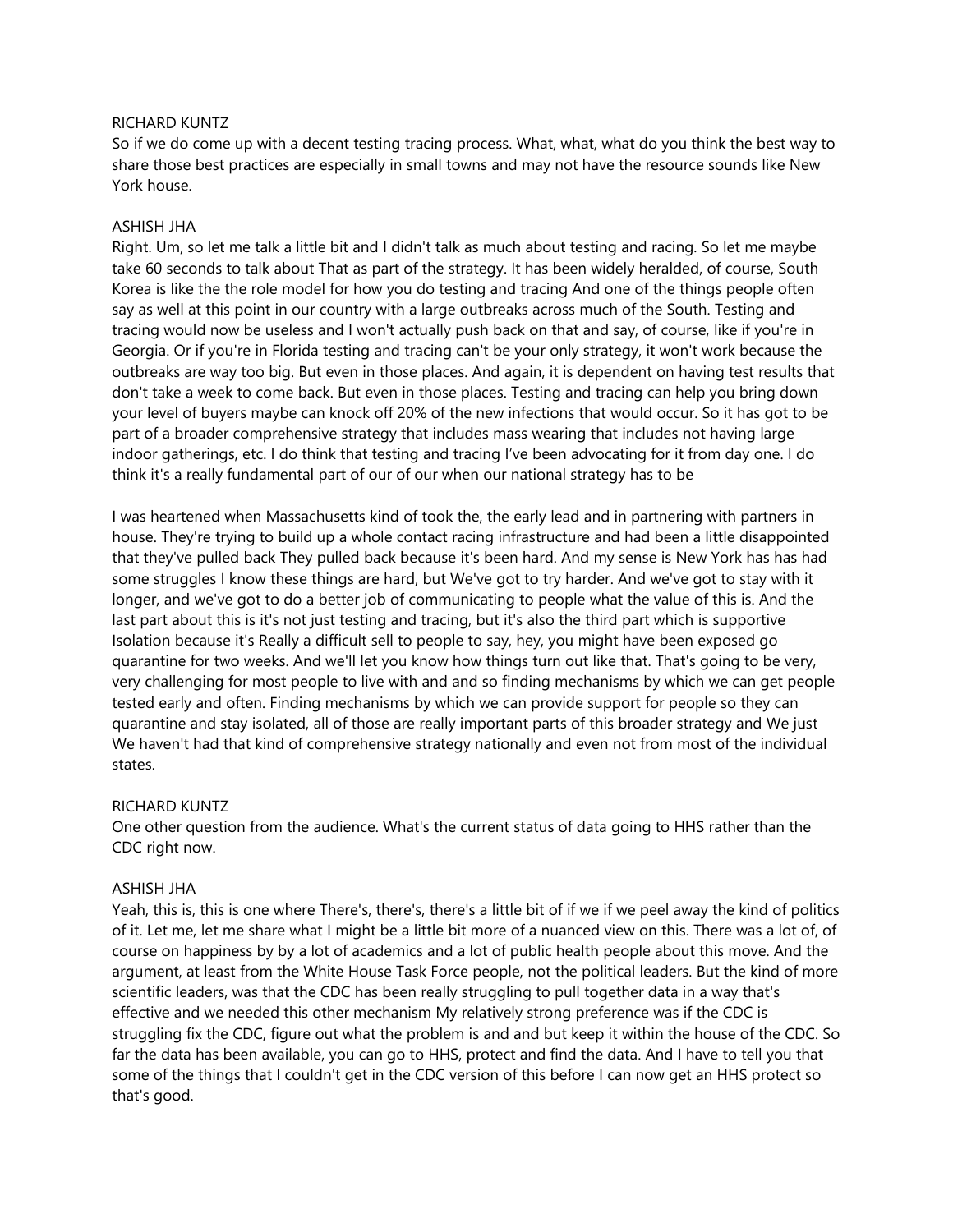But I still believe that undermining our public health agency when it's already struggling is not the right strategy and I still think this data should have an can stay within Within CDC, but as long as the data is available and public and and you know and accessible to the broad American population, I can live with it, even if it's not my preferred approach to do this.

## RICHARD KUNTZ

When the disadvantages of coming on. When we were ahead of schedule this and we're going to keep asking you some more questions.

## ASHISH JHA

I'm fine, as long as you guys don't get bored. But I feel like you have such a power packed set of speakers that I that I personally rather hear from so feel free to stop whenever you guys are ready.

## RICHARD KUNTZ

Um, one question that I know you've covered in your present and your appearances on CNN had been the problem of acceptance of a vaccine by the public. This is more of a theoretical problem becoming more and more realistic because we start to hear more and more about what Darren and other groups may have a solution within a year. What's the, what's the game plan to try to address this known fraction of individuals. We know that based on the art, not of this COVID-19 virus, we, I think at least 60 70% of population. Immune to attain herd immunity and 40 to 50% are stating now that they're not going to take the vaccine that's my problem. Yeah.

## ASHISH JHA

Yeah, you know, the data is I have seen it is about 50% people say, yeah, they'd be willing to do it about 30% are not sure. And then 20% say absolutely not. So the big question in my mind is that 30% that says, Not sure what's driving that. Is that just they haven't seen the data they haven't seen the I mean, at this moment, I'm not sure I got to see the data. Right. And once we have high quality data and once it's been gotten FDA approval. But then, obviously, I will, I will be Happy to get the vaccine. But we've got to see the data on both efficacy and safety. I look, I think this is a broader problem about it just gets out this. The issue is talking about around misinformation and how we counter it. And misinformation is largely not countered by facts. I think one of things we have learned from the battles on climate change on anti vaccine sentiments in the past. Is you can't just go up to people and say, oh, let me tell you that greenhouse gases are real and we really automating them and temperatures are rising like that you can try that. But it largely doesn't work. And what's really important is not just the message, but the messenger and the Messenger has to be trusted. So I don't have a great idea, a great sense of what exactly the game plan is out of this White House for widespread. Acceptance and adoption of the vaccine but it absolutely has to include local civic leaders church leaders other community leaders. Who have to themselves become convinced that the, the data is good enough to explain and justify using these things. And then have to advocate for it because the bottom line. And here's a slightly different point. But I think it's related When I think back to previous outbreaks, whether it was under the Bush administration or the Obama administration. You know, the President would often go up and in a press conference kind of welcome people and start but then very quickly transition the conversation over to either the CDC director or to Dr. Fauci Because presidents and political leaders are by nature polarizing. Right. And that's not just President Trump is also President Obama and President Bush.

And so what you don't want is people to feel like my trust in the vaccine is somehow tied to either my love of President Trump or my disk or my hatred or present like that's not useful. We want to disconnect those things. And that's why it's really important to have scientists leading and talking about these things.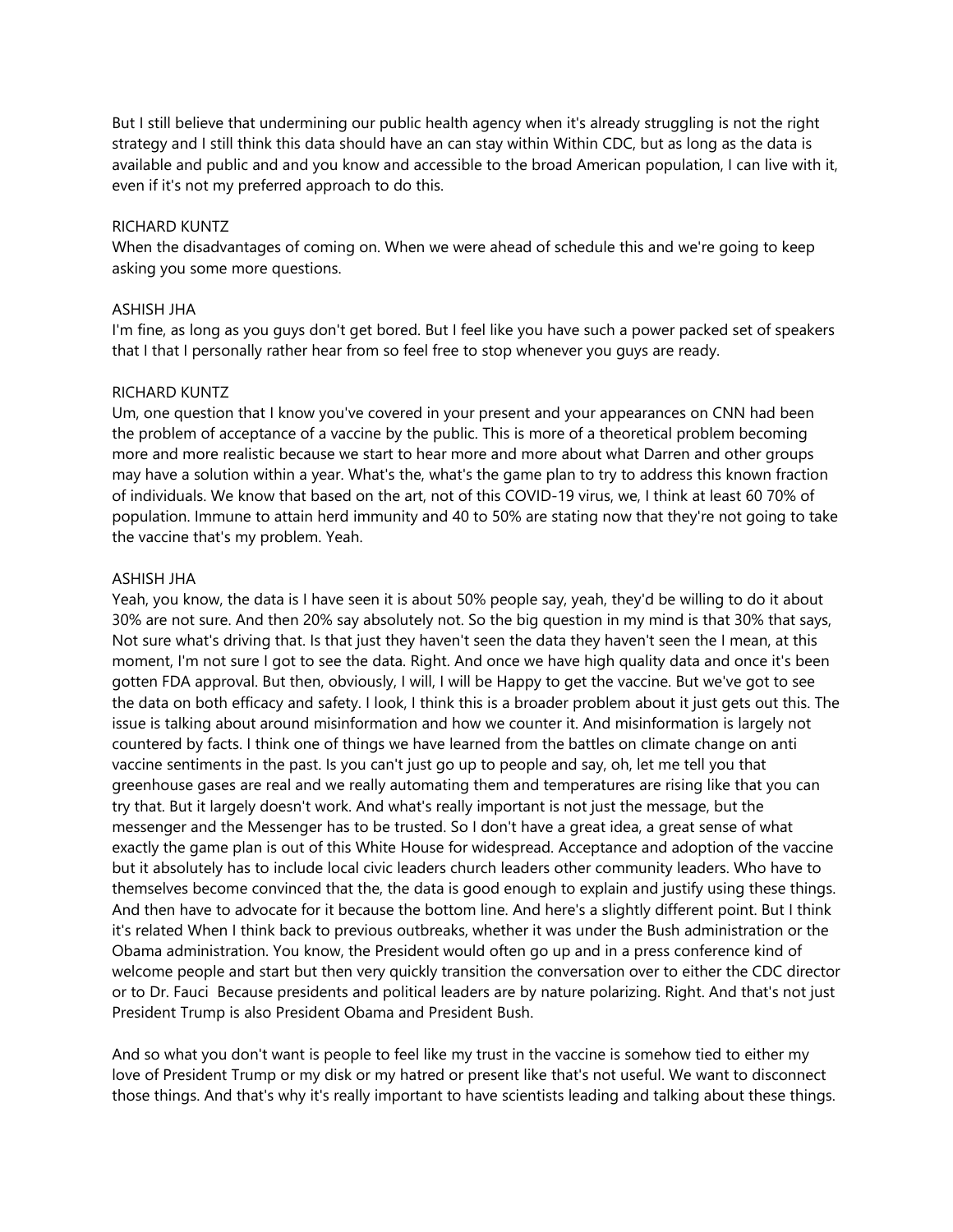And one of the things that I think has been a huge problem in this pandemic response. Is that much of of what we have heard coming out of the White House has been from political leaders, whether it's the President or the Vice President. Where I would have much preferred a doctor Redfield. The doctor he or even Dr. Burke's to lead. Most of those conversations it de politicized is these fundamentally scientific issues.

## RICHARD PLATT

Well I, I bring together several of the questions that our audience has as Ashish, and that is Since this pandemic isn't creating the, the National surveillance infrastructure that we ought to have What's the prescription for Either things to build out during the next year or two, or when the dust settles. What will put us in a better position for our future as a society.

## ASHISH JHA

It's really like the hardest and most important question. So short answer is, I don't know, but there are some principles that I've been thinking about We need a public health agency that is largely de politicized and it has CDC has been, by the way, in the past, and I feel like It is really struggling to remain in that role and it really breaks my heart because I know the incredible scientists were there and they're still there and they're doing God's work. But it's been a challenge for them to be able to do what they need to do. So we need to think kind of from an organizational political point of view, how do we how do we build in some independence into the CDC. Second is, we obviously need to do massive upgrades OF THE KIND OF IT infrastructure of state public health departments and the CDC and I've been speaking quite a bit of a lot of members of Congress, there have been efforts to try to do that. I don't know enough about why that hasn't gone as far as it has But then, beyond, you know, if you look at the CDC website today on testing, for instance, they'll tell you what testing is happening in the public health lab. So I'll tell you what does things happening. In these very specific and state labs, they will not give you a lot of detail of what's happening more broadly in the private sector. And this idea that the public health agencies only kind of look at what's happening within the public health infrastructure doesn't make any sense. Our world is now incredibly complex with data flowing in from private companies that work in public health. Private companies that have nothing to it, public health, but their data like Open Table reservations, I have found that to be one of the most useful things. I looked at As a way to calibrate hard people behaving. When you see restaurant reservation starting to drop. You can tell people are actually voting with their feet and saying, I don't want to go indoors to a restaurant right incredibly valuable information we need all that information flowing into up into both our State Departments of Health, but also into our, our federal public health agency. I don't, I don't know if it's fixes. I don't know if it's a total reboot of our information technology infrastructure. But what I know is it's not just about it. It is also very much about creating The culture of independence and the ability to collect that and pull together that data so we don't have to rely on that, you know, young, young computer scientists sitting in the basement pulling all this stuff together. We really want that coming out of the CDC.

# MICHAEL MCGINNIS

Thank you very much for as usual splendidly insightful and clear. Summary of the issues and the challenges and the opportunities. One of the questions that came in essentially noted that the Cures Act essentially provides the conceptual foundation for the kind of data access That we ought to have and it's so it's basically at this point, a question of how we implement the Cures Act. And so the question for you. I suppose if you are The Secretary of Health and Human Services, what would you do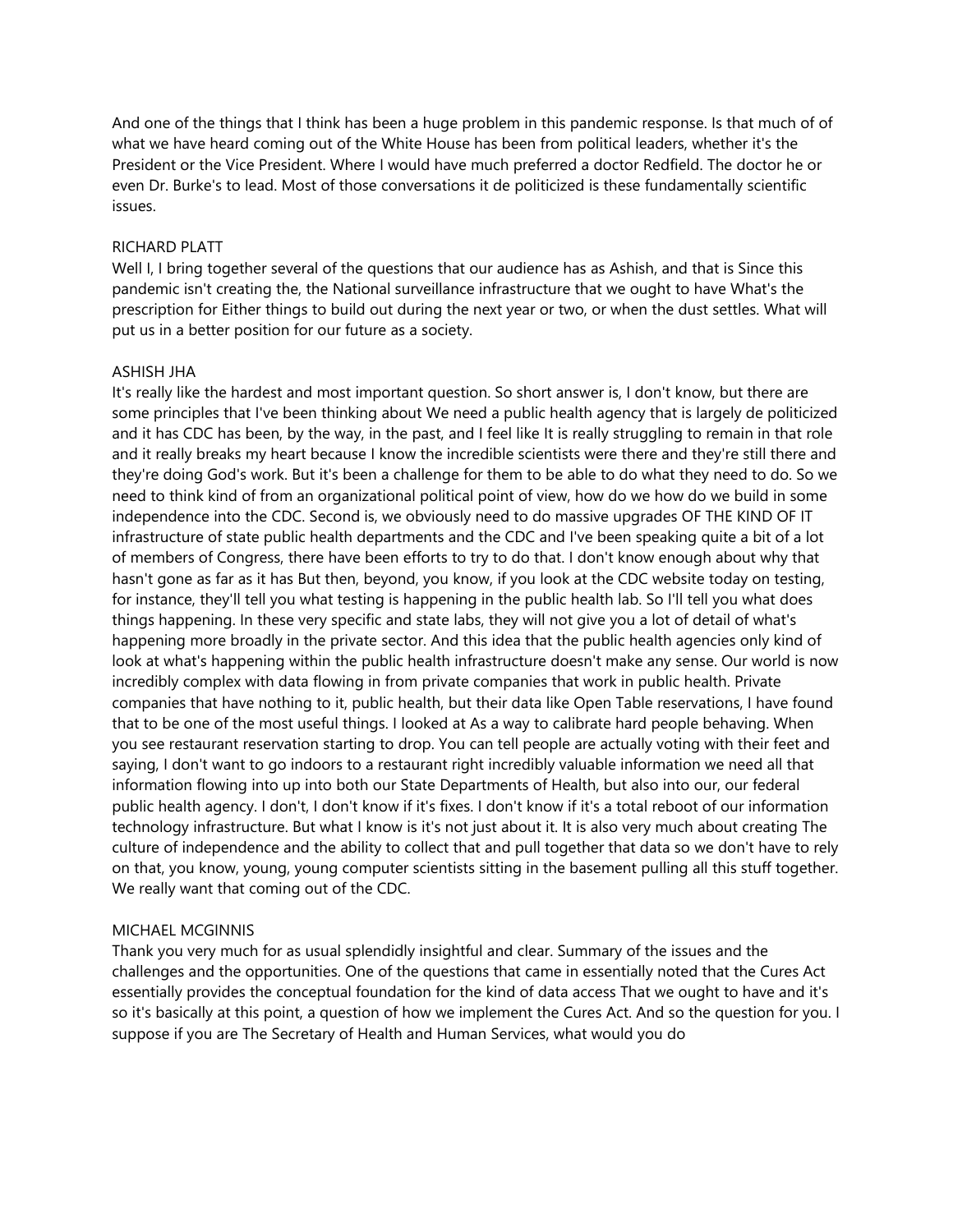### ASHISH JHA

Yeah, it's a lot. It's a really good question and a lot of things we can do. I agree with the I agree with the premise of the question. That the 21st Century Cures Act really did lay some fundamental principles in around open access to data open API's. My senses that we could probably do a little bit more on that front. But I don't want to obsess on that, I think, I think a lot of the fundamentals are in the air. I do think if I were the secretary of HHS or the head of the CDC, or let's say kind of in charge of thinking about how to make the data infrastructure for health better in our country. I would absolutely think about data for so improving both where the data is being captured how that data is flowing in. Making sure that we are getting data from all sorts of sources. So the CDC is not just getting it from states, but also getting it from the private sector. And being a very open partner on partnering with organizations to pull in data, I think. You know, when I think about the forecasting models. If we were to try. I get asked all the time. I got asked this morning on CNN. How many Americans will have died by Thanksgiving, obviously. I don't know, but I can tell you what the models are saying, but none of those models are really coming from the CDC and none of those models are really incorporating all the sets of data that I think need to go in, so It, you know, as you know, Michael these things. You can have the legislation, they don't happen naturally. There's a ton of just blocking and tackling hard work in sorting out all these problems and getting the data to flow and I just don't think that it has been a priority. For this administration to build that kind of data infrastructure. So I guess if I were sexually of HHS, I would make it a priority, I would say this is the kind of lifeblood Of both a health care system and a public health system but America deserves and we just need to build it and I think we have the tools now politically policy wise and resources to do that.

It's well it's hard work. I mean, that's You know, one of the things that worries me a lot about our national response has been that we have and this goes completely to the, the debate that we're having about opening schools. Is none of this stuff is easy and people want like the easy answer is it yes or no. And the answer is, if you put in the hard work. We can do it. But without hard work. We can't. And then people just sort of, I feel like our political leaders lose interest at that point. And, you know, we've got to be a country that's willing to do the hard work.

### RICHARD KUNTZ

Well, thanks so much. Dr. Jha for their generosity of time and great insight and I'm sure everybody on Appreciate said the role you played so far in the United States trying to understand how we can get better. The ability to identify the problems and help us solve these problems as we go forward. So thank you very much for your time and with that alternative rich

### RICHARD PLATT

Good, so Next up, it's my pleasure to introduce Howard Zucker. Who is the health commissioner for the state of New York. She pointed out that there were some Across the globe. There were some important exemplar societies that had managed to respond in an effective way to the pandemic, one of those examples is the state of New York's rising to the occasion and Howard has Been right in the center of that activity before he was doing this. He was a leader in New York's efforts to come back the opioid crisis to strengthen environmental health deeply involved in the response to the AIDS epidemic. And as, as I said, the reason he's here now is because of the experience that he and his colleagues acquired in in dealing with the covert epidemic in New York and Howard, we are very much looking forward to your, to your description of How you how you manage the way you did.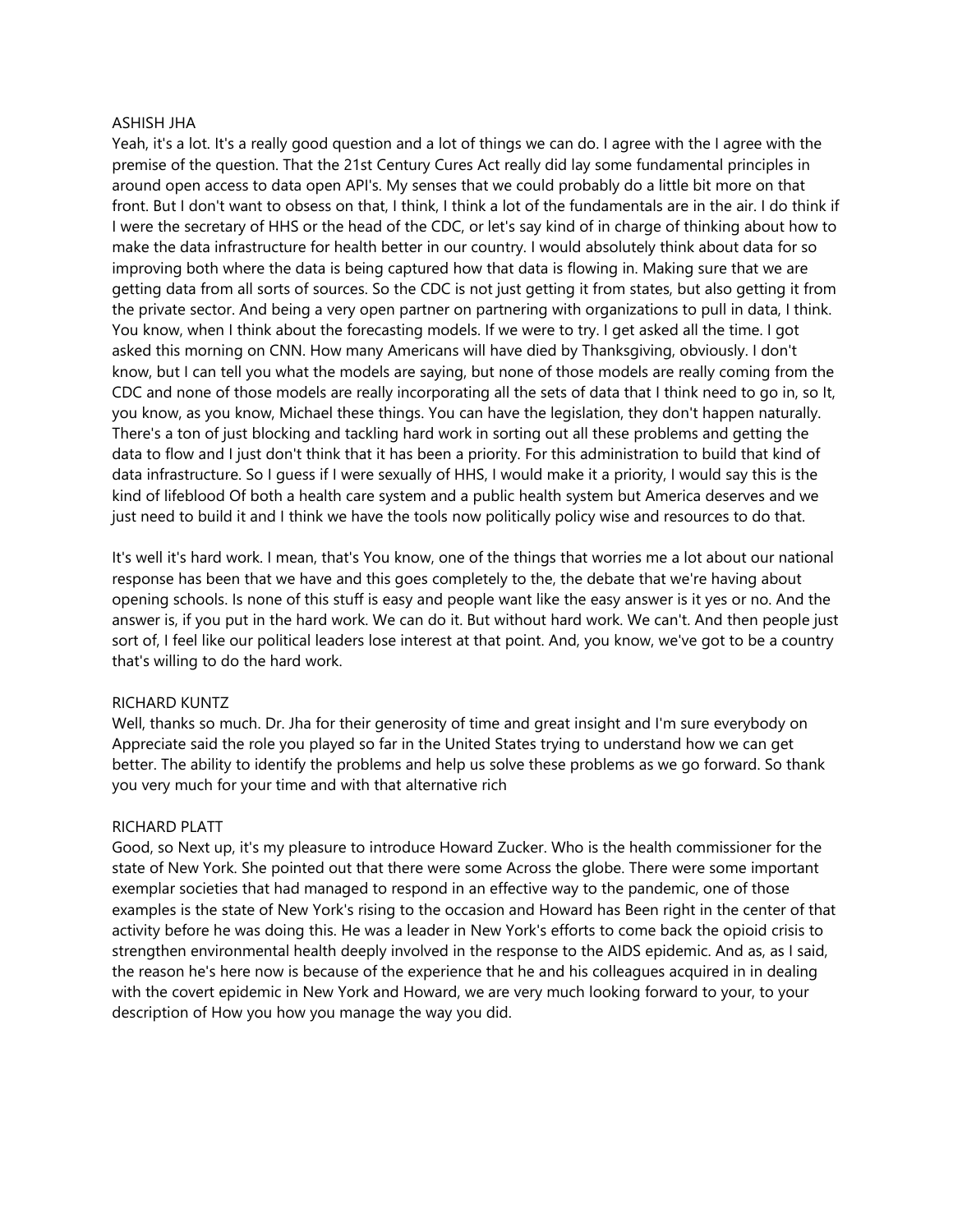#### HOWARD ZUCKER

Thank you. Thank you very much. It's a pleasure to be here and Yes, that's also an early version of a picture of me. Well, you get these pictures that come out from the past. It's not realize it. So I'm so grateful to the Academy for inviting New York State to share our story of managing reversing an epidemic. The epidemic surge and COVID-19 infections and hospitalizations and deaths and and on March 1 New York began this really difficult in perilous But ultimately destructive journey to maintain public health and I wanted to share a little bit about that. Next slide please.

In partnership with every new yorker we we flatten the curve and we brought down the infection rate to about 1% we brought down hospitalizations from 18,825 on April 12 to 646 on Saturday, which is the Lowest number during the pandemic. We brought down the number of fatalities from a tragic high of about 800 per day in April two below 10 as of as of yesterday. So we really drove the curve, all the way down what New York did do to get down from that that mountain This outbreak curve and to maintain one of the lowest infection rates in the country. There are several things. So We based on decisions on facts on data on expert analysis, which is exactly what she was speaking about. We were fully transparent, which also Got weaknesses raised in in one of those key points that that he raised in the slide earlier, but we were fully transparent with the public. We're prioritizing their communication and easy access to the most Current statewide and county data that we had and we prioritize the testing and tracking We prepared for the worst case scenario to, to the best of our ability through the, the critical partnerships with our neighboring states that We that we had also with the nonprofits and with academic institutions and we leveraged our, our investment in public trust to establish their commitment for the long haul this pandemic and. Next slide please.

So from the start from the start. New York's decisions our policies or directives were guided by the best available a medical and scientific evidence that we had in through the six channels. I just mentioned. Up here we documented and communicator evolving understanding of the trajectory of this of this new disease and And we released 124 guidance documents alone. Our strategy focused on finding those who are ill and positive, which is our diagnostic testing issue, which is diagnostics and finding those who have been Li had been L which is our serology Part of this and then finding those who would make other people, which was our contact tracing. So we looked at it from the standpoint, who is ill, who was ill and who could become ill, and we also focus on therapeutics.

Including monoclonal antibodies studies that that were involved with the one of the pharmaceutical companies is working on this with our drive through testing. Sites. We also looked at the whole issue of hydroxyl flora twin, and it's it's my son, and we did a study on that. And we also looked at the pediatric and Simon child syndrome that that popped up in New York that early.

In in January, February relied on we relied on the date and the guidance from the CDC which relied obvious on the day of the guidance from who in the partners in China. So after our first case on March 1 and our emergency as the outbreak epicenter we shifted from the pure data consumption from the other entities to our internal data collection. And so our, our dedicated resources include our internal data team. We also contracted with the data team at McKinsey We updated the CDC guidance informations that we heard we looked at that updated information and we looked at the involving academic literature. So that's how we looked at data coming in and. Next slide. And as the Hopkins summary shows with each dot there representing a policy or guidance hundreds of decisions, had to be made for policy and guidance in a very short period of time.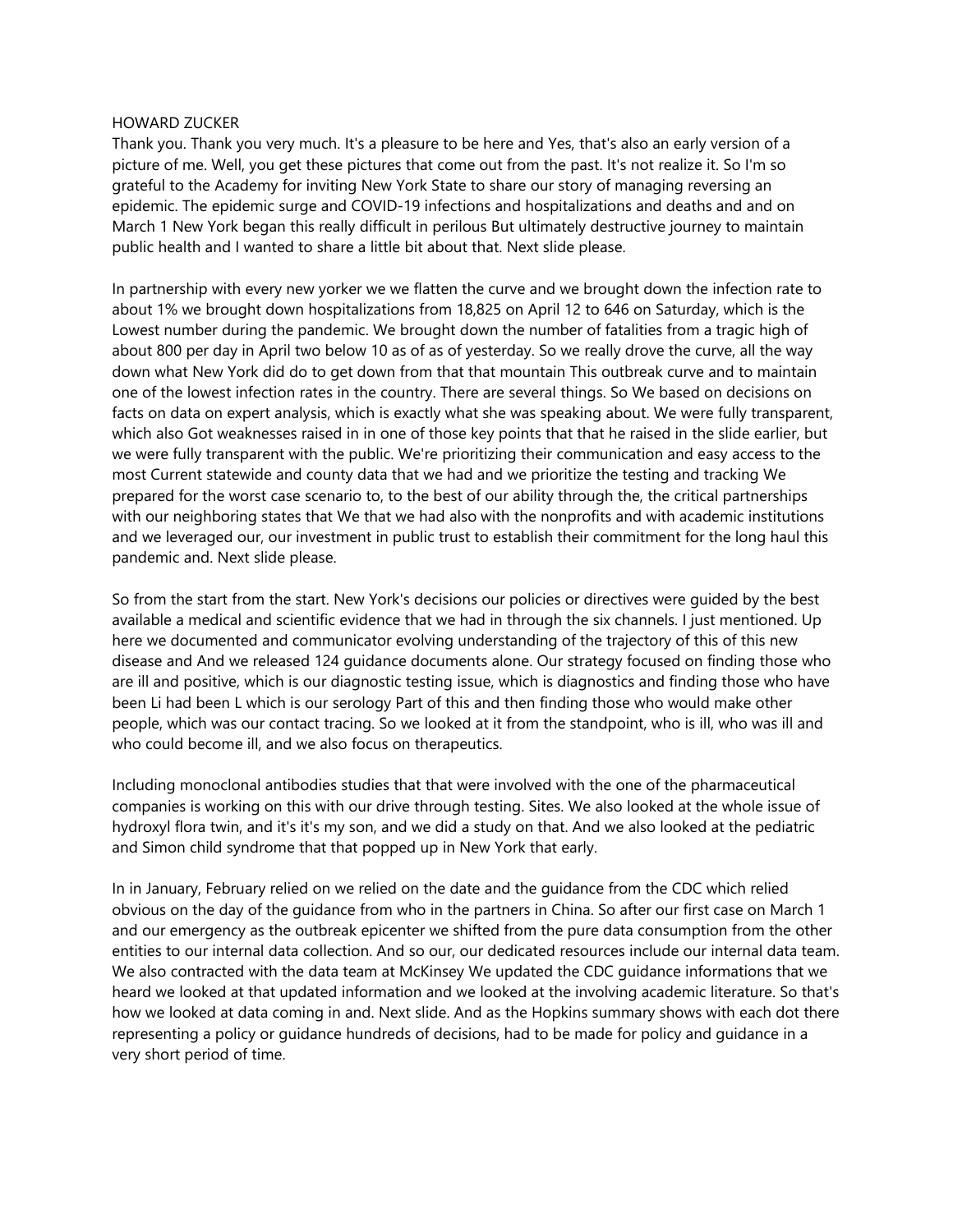So it's important to note that New York State was not informed by the Federal Government regarding that the cobra Nike was coming from. From Europe throughout February, and I know we've heard a lot about that. And this is what happens when something's all the information and as we've heard we don't have all the data. It makes it difficult, so we had millions of travelers coming from Europe, they came into JFK. They came to New York airport And so that resulted in what we found was an estimated about 10,000 plus cases of COVID-19 New York City in February. And that was obviously before we even knew about a case.

At the same time, the CDC diagnostic testing rollout was a major problem. So, it caused critical delays and an outbreak regions and we were sending test down For sampling so consequently for New York. These two factors were like truly stumbling and falling at the start of like a 400 meter relay race but we picked up.

So the department has a watch for central Laboratory, which is our state lab. And our state lab rush to create a viable COVID-19 diagnostic tests as the CDC tests kids had problems and therefore to so we became the first state. For a public health lab to perform a covert testing and the New York did secure through FDA is emergency use authorization to use that test on February 29 And to have further authorization. On March 12 for certain state labs as well to begin patient testing under certain circumstances. So we moved from just our state lab through all the other state labs that all the all the other labs within our state that could do testing as well. Next slide. The trajectory of the pandemic has validated. Our guiding principles that the most effective Actions for containing a virus were identifying the positive test positive cases through the diagnostic testing. Testing and tracing testing should say the context of those who tested positive and obviously isolating. Those are effective. These are the basic principles we all know

In addition to setting up the drive thru in the mobile testing sites. We work with the various partners to address the continued high infection rates, particularly in the low income minority communities in New York City. And we did notice that We increase the testing sites of public housing development, some places and at churches and community based providers and predominantly minority communities and some of the numbers. I'll show you. Which also showed us how prevalent is this disease. Probably was before we learned about this a simultaneous are was with center followed a SWAT team approach to manage all the aspects of the lab operations, including multiple shifts that provide 24 seven coverage. Next slide please.

So this slide shows the expansion of our lab capacity to accommodate the rapid increase of collection points. So New York has more than 700 testing sites across the state, and more than 225 sites in New York City in per capita diagnostic testing.

# 419

# 01:04:58.620 --> 01:05:10.920

Howard Zucker: It and we are testing about 70 to 80,000 people per day. So since July first the diagnostic and antibody testing have been available to all New Yorkers and. Next slide please. So this is a our, our covert tracker. So at the start of the outbreak. The department launched a COVID-19 tracker. A webpage provided daily testing data to the public, we realize. Once the numbers started taking out, we need to have all this information, we broke it down by county and when people were tested how many were positive. We looked at a lot of the demographics, which Was I was thinking about and we weren't there who has the disease. This is the who has the disease part of it. So our website also provides multiple online to tools to find a nearby testing site is a very interactive website actually You can click on it could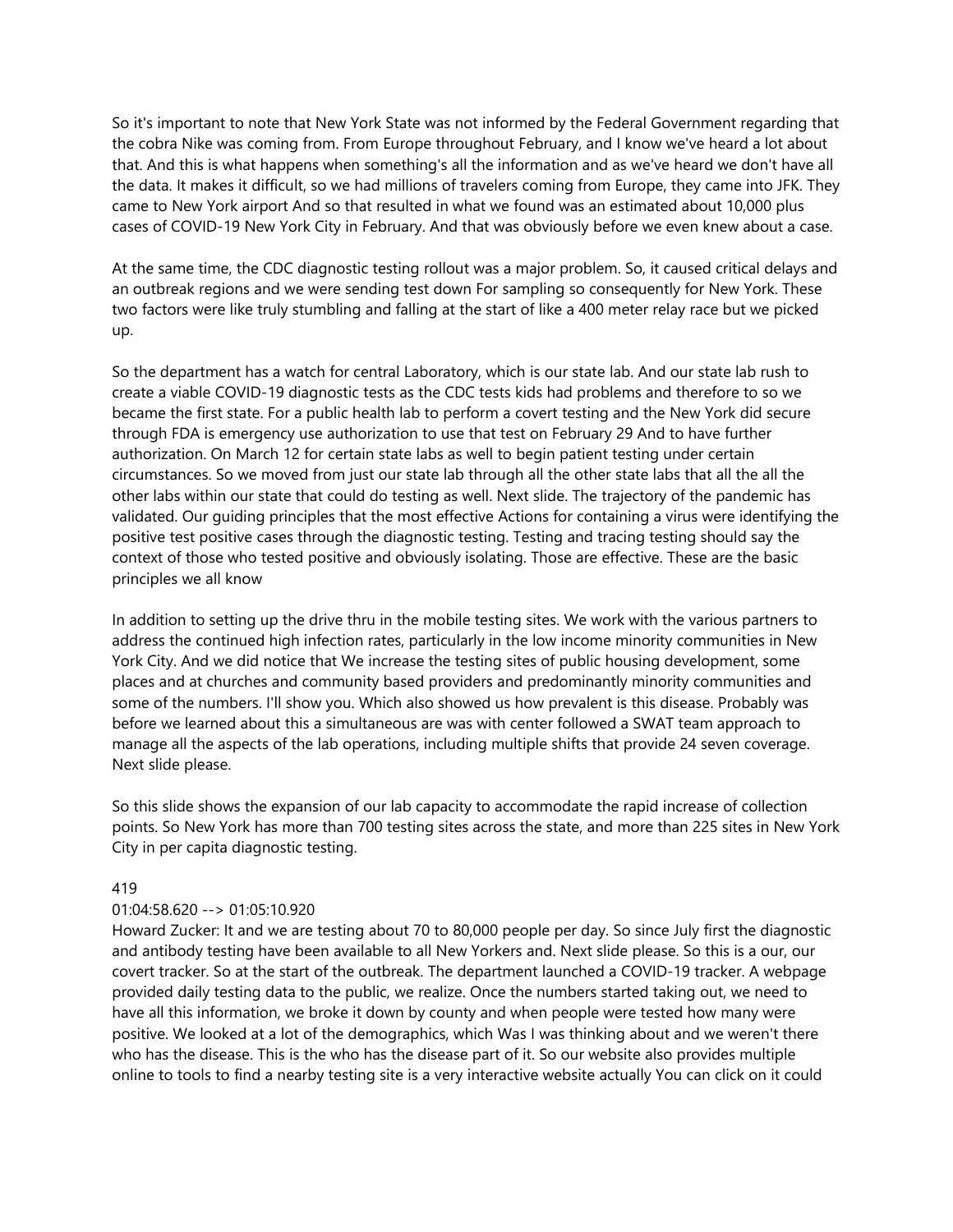show you where the drivers, where, where the mobile sites where where the pharmacies were on all that information was there. So that was the diagnostic apart. The next slide.

Looks at the issue of who had the disease. So the department developed, one of the nation's first and most accurate sir illogical tested detective. COVID-making antibodies. So in April and May we use this test on more than 50,000 individuals, including the essential frontline workers of New York State's Coping responses, it's very interesting because we did look at grocery stores food service workers healthcare first responders State Police essential workers, we just kept sampling

So in this file, you'll see the first responders referred to everyone who was a New York Police Department or those in New York Police Department, the fire department in New York City metropolitan area and we noticed that as a 14% Reactive rate. We also looked at the help to workers and and that was about 15.3% city overall in the city was about 20% This department also had a web based Cobra antibody testing system which comprehensively tracked and organize the antibody collection data and the lab analysis to give uses A remote access to their results through an email or a text message. And we also looked across the state. Looking at zip codes to try to figure out which regions had a what level of antibodies. So that was the issue of when it came to Him to who had the disease in the next slide looks at the third part of how to figure out who may get the disease.

So this was our contact tracing playbook and which is obviously ongoing the partner with Bloomberg Philanthropies to build a nationally replicable. COVID-19 content tracing problem. So, one may ask, how many people have we traced in pen and how many cases have been so we've looked at over 24,000 cases. And we've had about 44 little over 44,000 contacts and we have Hundreds and hundreds of people working on this, and this is obviously a complex issue and we really believe in this is probably The key issue that we need to stay obviously on top of along with the diagnostics. To be sure that we control this the Bloomberg School at Hopkins in the department developed an online curriculum for the state's contact traces and result to save lives is providing tactical and operational advice. So we're working. This is a three prong group, along with the department, which is the fourth part to move forward on this issue. Next slide please.

So we use a was first co big test and on a dried Blood spot sample to to disrupt prevalence studies amount of a 15,100 or so adult statewide so that identified as soon about Least 2 million adult residence were infected through late March based on how we were doing our Analysis on this and there were a substantial racial disparities. We did notice that we spoke about that and this data constitute truly the largest us zero survey at that time. We also conduct an observational study on the hydroxyl cleric when in these information because you remember this was a An issue, even though it seems like it was long ago. It's only been three months ago. Or so, where the President was saying that this would be helpful. We decided that we wanted to look at this and look at the data. So we work with the SUNY Albany School of Public Health. We publish that in JAMA Back in May. So that was another whole issue that we were addressing as well. Next slide.

The other issue. We looked at when it came to data was the fact that this multi system. Inflammatory Syndrome and children, which was associated with cover my team was noticed in the United Kingdom, as well as a European reports about this and so I said to our team. Why don't we look across our hospitals to see what we Have That is those who are not familiar with this is a COVID-19 illness and children that then presents Later four to six months later, that's what we're seeing with very much similar to a callous archaea or toxic shock syndrome.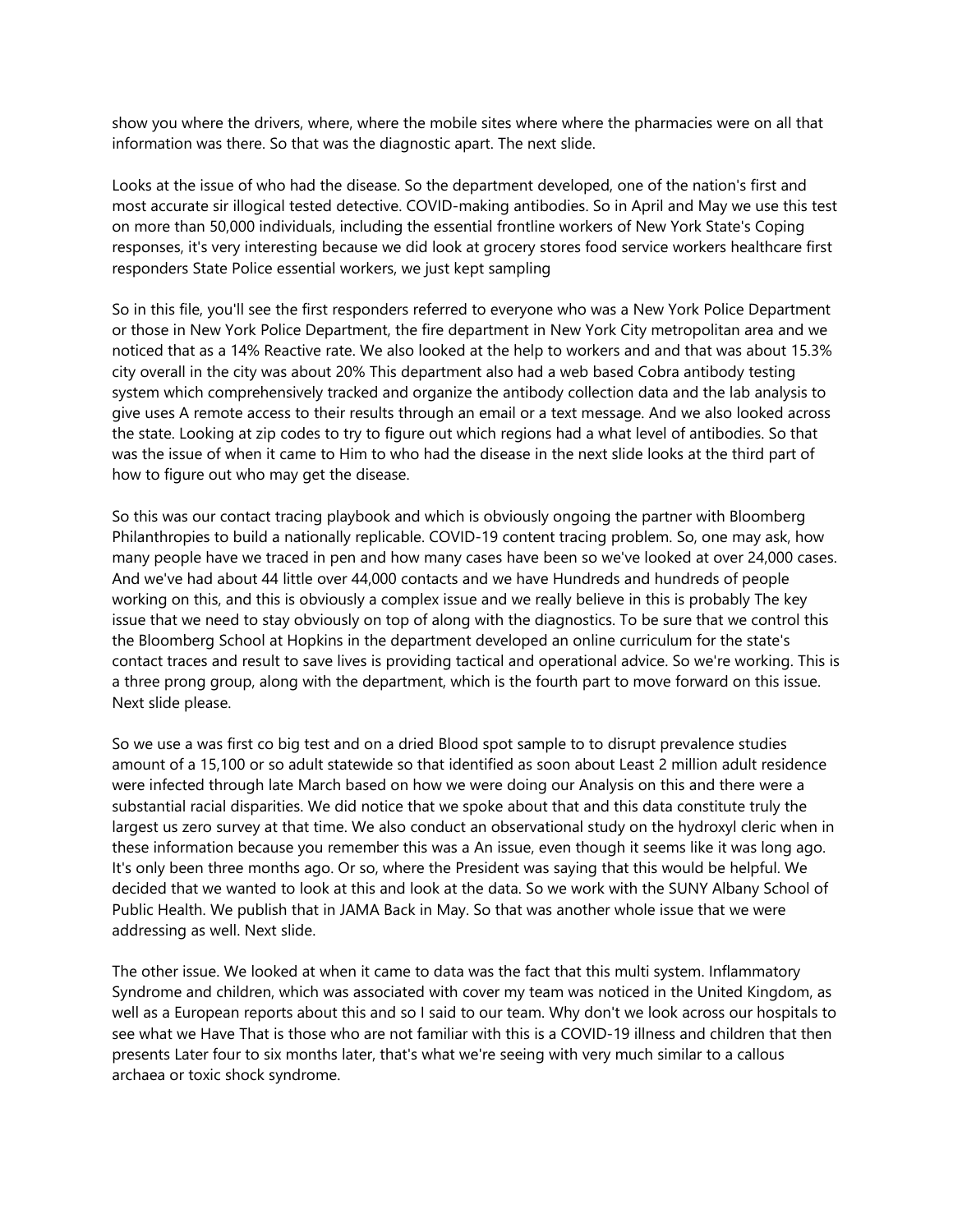In children, so we looked at this and initially we found 160 or so children witness and now we're up to about 242 I believe as a term for you want it yesterday. But we recognize us and we wanted to get data some really pulled all the information we have from around the state. And we have a tracking system on this. And after evaluating the hospitalized patients under age 21 with our colleagues at the CDC and at SUNY Albany we published our, our first 99 pieces. That was our new journal article about the next slide.

So our New York forward reopening strategy is truly found on a metric system integrated within the 10 designated regions and this is This is where we felt that we much data we have is the most critical way that we can move forward. So our plan requires a control group in each region, the state. To ensure that the infection rate remains below 110 and each daily monitor the diagnostic testing we monitor how many cases have been traced the contact Tracy, we look at the hospital healthcare capacity based on based on race. Rates of hospitalization, we recognize That hospitalization rates, usually as we all know, sort of wagon. So that may not be the early indicator, but we felt that we wanted to look at all this and We consulted with the experts of the University Minnesota and with the Imperial College London on a regular basis to help us create the early warning dashboard, which is what I have up there right now. Which look at the seven reopening metrics track for the state 10 regions and we're constantly looking this and it's really quite live A piece of information that's available to the public and last slide please.

So New York State is already sharing best practices with City space in search and COVID-19 we spoke with Atlanta. With Savannah and Savannah, Georgia, both cities down in Georgia, but we are two major cities, obviously. But we've also spoken with Florida in Arizona, California and elsewhere. We're especially you get to share our replicable contact tracing system that is critical. As I mentioned, to ending this curve. And so our message. The other states is obviously it's trying to stop the spread as we all know. It doesn't matter what age group is spreading it we're trying to do this on all fronts, we're looking at the younger population, particularly those who are 2035 we're looking at issues of school and how to get That issue addressed as well and stopping the spread means putting all the available resources into both the diagnostic testing and the content tracing And obviously getting residents to wear masks wash their hands and maintains social distancing to all the other critical public health messages that we need to do so working pretty hard on this, on this and I'm happy to answer any questions.

# RICHARD PLATT

Okay, well how are that was really extraordinary to run through. So let me start off the conversation. Because we do have a number of questions coming in through the, through the question box, but could you reflect on the balance between your executing. What I guess could be called standard public health responses things that You could have done that you would have been prepared for the basis of other outbreaks versus things you had to learn from this particular disease.

Well, some of what appeared to contribute to your success is the fact that you were able to execute on. Like, I guess I would call standard good public health practice. And some of it depended on your learning the particular aspect of This infection. And what's the relative balance there.

### HOWARD ZUCKER

So I think part of it was that we were Able to see the evolving process. So what we do as new information to try to incorporate that into both our response, but also the message we provide to the public and I do feel that the constantly providing the information To the public on a regular basis. Which the government was doing that and the team, the government We were doing was helpful in letting everyone know if something changed than we will adapt accordingly because initially We did a lot of the stuff that we know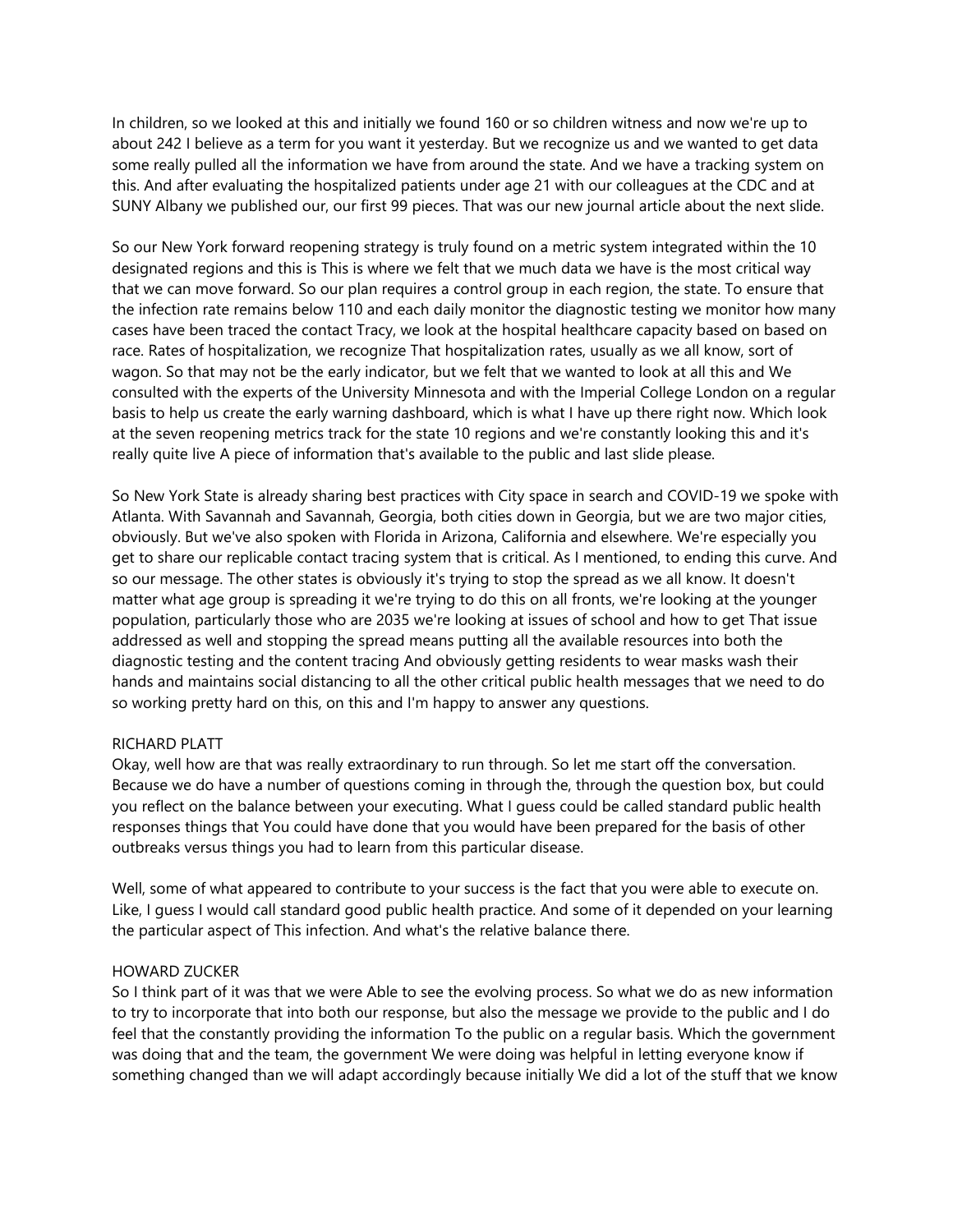now, we didn't, we didn't even know back then, you know, you start to look backwards yes hindsight will give you a good assessment of like

### RICHARD PLATT

What you could have done differently.

## HOWARD ZUCKER

But we were moving forward and one of the great examples. Here is the issue of hospitalizations. So we did not know where we were going to end on the One that premise and it hit its peak, and there were predictions of 120,000 30,000 40,000 hospitalizations and return it. They have, what do we do. So what as we learn more knowledge about what how do you manage this. How do you manage this and it comes to ventilate patients or other ICU care that's needed, and then how to incorporate that in. And if we do that, let's check out

## RICHARD PLATT

My understanding is that New York is either at the front of the pack or near the top in terms of having a robust public health agency that was ready to leap into action. So you could tell us if that's not the case. How does, how does the message of what you did to be successful play in states that don't begin to have the infrastructure that you do.

## HOWARD ZUCKER

So I think part of this. This is This is a really critical point because I think the support. This is where the federal government does come into play and speaking with my fellow health conditions around the country. Many states do not have the luxury of a state lab like we have which gave us the opportunity to develop a test quickly and when everyone's being sent to CDC, we did have the opportunity, once they said It's approved by the FDA approval. We can then move forward with this. So now what. What can other states doing And so we in the region. Again, we were really, we were able to partner with our, our neighboring states. But what other states do and I did this returns back to federal, federal responsive, push, push this and it's one of the challenges that I think that we run up against at a national level. And then the other thing is that That is numbers are going up elsewhere. And it was the playbook which we wrote when we started this just because we ended up being Alone. The initial states in the personal and the big outbreak. But, but we were learning as we went along on some positions and they'll is the need to sort of be pretty creative about it.

# RICHARD PLATT

As I read your article in the gem of the hydroxyl chloroquine is it for my son article which I thought was extraordinary on the number of grounds. So one was that you had the So I'll ask you two things. One is to serve about the way you were able to put that information together and the others about the part of the results. It, it looked as though you were able to have a small army of highly trained people read an abstract the records of very large number of hospitalized individuals. So let me ask, is that really true, and Can you imagine a universe where there are electronic health records that would make that simpler job.

## HOWARD ZUCKER

That's a great question. So we did Parliament School of Public Health. I'm not drastic and I studied, you have a team here within the department and within our Lab and also in our public health team that worked. Literally, day and night without exception, day and night, looking at this, this information to try to extract the information from the charts. Not only on the eye drops and clerical and study, but also on the issue with the children would be inflammatory Centrum so we had 160 charts that came in.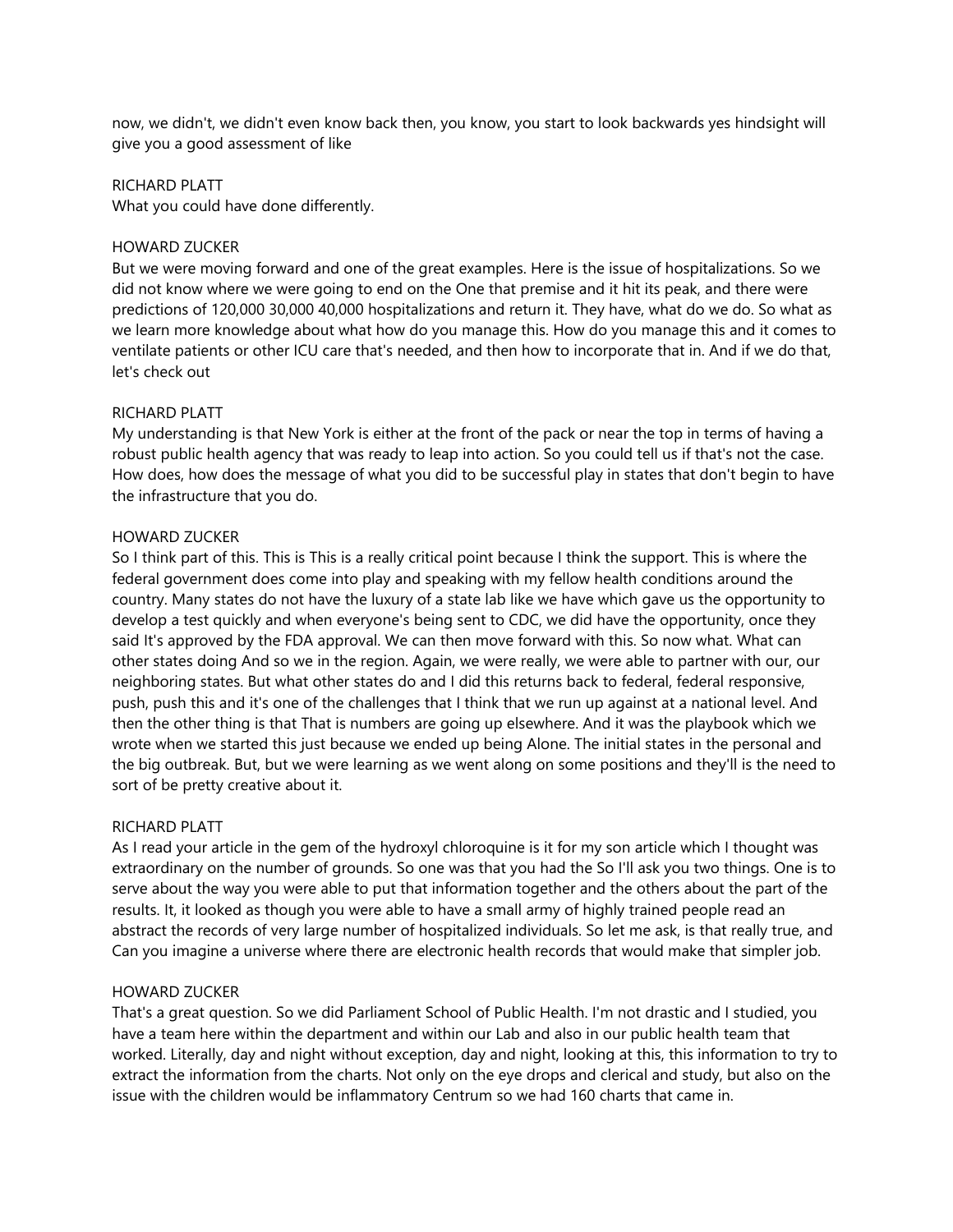Literally recognize that this was a very time sensitive issue because if other states. We're starting to see this problem. They weren't aware of it, then what do we need to do and so that also was a tour de force working with everyone. But I think everyone's recognize that the need to sort of get data out as quickly as possible. I dropped the clinical issue with some It's a little tricky because it was a belief in there.

Obviously, we know the presence was believed this was going to work. And we felt like we need to look at this data and figure out what was the real facts and I do know that there was a study recently it was published that would say that Maybe it's beneficial but when you look at that, though. They also administered steroids and their studies, Justin. The steroids are helpful so we realize that you need to really tease the data out and look and see what's really happening. That's what we're trying to do with

## RICHARD PLATT

With the next generation of EHR obviate the need for dozens and dozens of highly trained people to spend day and night on this, or are we going to need them anyway. To tell us where you think that's going to land. So I, I was thinking about

## HOWARD ZUCKER

This actually two days ago about where we will be in the year or two from now and and on many decisions about health, health records health transparency. The sharing of information. And I think that people recognize that as a result of the Pandemic and the information we need that there needs to be better sharing of records for whether it's infectious disease, but just in general, there's been a little skittish about this whole issue of health records and sharing, but we know that this is very beneficial. And the way I'm looking at the pandemic in general is is aware, look to when I was in the federal government and I was down there literally the week that 911 happened and I realized that the world. Looked at things as pre 911 right when it came to security, just in general, it's like well pre 911 and then post 911 and and our society adapted and changed. After 911 this as well, you know, take your shoes off the airport is that is we're going to do. We just adjusted To as sort of think that it's like pre pandemic and then post pandemic of how we will look at public health and part of this post pandemic will be the issues of electronic health records and sharing information. and tracking things sooner and looking at data and how we use data to make decisions that it's not that we don't do it now, but I'm saying how we look at Data and have a public look at the benefits of data and getting information out there. I think that that's what this is going to be one of those pivotal points of pre the pandemic and

## RICHARD PLATT

Well, I guess there's a chance if you and your colleagues, make the case in a in a clear enough way that the rest of us can hear it and act on it. It does make sense that this is a real opportunity and I take the more broadly. You can frame that so that the rest of the learning health system can ride along with the public health system, the better.

### HOWARD ZUCKER

Is a lot of information came in is, like, why did we not look at things a little bit differently, you know, not just New York but just us as a public health community, you know, and I thought a lot about that question, I feel that What may have happened is that when this was Presented as SARS and new SARS virus. And I think that there's a psychology involved here that when you just say Well, a new starters virus for all of us in the public health to me think SARS back in 2004 2003 say okay so this is going to be an infection. It's in China, they're going to get control over. It's a big city like last time, it may be in another big city, and they'll get control, there'll be thousand People get sick and 10% or five whatever percentage will die and then it was like 10% and they'll give control. I think when people thought well SARS another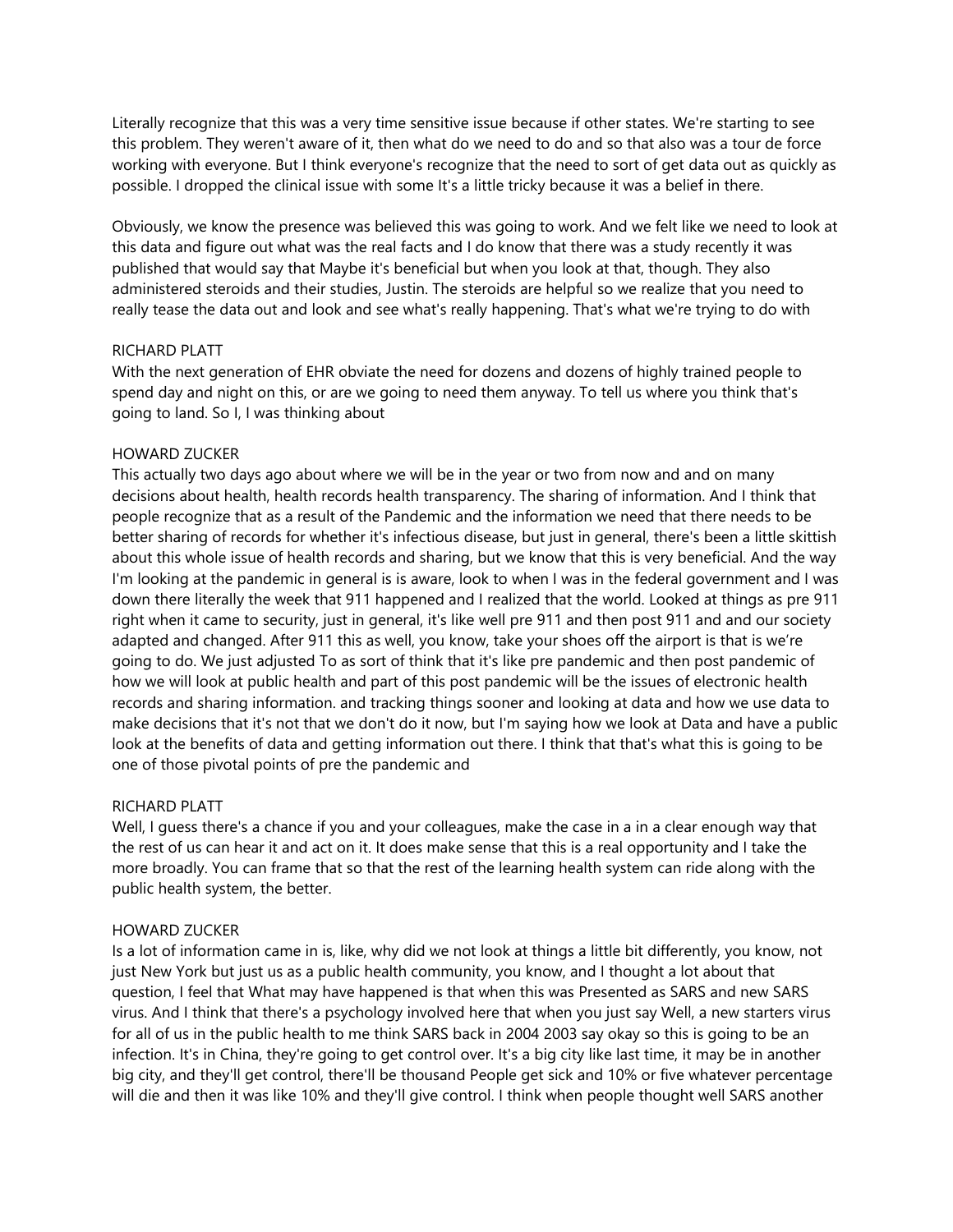SARS. The Thought process goes down the same way of what happened last time and you know one bad flu and sometimes people start taking pandemic flu, which is which is a different time for processed and I think that may have happened. Initially, early on.

### RICHARD PLATT

I just want to this is, this is an observation, not really a question though I'd be happy for you to respond to it. Another takeaway. I had from that JAMA article was a comment that the outcomes. The clinical outcomes. Didn't differ by race or ethnicity and which You didn't make a big deal of it in the article, but I thought that that's a headline in its own way. So,

## HOWARD ZUCKER

No, I don't. I, it did not as correct and I'm not sure, you know, Yes, we probably should have looked a little bit more as to why In this particular situation, it didn't, although we were giving know that it was given to different hospitals right and so we assume that was randomly given and so that probably would say why, you know, at least the distribution But why was the response not difficult.

## RICHARD PLATT

It is for the physiology. Well, I mean, we are so used to hearing That minority populations fair worse. You know, this was the dog that didn't bark that If he were hospitalized and one of the New York hospitals, your chances of having a hospitalization didn't depend on the color of your skin.

## HOWARD ZUCKER

Yes, I mean well as expressive effort, obviously, and all the hospitals and He provided an incredible amount Of cure, but what we did see was that the certain regions where we felt that a lot of essential workers were coming from. How to hire antibody. Rates and some of the zip codes in some of the areas of particularly New York City at rates even higher than 40% to sell it was averaging 20% But at the same zip codes which were really

### RICHARD PLATT

All right, Phil Tierney asks a question that I'm going to, I'm going to paraphrase for you. He's, he's pointing to the fact that all the Sarah prevalent status suggests that only a minority of the cases the clinical cases, we find that we find only a minority of the cases by their being symptomatic and NTS Whether weather and when we should shift public policy decisions to two random zero prevalence Studies, rather than the whole bag of positive test results.

### HOWARD ZUCKER

So we. Well, I think there's two parts that we have been joined the Sierra problem studies and looking and that Around the state. And that's how we will go into the grocery stores and looking at the first responders. We looked at people in the correction facilities we look to people in In the healthcare community and we got those numbers there. So we were doing that. But I think there's, it's also. So, okay, so someone has anti bias, but we don't know right now. What that truly means. And so just saying someone's has Antibodies and some people may not even have an advisor, you know, I've known Those even, you know, relatives who had coronavirus and never develop antibodies to it. But I do think that is critical to do the diagnostic testing because this allows us to do the contact tracing To find out Who was exposed, and I think that's so central to our efforts to control this in New York, and we were over, as I mentioned over you know five plus million people in testing, testing.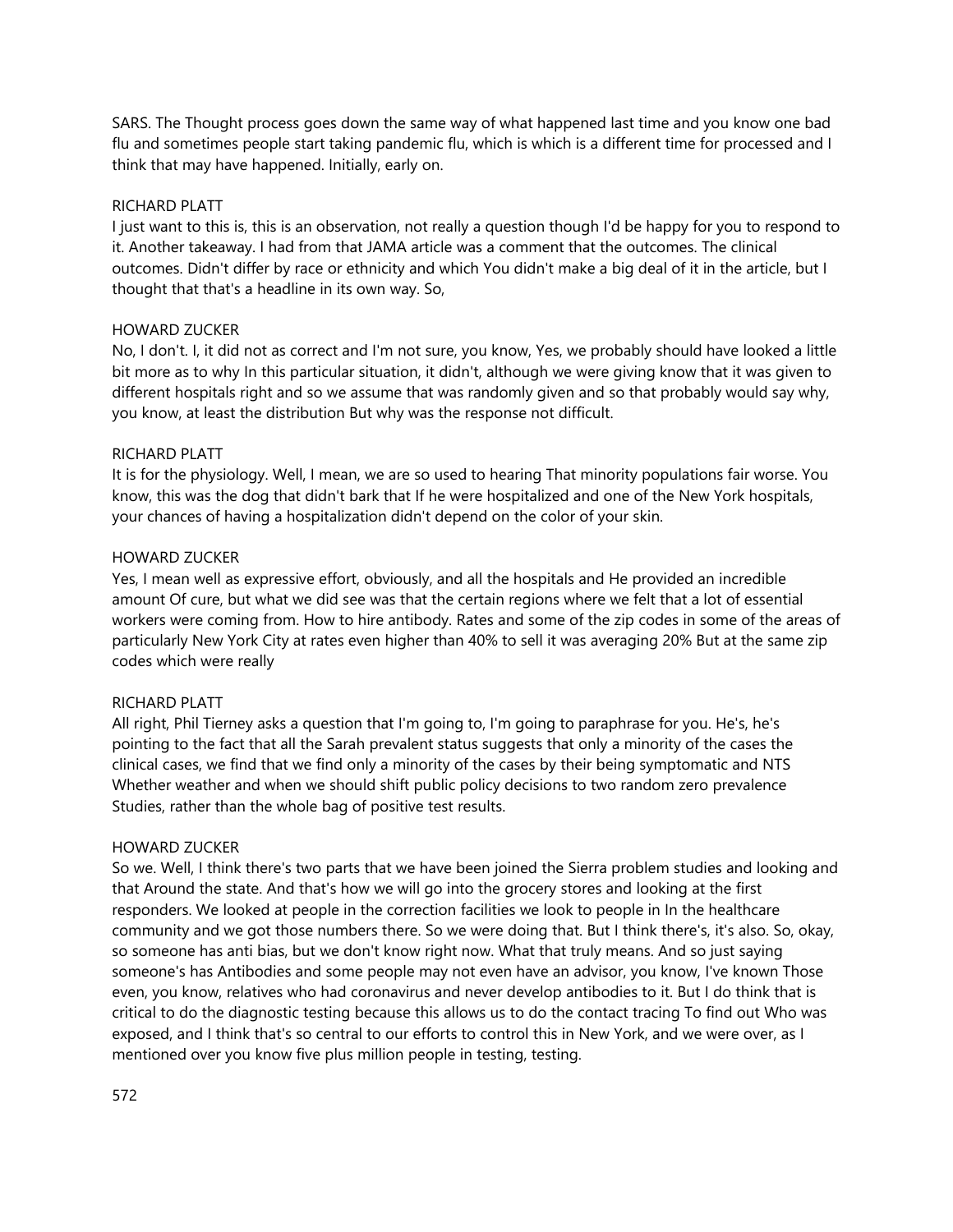### RICHARD PLATT

Okay, great. We've got just a few minutes left. And there are a couple more questions from the audience. But I think it'd be good to hear you hear you speak about You did talk about the very large workforce, you put together. Could, could you say a little more about how, how many of the people who spent all this time we're already in the employee of the health department. How many of them were Borrowed from other health departments. How many of them came from private organizations or schools.

#### HOWARD ZUCKER

So we have a department about 6000 Now, I would say over 1000 2000 people working on this because I know it's over 1000 that we have working on this and because this issue infiltrates so many different aspects of what we do. Whether it's hospital, those who work on hospitals those work in public health, those who work in legislation. There's so many different Areas that the team is has literally been consumed by working on this. We did bring in As I mentioned McKinsey as a consultant to look at look at a certain areas, working with our data team. We have incredible number of volunteers who Helped out there. People are retired from the department came back to help our purposes, institutional memory. The governance created an incredible team of Experts in and people work directly on issues specific issues on this, whether it was the diagnostic testing we're creating Getting lab capacity of the diagnostic testing up to speed, or in a system to track supplies and to look at what hospitals have many of those guidance documents went out as a result of many discussion obviously many discussions about what needs. To be done and then the whole governance concept of the surgeon flex approach of getting all these hospitals to rev up and to work together, which was a just a novel approaching at these systems in New York, which are big medical systems, who are you know Sort of Lives of their own and then to say, Okay, you got it. We all need to work together on this. We need to increase our capacity of beds from where you are up by 50% up by 100% and see everyone work together on this and this was a real collaborative effort and it still is because we recognize that the potential that the cases members. Could go up and we're tracking, to be sure that that's when we look at all the data that's coming in and we're tracking all these cases to prevent another hotspot from and becoming big

### RICHARD PLATT

Extraordinary I was going to ask you to comment on how New York is going to handle the reopening of the public schools, but I don't think we have time for that. Maybe we can come back to that. If during our final discussion.

If I know it's not going to be a 30 seconds to answer. So I'll just sort of close us out by saying, hey, thanks very much for sort of sharing or inside you. Know we talked earlier about how New Zealand was a great national model for control. New York is two and a half times the size of New Zealand, and it has opened land border. So we think New Zealand did a good job. We should be particularly mindful of the real success. That you've had in New York.

### HOWARD ZUCKER

Well, thank you very much. Now just say one as the governance said to everyone. In the country that we're here to help. And there's anything that we've learned and we can share and we're happy to share this with everybody.

### RICHARD PLATT

Well, thanks. Thanks so much. And I know you're. You're a busy guy. So even the fact that you took the time for us today is really something we appreciate it. Okay. Terrific. So we're gonna we're going to move right along and Rick is going to moderate this next session.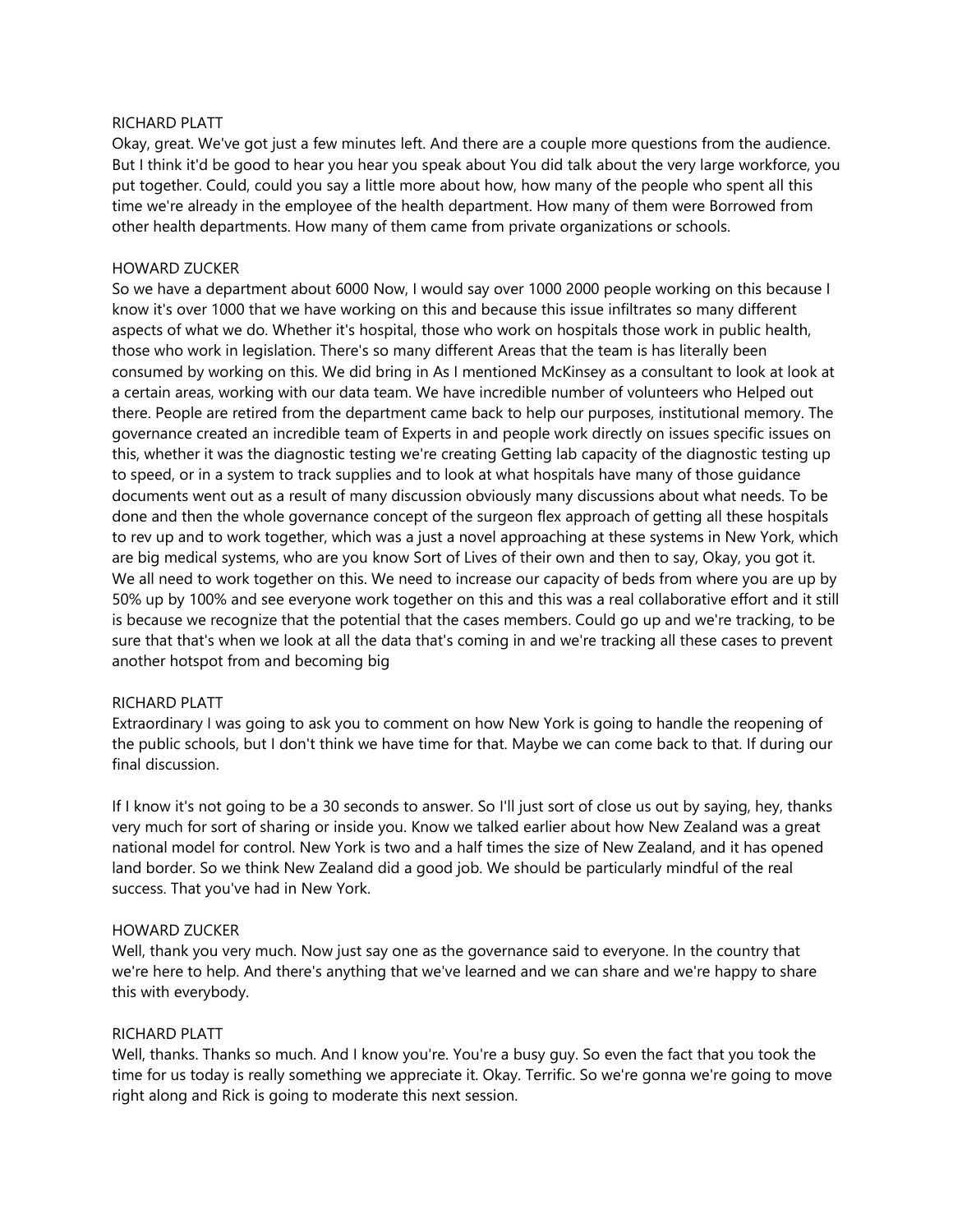#### RICHARD KUNTZ

Thanks, rich, the next session is that every generation immobilization during COVID-19 pandemic with regards to treatment. And it's a real pleasure for me to introduce Dr. Carlos, Del Rio professor of medicine at Emory University School of Medicine. And Dr. Del Rio's research focuses on early diagnosis ACCESS TO CARE engagement care compliance with antiretroviral therapies and prevention of HIV infection in this presentation. He will speak about the current status of COVID-19 Treatment research practical real

### CARLOS DEL RIO

Thanks to Mike and everybody for the for the invitation and delighted to be here over the next few minutes, I'll talk to you where we are in treatment and what advances have been made. Next slide please.

I think one of the things I will start is by talking that that COVID-19 is not Is not one illness. We have an infection that causes a spectrum of disease like few of us have seen before. With all the way from asymptomatic or pre symptomatic people that have a positive test, but absolutely no symptoms, all the way to critically ill individuals who have respiratory failure shock and multi organ dysfunction and in that spectrum. Next, next slide please.

Is that we need to put ourselves in perspective. So about 80% of cases or more are either asymptomatic or mildly symptomatic. And it's only about 12 to 14% that are severe enough to be in the hospital and about 5% that are severe enough to be critically ill and end up in the ICU. So whenever we talked about treatment is when you say where, what are we talking about and I will start by saying that A lot of the treatments that have thus far been developed have been looking at looking at the tip of this pyramid of how do we prevent death and critically.

And we really have done very little, and how do we treat people who are mildly a symptomatic or asymptomatic, but are still transmitting infection. I think a lot of needs to happen in that sphere. The next one please. So if you think about the goals of treatment you can go all the way from before exposure to after exposure to during the illness to after the illness and you can really put things in perspective. And next one of answer. So the goal in before exposure, which would be to to prevent infection. So, for example, some of the monoclonal antibodies being tested. Other going to start to be tested. Is and people who've been let's say somebody diagnose and they go to the home.

And they look at people who have been exposed to the home, but are not infected, could we give them a pre, post exposure prophylaxis with a monoclonal antibody to prevent them from getting infected sort of a kind of a Mac vaccination approach. How about after exposure. But when you're incubating. Same thing, maybe a monoclonal antibody would work. Then you go to the duration of illness. How do we treat people to prevent the progression to breathe better applications. And yes, also to prevent transmission. We know that by Decreasing the viral load and individuals we can decrease transformation. And finally, how do we have in recovery. The next one.

So really, When we think and we link this to pathogenesis. It's really you know Erling disease is more about viral replication laden diseases more about treating the inflammation. The next one. And therefore you need to think about antivirals immune responses anti inflammatories and the spectrum, you would not use an anti inflammatory in the incubation period and an antiviral lane disease may not be as effective. The next one. So here's a representation of the viral Cycle of this virus have a SARS, Coby to and those who I was doing a Chevy are kind of used to this approach of looking at. Here's the virus that attaches to the ACE to receptor.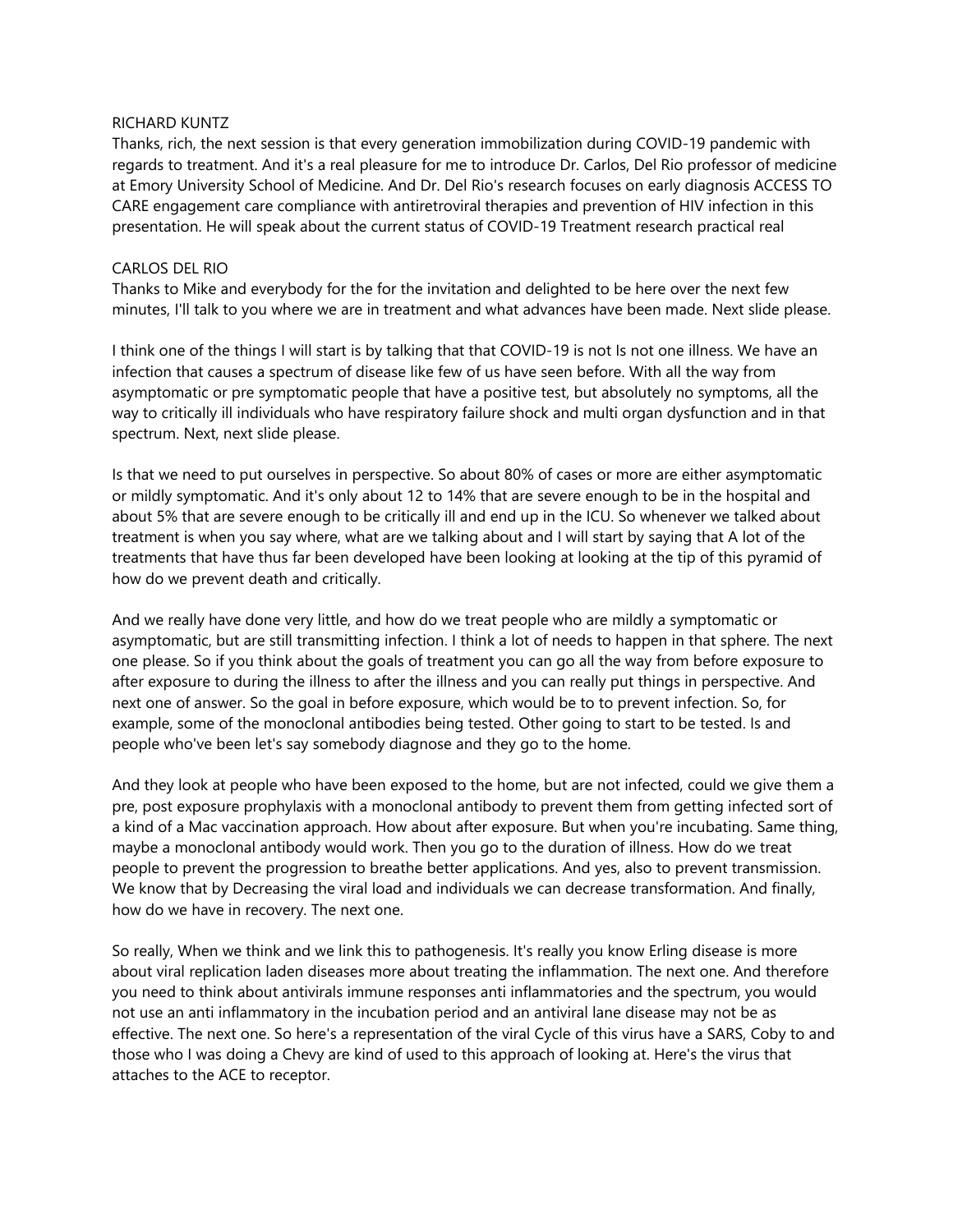And therefore, you can use drugs. I will block them are low entry either as to receptor or some other drugs at that level. Then you can use drugs of ours has to fuse against the cell. So you can use drugs that will block the future on the endless titles and chloride, hydrogen chloroquine will start to work this way. Then you can work on the on the viral proteins. And that's where you know looping have a return of birth thought to be effective. And finally, you can work at the level of the RNA dependent RNA polymerase. And here is where the antivirals like Chrome disappear or far from it from your heavy and Trump to be effective. The next one.

So here's a list of all the different drugs that have currently been tested or looked at, or thought about useful. I'm not going to spend my time talking to all of them, but I'll mention a few of them. The next one. So let's talk about the case of hydrochloric when because there's been a lot of press about it, including, quite frankly, some very recent. tweets from last night from both Rudy Giuliani and and other people saying that this drug is effective. So initially thoughts were that could be some effectiveness based on single studies and observational cohorts. But you can see that even there an observational cohort publish a New England Journal medicine showed that there was really no difference. We didn't have Dr. Clark when P patients that received hydroxyl report and then those that did not receive the drug, the next one.

But the really the evidence comes from randomized control trials and those of us that do research sort of live and die at the randomized control trial alter the next one. And you can see here, next one, that when the study was done by investigators in Minnesota, looking at post exposure prophylaxis. They found that that there was no benefit or post exposure prophylaxis of use of hydrochloric hydrochloric and, furthermore, the recovery investigators showed very nicely, though there was no benefit. Of hydrochloric when compared to usual care in the treatment of people with covert infection. And for that reason, the NIH and went on to halt other clinical trials so hydroxyl player chloroquine because it really showed That there was no proven efficacy of this therapy. The next one.

Now how about the case I'm Brenda severe disabilities and you can say pro drug it inhibits the viral RNA polymerase is a chain Terminator It was developed in 2009 by galia I said drug to treat hepatitis C, it did not work. It was repurpose in 2015 for Ebola therapy. And then if you have it because it inhibited viral replication of mechanics, but a randomized trial in 2000 2018 and in the Dr. See, comparing ram desert dizzy map. And two other monoclonal antibodies showed that there was really no benefit of them disappear. So run this. It was putting the shelf by galia Until he was shown that also inhibits of our replication of source co ve of source code to have mercy and therefore was taking the clinical trials and there is data on face, you know, pre pre clinical and mechanics that it actually had some activity against SARS COV 2 the next one. This less the clinical trials and here are just a list of some of the clinical trials. Some of them have already been published, like the simple trial on the ACT trial, the next one.

And here's the results of the Act one, the trial, the preliminary results showing very nicely. The room disappear was effective. In reducing a hospital length of stay in reducing mortality in those that were requiring oxygen in those that were requiring more intensive care that in those that that But in those that already were receiving mechanical ventilation or where an ECMO it really had no benefit show again showing us that antivirals need to be use early in the course and not wait until further on in the disease process. The next one.

I mentioned antibody therapy antibody therapy has been used as passive antibodies for example convalesce and Sierra or monoclonal antibodies. And here, the idea is that you're using your body as a way to block the virus into therefore prevented from causing disease. The next one. The case of steroids. It's also interesting. There was a lot of controversy about the use of stairs in viral pneumonia. And there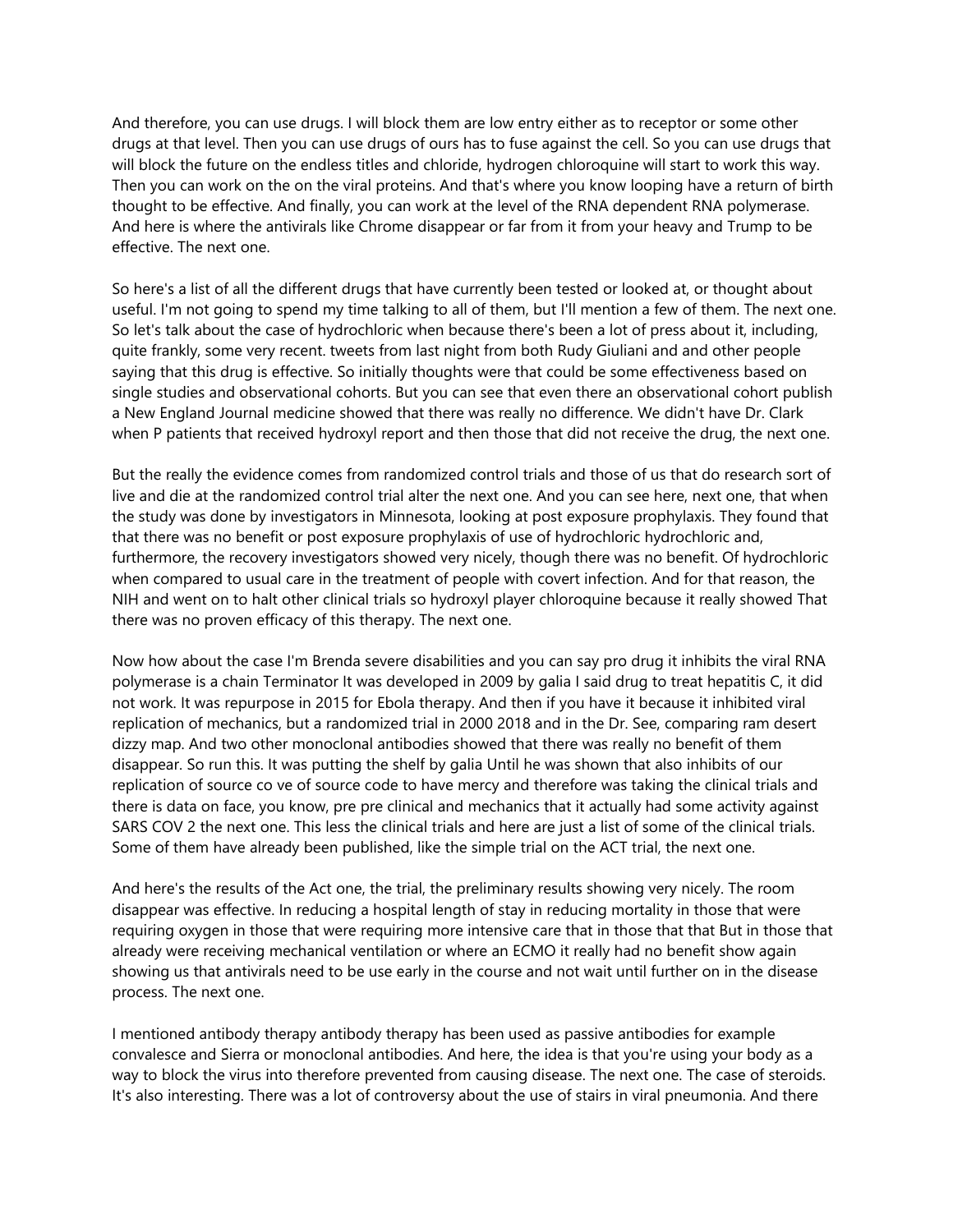was, it was thought that given the hyper inflammatory state and COVID-19 steroids needed to be evaluated and an open label randomized trial and conducted in the UK.

By the recovery group showed the deck Samantha some compared to usual care decrease mortality and about 30% and those who receive SMS or some therapy. The next one. Okay, and therefore it was concluded that dexamethasone was associated and decrease mortality among those on supplemental oxygen or on mechanical ventilation. But there was no benefit and those that did not require oxygen, and this is why it's really important to look at, again, this is a drug that is an anti inflammatory early in the course. It makes no sense that it didn't have any Africa, see the next one. There's also been a lot of interest in looking at anticoagulation and we know that infection with source copious associated with an inflammatory and programmatic state. And a lot of the patients go on to develop from bardic events, particularly those that are critically ill and hospitalized patients, therefore, should receive venous thromboembolism prophylaxis. And there are several studies now looking at how do we do anticoagulation therapy to decrease mortality in this individuals and excellent

There's also drug and alcohol abuse or anti inflammatory drugs like talk a listen up. Listen up as a as an interleukin six blocking agent and it's thought that this could be Kevin effect and patients and their for their clinical trials being conducted with this drug. So, next one. So as you can see where we are today of all that spectrum we really have solid evidence of the use of them disappear and solid evidence for the use of dexamethasone and those are the two drugs that have now been incorporated into the clinical guidelines and next one. There's also a drug being tested. Right now, it's an oral drug. This will be the first orally available drug It was developed by investigators here at Emory. So I have no interest or investment in that company that developed this drug.

It has now been purchased by Merck pharmaceuticals and it's being used as a potential drug to treat mild disease and outpatient settings, an area where we really need, and it's being looked at in that in that way in clinical trials. So, next one. So, in the midst of this of this storm in the midst of all this things happening. You have to develop guidelines, you have to write guidelines. And I will give credit to both the infection Society of America and the National Institutes of Health that have put together panels that have really developed treatment guidelines evidence based treatment guidelines that allow us to know what to do in the clinical setting, and why we are much better treating covered 19 today that we that we were back in March or April is because of clinical trials is because of research is because of research translated into guidelines. The next one.

So a couple of final thoughts around this is number one, you know, code 19 treatment requires a multi dimensional approach with an understanding of the house, the stage. The severity of disease and the intervention. And depending on the host the stage and the severity of disease optimal interventions may really very so you may go from antiviral drugs to immune modulator to combination therapy. The next one. And for those of us that have worked on HIV. We need to be careful that the pleasure to the pressure to Deploy interventions, it needs to be tempered by importance of finding out which treatment works best. That is how we do science.

And that finding research finding good therapy is really an iterative process, building on advances until the tipping point is achieved, and it's critical that we address disparities and inequities related to this sort of twin epidemics. The next one. I want to end by thanking both Dr. Rajiv Gandhi and Dr. Stan there's for facilitating them some of the slides and I'll be happy to answer. Now some questions.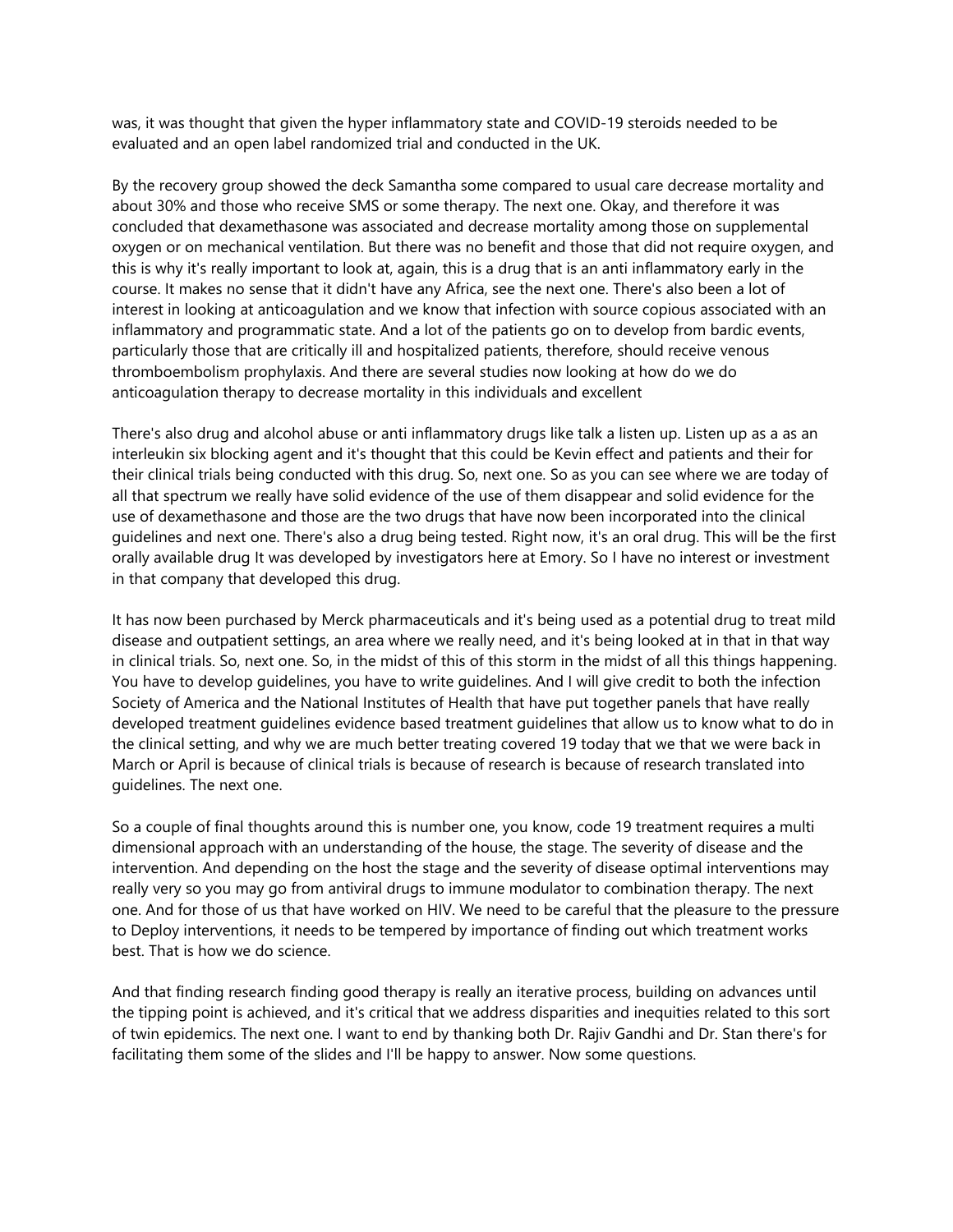### RICHARD KUNTZ

Let me start with a couple of questions that may be more on the policy side. I'm from medical technology sector and when we noticed that there was a shortage of ventilators several of us got together and made it open source. Resource for all the blueprints, so that companies like Tesla and General Motors and others could build ventilators Is there a resource is a resource issue right now with them. Yes, severe and do you think maybe there should be some more open source and sharing of the data.

### CARLOS DEL RIO

There is there is a resource issue. And I can tell you that Gilliam has actually, that's sort of given the recipe and giving the patent and giving everything To at least two companies in in in India for producing them disappear and the whole idea was the room disappear that Gilliam producer will be primarily for the US. And the ones that to other companies produce will be for the rest of the world are I think we just have a sort of a manufacturing, you know, block right now. Ah, I think that and when we have too many patients that need the drug. So yes, I think, you know, we need more production.

### RICHARD KUNTZ

Okay, great. So here's another easy question. How do we basically kind of D implement these treatment strategies that are not based on evidence that are just so frequent across the country.

## CARLOS DEL RIO

You mentioned. Well, you know, I think what happens and You know, again, those of us that are old enough to remember the earlier so HIV. There's nothing more frustrating for a position to have a patient with a disease. And not be able to do anything and you start doing all sorts of things and start doing all sorts of unproven therapies and you just want to, you know, Throw the kitchen sink and hope the person gets better right and that's how a lot of the therapies were developed and they're based on Well, you know, there's evidence that this drug may work and therefore we ought to Kiva, you know, because it's better to give this and not to give that to give nothing. And that happens early in the disease. But eventually, sort of the that really effective therapies show that they are making a difference. And I would say that, you know, while rum disappear. I'm excited about. And if I was if I had COVID-19 today and I was needing oxygen, I would like to get from their severe It's still not. I mean, you know, using baseball analogy I would say it's a solid single, you know, maybe a double but it's certainly not a homerun I feel like in the early stages of HIV, we still need better therapies. We need more effective therapies and those are only going to come through research and you know the research process is a, it's a slow process. So, the process of discovery doesn't happen overnight.

### RICHARD KUNTZ

What do you think that timeline of required good therapies will be for us, even though we say, for example, we are able to get the positive vaccine within the next calendar year. What, how much longer we need a secretary therapies.

### CARLOS DEL RIO

Well, you know, I think we will still need effective therapies, because not everybody will be vaccinated. And I think even if we have a vaccine. The vaccine is not going to be I'll be very honest with you, I don't think it's going to be a great vaccine is going to be like a flu vaccine 40% effort, effective, it's going to be good, but it's not going to be You know, a perfect vaccine. It's not going to be like the HPV vaccine that has 100% efficacy, you know, the FDA saying we want something with 50% efficacy And I think that's they're recognizing how difficult it is to develop a vaccine for respiratory virus. So I think we're going to need therapies. You know, you never know.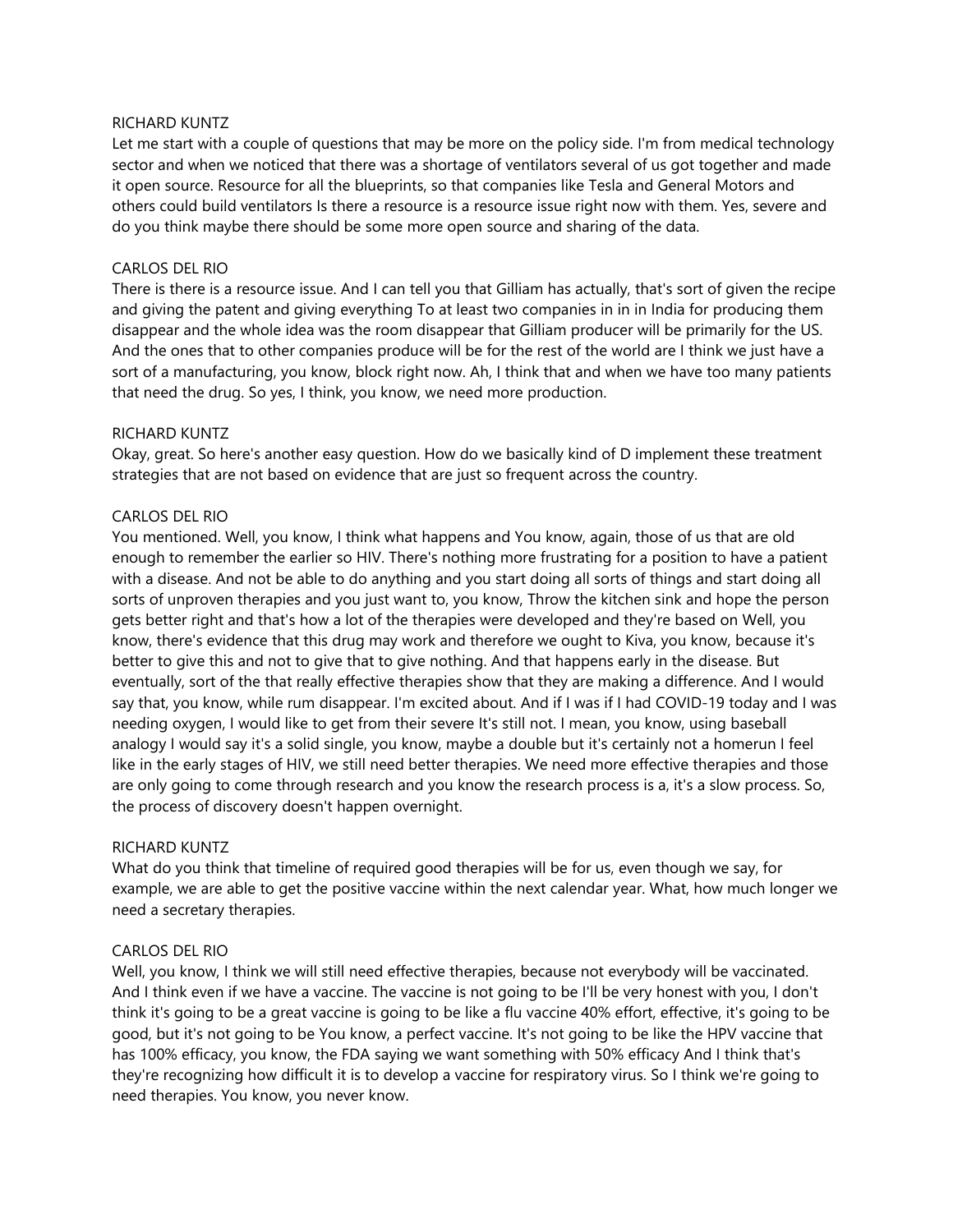In 1994 we were all very depressed that nothing was working for HIV till years later we had highly active antiretroviral therapy. And we had now a way to keep people with HIV essentially free of viral replication on live and live a normal life. And that happened, you know, I don't think anybody would have predicted. But that's how Science Richard did tipping point at that tipping point, then things improved. So I think we just, you know, again, we just need to continue Trusting our investigators trusting our basic scientists develop new drugs or pharmacologist, are you know industry partners and then clinical trials to show us what works and what doesn't. And I can tell you that, you know, We've talked a lot about the things that are not working in this country that testing is not working the reporting is not working. The contact racing is not working. I can tell you the research infrastructure is working and it's working really well because the fact that we were able to go from finding A new virus discovering a new of ours and getting a first vaccine to a human within 65 days. And getting it now into phase three clinical trials in such a short period of time. It's unbelievable. I mean, that really shows that something is working very well in that working very well. It's called research.

## RICHARD KUNTZ

It's a great point. What do you think next to therapies that are going to be positive are going forward.

## CARLOS DEL RIO

I think it's going to be antiviral, so I think it's going to be oral empty bottles. I think it's also going to be inhale antivirals, I can see ourselves developing, you know, Things like similar to run disappear. That could be given through inhalation, like a, you know, A meter dose inhaler or something like that, something that you can do right now is you know room disappears and IV drug. You have to be in the hospital, you have to have an IV. It's reserved for fairly You know, fairly sick individuals. But let's suppose you had somebody with mild COVID-19. And you can give them something oral or something that that would, uh, You know, being hailed that would not only limit their disease progression, but that would limit transmission would be fantastic. As you know from HIV. By giving people antiviral therapy and bring the viral replication down to zero. We can we can prevent transmission. We call that undetectable equals on transmissible right So we can get the viral replication in influenza, for example, giving something like Tamiflu in the first 72 hours of the onset of symptoms limits transmission So limit, giving him a drug that blocks viral replication and limits transmission is going to be huge to decrease the spread of this infection.

#### RICHARD KUNTZ

I'm going to paraphrase a question from Sally Okun who raised the issue of we're in a very confusing time right now, different levels of evidence different levels of methodology. In a very complex new pathophysiology, which most, most of us have not really understood until now, how do we basically leverage all the different cultural assets we have faith based groups celebrities and others to be able to say what is good evidence, what isn't good evidence and is that something that we need to basically focus on because I think people are overwhelmed. With the spectrum of different viewpoints about this disease and the different viewpoints about good or bad therapies. You know, I think, I think that it is a very important point. And I don't know the answer. I think this is the first pandemic of social media era. And I think, therefore, you know, you have more than one source of information more than one trusted source of information and I'd say to people look at the trusted sources of information, unfortunately. There's a lot of people looking at the what they think is trusted sources of information that are giving wrong information. I simply don't know any way to combat that. I think it's just part of a culture that that is so you know even right now there's this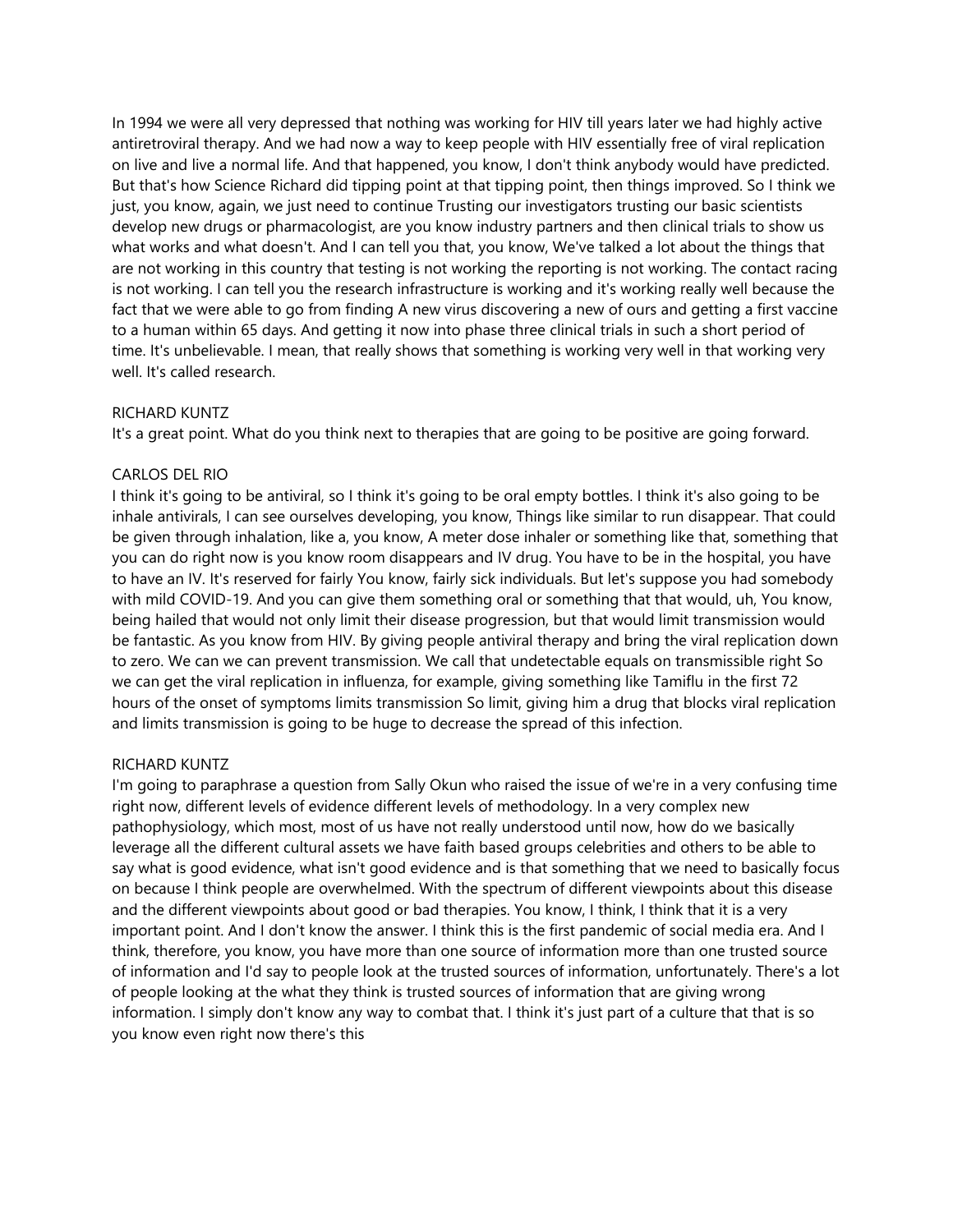### CARLOS DEL RIO

You know, tweet going around saying that hydroxychloroquine works and you have Rudy Giuliani last night tweeting that hydroxychroloquine works. You know, when the evidence is totally against it. So, I don't know i mean i think i, quite frankly, consider that irresponsible that and I have no idea what people are doing that. We need to, you know, when there's 150,000 people in this country that have died from this infection. We need to get serious about it and we need to stop. Making evidence that doesn't exist and we need to start stop making you know pseudoscience that doesn't that doesn't help anybody so it's very frustrating and I honestly don't know the answer to that question.

# RICHARD KUNTZ

As we look at developing the Liberty health care system should the National Academy of Medicine be focusing on how to develop the trusted learning healthcare system. And maybe this is a new goal for then am in understanding how to how to basically market a trusted source of information, compared to the alternatives.

# MICHAEL MCGINNIS

Well, that's a key question for us. In some ways, in this fashion that turtle says indicated, and that is, it's an obligation, but we're not quite sure how to fulfill it. One of our major interests as part of the collaborative that you're co chairing Is to help identify the ways in which we can better use social media as a source of reliable information. What is the vetting process, how can we team with large organizations such as the Googles and the Twitter's and Facebook's In a responsible fashion to ensure that better information gets out. But those are all in a rapidly. Moving dynamic environment, such as the sort that we face. The, the answers aren't clear but we view very seriously the challenge.

## CARLOS DEL RIO

I would just add to what Michael said I put there in the in the chat, you know, sort of a plugin for something that I'm doing together with the National Academies. I'm the American Public Health Association. And am an American Public Health Association has partnered together in a series called COVID-19 conversations, and this has been a webinar series that this Wednesday. Tomorrow we'll have the 12th episode. And it's really been an incredible source of information this a great webinar series with five to 10,000 people watching the webinars. And the whole point has been exactly to bring You know, experts into the conversation and tried to provide information that is reliable that access SEC accessible. And that really highlights some of the things that we're talking about. So Again, I think the Academy has a major role to play, because the Academy is a trusted source of information.

# MICHAEL MCGINNIS

Thank you for raising that Carlos. It is a it's an important initiative, our part of the question now is how do we scale.

### RICHARD KUNTZ

It's a great point. We just got another question from the audience. And let me just read it to you do what will take before monoclonal antibodies can be part of the typical protocol for COVID-19 patients with moderate to severe cases as part of the cocktail to be treated immediately.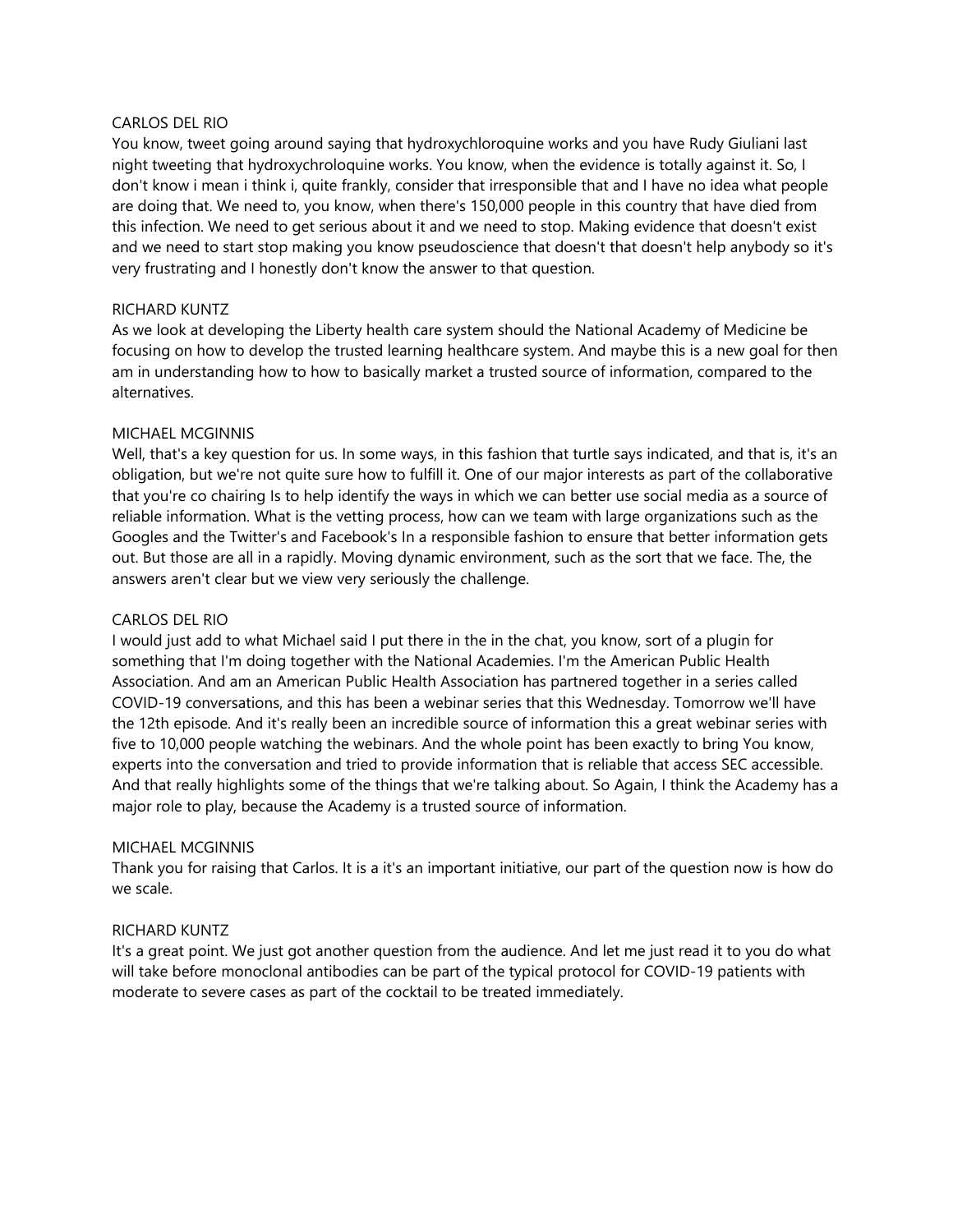### CARLOS DEL RIO

I think clinical research right those trials are starting. And I think as we advance those trials have they shown to be effective, they're going to be included in their show not to be effective, they're not going to be included. I think it's a It's a, it's an iterative process I'm you know we're following what we call in clinical trials and adaptive design. So you try something it doesn't work you quickly pivot to something else, rather than continue trying something That mean driving continued beating your head against the wall and saying, oh, you know, we need to find eventually will open a hole here. You know, you go somewhere else and that that is really the way that that we're advancing things and that's the right way to do it. And that's why the hydrochloric when story. It's so clear, but it's also frustrating. The evidence is there, which is stop banging your head against the wall that it's going to work. But instead of that there are people still trying to show us that it works and it just, it just creates a eight. It doesn't allow things to advance it just makes things go back, unfortunately.

## RICHARD PLATT

So I'm interested in your assessment of the of the Adequacy of the clinical trial infrastructure that we have and you've, you've done a great job of showing us lots of therapeutics that that need evaluation. And do we have, do we have the trial infrastructure that we need. And it's not what should, what should we have in addition

## CARLOS DEL RIO

You know we do And we do because we had a lot of Clinical Trial infrastructure done for other things. And I'll give you the example of the things that I'm involved with For years the NIH has been investing in something called the HIV Clinical Trials Network and the HIV clinical trials networks does Research and HIV treatment or the AC T g in HIV prevention through the HPV and HIV therapy for vaccines are the HTTPS in microbicides for the MTN And there's this incredible clinical trials infrastructure doing HIV research as part of An operation work speed and trying to bring everything together. The NIH told took those clinical trials and HIV and the clinical trials of its networks in vaccines and other clinical trials and put them Together under an umbrella called co VPN and the co VPN. Collaborative of HIV prevention and treatment network and now all of us doing HIV research, all of a sudden we have become covered researchers so that clinical trials infrastructure has rapidly pivoted To do something that was important. And you know, it's the same thing. It's just we're doing, we're doing studying drugs and you have a An incredibly functional well oral machinery that rapidly is able to do multicenter trials. So I think that we do have the clinical trial infrastructure and I think It's the lesson is that just because it was a bill for HIV. It doesn't just do HIV, it could pivot to something else. And the vaccine work is doing that and the cancer work is doing that and the so different.

Parts of the HIV clinical trials. Now, it cannot just be done by the government funded researchers right you need that partnership with academia, you need that. You need that partnership with industry you need that partnership and the partnership with industry, like so, for example, in the vaccine studies, you have the companies. You have the clinical research organizations, a car owes you have the networks and essentially how we're how we're. How was the NIH and the co VPN and the and the operation work speed. Was able to put together a network of 86 sites that are going to be enrolling in the vaccine. The modern of actually study right away. It's only because you have that infrastructure and you know how to move it around. So I would say we do have the clinical trials infrastructure to the studies that need to be done.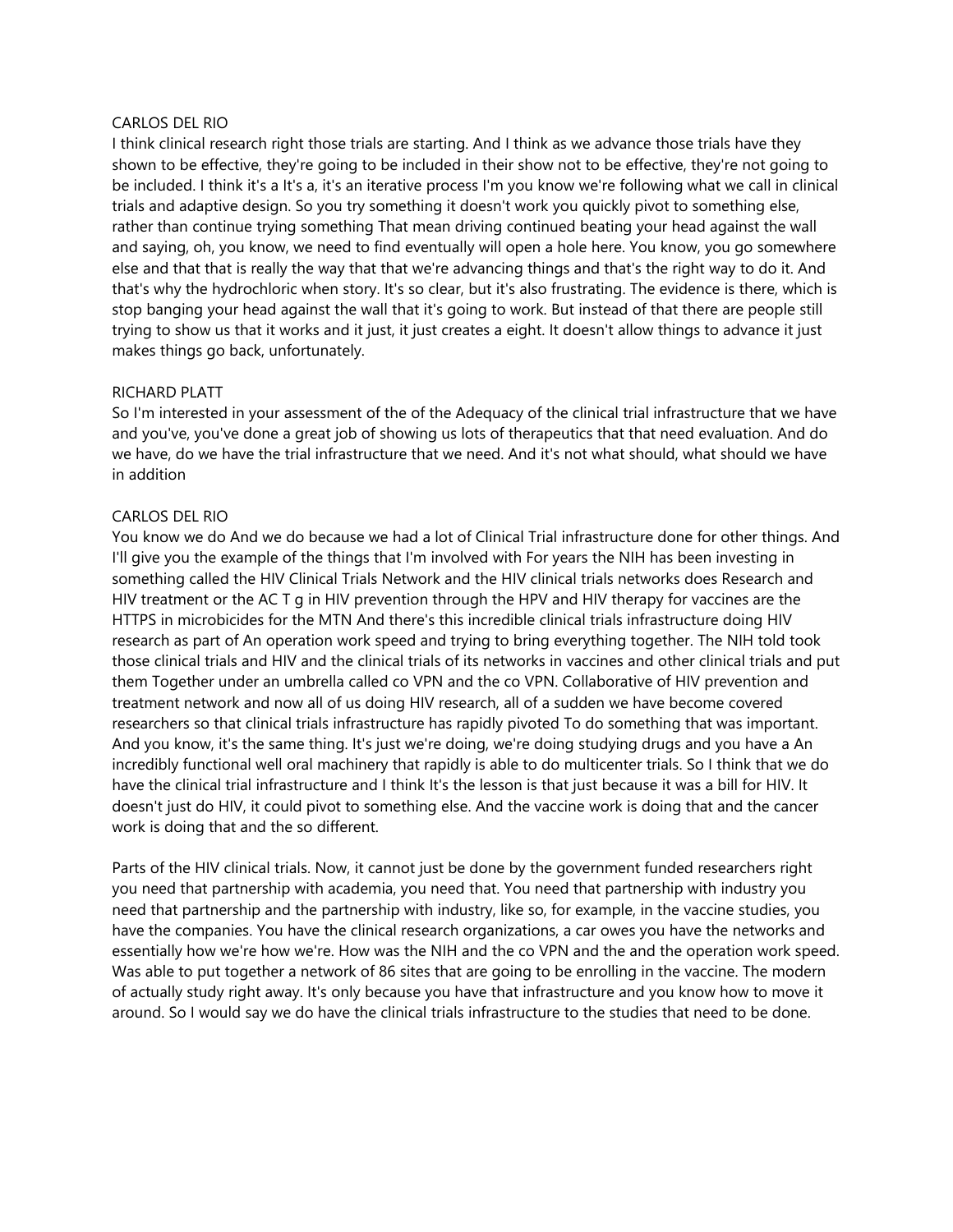### RICHARD KUNTZ

Thanks so much for your time and a great and very timely presentation. Much appreciated.

## CARLOS DEL RIO

I would just say that You know that this slides may go stale within a couple of weeks so So I would just be careful. Michael about You know, posting them because it's important to post them, but I will tell you. In three weeks within three months, we may be giving a very dear friend therapy, a very different approaches so rapidly evolving field and, as such, what we present today may not be what we talked about tomorrow. But that's what's exciting about it.

MICHAEL MCGINNIS Excellent. So we'll see everyone back at 1215

Well welcome back folks. In the interest of The warp speed initiative of the US government and COVID-19 we've had a warp speed lunch hope everyone is back and refreshed and I'm going to turn it over to rich plateau, I believe, is moderating the next session.

## RICHARD PLATT

Okay, that if there's one theme that has pervaded the conversation. So far it's been the importance of effective communication about COVID and so we're going to confront that issue head on in this session. Dietram Schuefele is the Distinguished Achievement professor at the University of Wisconsin in Madison and His research focuses on public attitudes and public policy dynamics around emerging science and he's going to bring that perspective to bear on the situation. So we confront with the with covert 19 I actually don't see you data on the, on the, on the board here. So, I hope, I hope you're here. I'm here. So we're looking forward to your you're telling us how to make it through this particular set of Barriers that we're facing. Thank you.

### DIETRAM A. SCHEUFELE

Well, thank you so much. First of all, for, for having me. It's, it's been a fascinating morning so far and and i think a lot of the previous speakers. Have set me up really well for some of the things that I want to spend the next 1012 minutes talking about and then hopefully also get to some of the Questions that I think have already raised some interesting pathways for

I want to start with something that has as the theme come up a couple times today and that is what the World Health Organization. That's called an infodemic And revisit that a little bit empirically, and maybe in a more optimistic way than some of us think about it. And I think there's some really constructive pathways forward and maybe things that aren't quite as bleak as they as they may seem

Carlos just set me up nicely by by saying, well, be careful about posting my slides because things will change. And that's my second point that we're dealing with a moving target. When it comes to the best available science to counter potentially misinformation and that has created a unique challenge during, during COVID-19 And of course, all of that interacts with human nature. And I just want to highlight a few things of how they have and how they have played out.

During this this pandemic in terms of us looking at the same facts very differently depending on what are our tribal affiliations for our for lack of a better term. And then leave you with a couple thoughts on one productive ways forward may look like, but let me start with the with the with the COVID-19 infodemic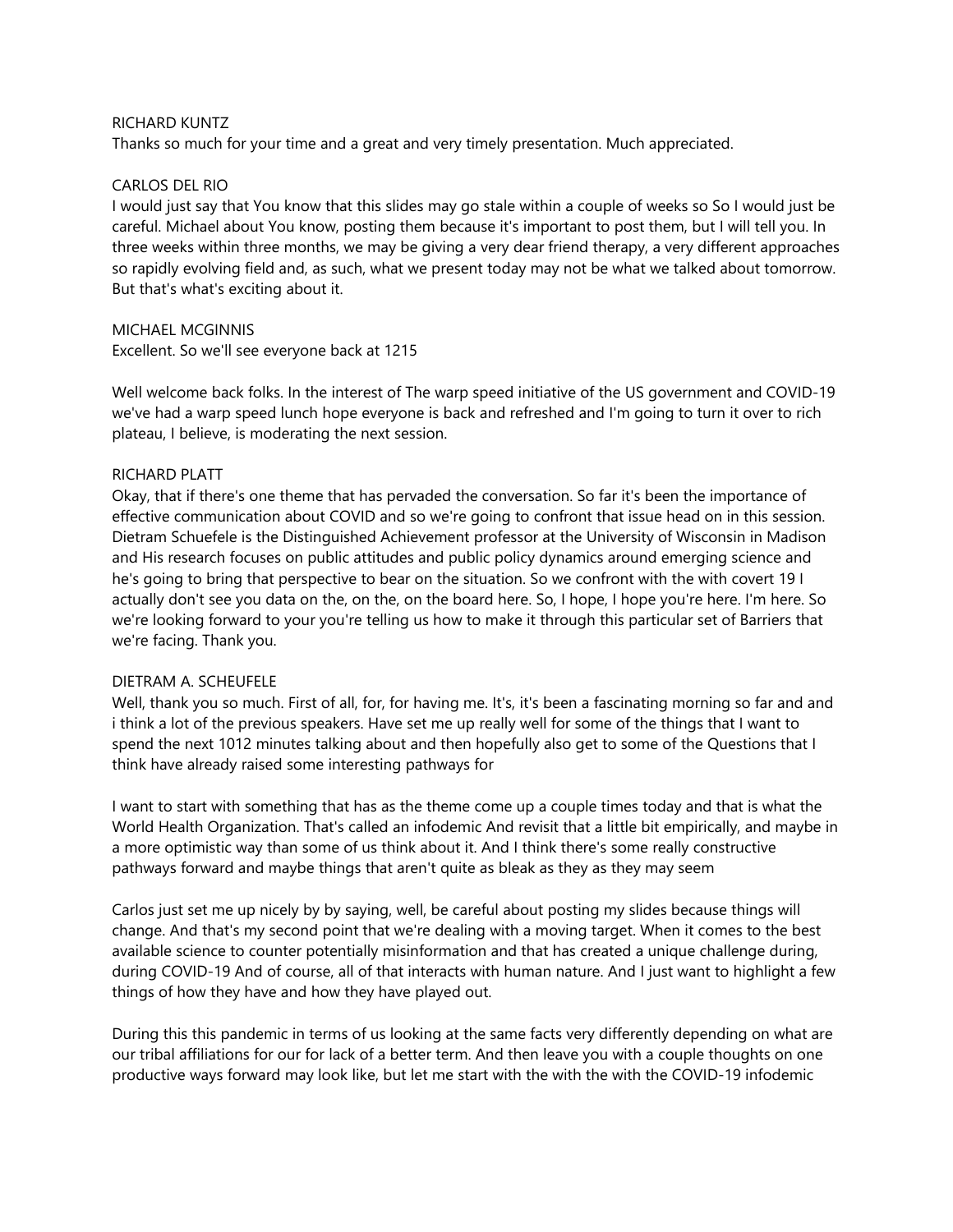because it's, it's, it's something that we've all repeated a lot and but that that is worth of a closer look and I would ask three questions around that one is

This often comes up while we're seeing a declining trust in science and a lot of people, including our team here has written about this. And I think there are two key takeaways. One is that science is among the most trusted institutions in the United States. As Congress is the White House as the presses major corporations. I've seen declines and trust sciences either States since the 1960s and I've only plotted with a small number. Of years here from the General Social Survey has either states stable or even increase the little bit, including the last couple years that these data has been collected

The only institution that's ahead of us. So second takeaway is the military and they overtook science on 911 have never given up their lead. But in general, science is actually a really good spot as public as far as public trust is concerned, then of course there have been these very visible loony conspiracy theories going around about but the Gates Foundation. Foundations motivations might be that they're in it for personal gain or four to Four political control. Those are also not new to covert 19 have been going around the vaccine community for a long, long time. So, to which degree. There's more misinformation for COVID-19 there than it has been before, is also a fairly open question.

And this is the most important question, do we actually know that people being misinformed as the major driver behind activities. That they should be engaging and that they should be socially distancing they should be wearing masks. Is vaccine by and once the vaccine becomes available a vaccine becomes available going to be lower because of misinformation and the answer to all of these questions is either no We don't have as much of a problem as we think are we, there's really little data yet that will tell us What to do and that means our fall back, and I think this came up a little bit in the in the in some of the questions in the chat today as well. Our fall back is always to do informational interventions we need to educate people. They need to understand the science.

But I'm going to make an argument that for COVID-19 that is only one part of what needs to be a much broader portfolio of how we need to engage With the public and I want to highlight that along to problems and then leave you, as I said, with a few lessons in the first problem we knew was coming.

Ivan urbanski and Adam Marcus wrote in March that both co founders of Retraction Watch, which many of you know for tracking scientific retractions and In journals and doing other things wrote in Wired magazine that that look. Most of the science, we're doing on COVID-19 will turn out to be wrong will be proven wrong by subsequent science. The problem with is it's happening very quickly and it happens under public scrutiny. So we knew the problem was coming. But that really didn't help us much because we had to make recommendations based on that science. For policy, the mask wearing and the CDC recommendations, being a great example based on asymptomatic or pre symptomatic. Spread and but of course that hit a bump in the road if you will win the World Health Organization. Came out and said, well, it may be very rare. What they really meant is, it's, it's hard to pin down into and to demonstrate that by the time. Two days later they walk that back.

Already the public was utterly confused on well is there data. Now, or is there not data and that probably wouldn't be wouldn't have been as much of an issue. If we hadn't had political players than jumping on this and saying, well, even doctor felt he went back and forth on mass wearing In spite of him giving an interview and install magazine and then again ABC this morning. Really explaining what some of the thought processes were about protecting P supplies for hospitals and then really making recommendations wants the science became clear, so I posted this for the quote and be for an awesome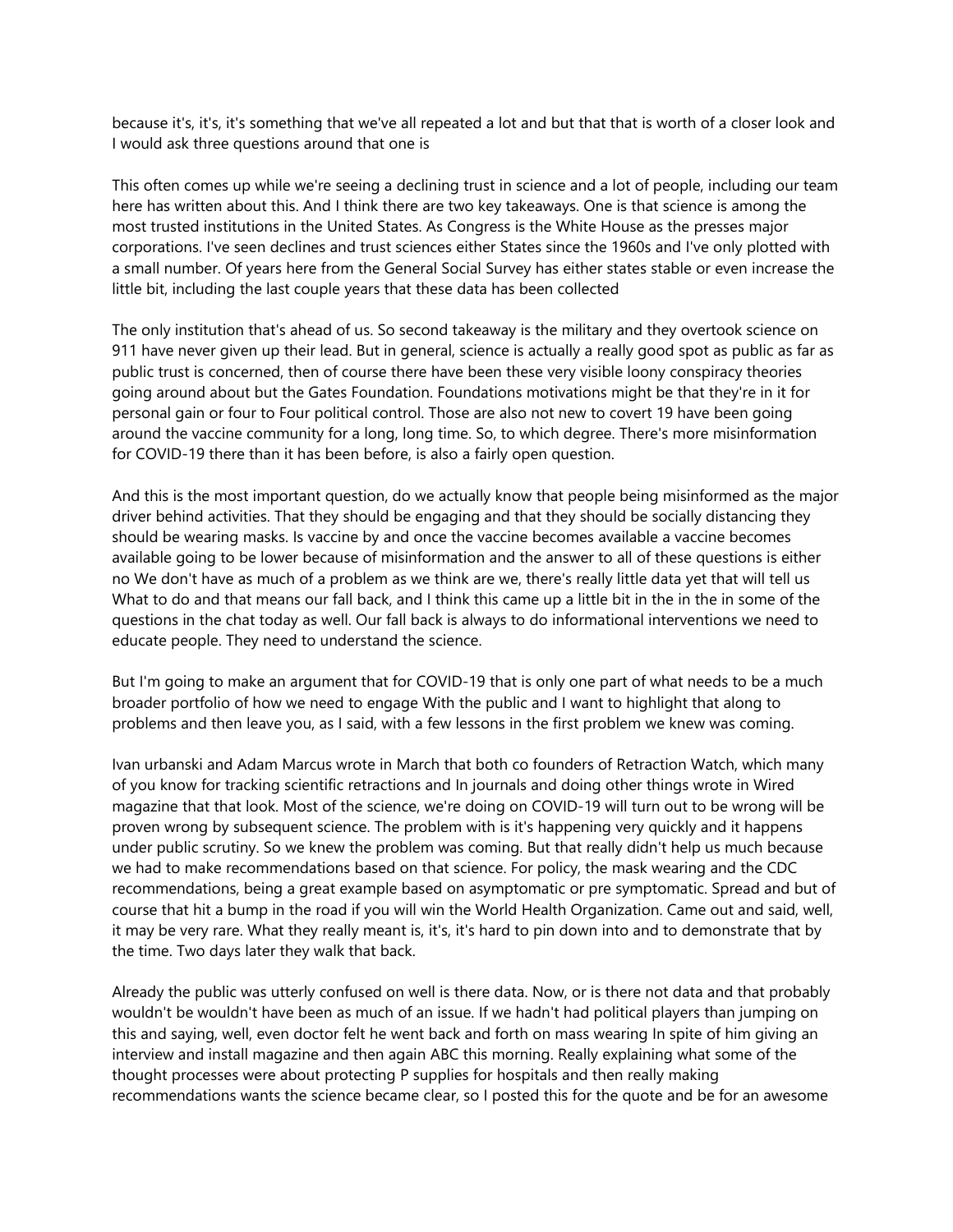cover of installment magazine. And of course, all of that is again in, you need to think about this as public perceptions among most Americans who don't have public health or medical expertise.

Now they're reading The New York Times that scientists are battling with each other, which of course is exactly what should be happening. That we're vetting research and we're trying to figure out what the reliable bodies of knowledge aren't that are emerging. And those are of course in immediately politicized. This is a tweet from Laura Ingram who said, you know, next time they tell you to trust science and the best available evidence

Remember what they did with all those studies from the Lancet, and the New England Journal of Medicine, which led to policy that turned out to be based on data that turned out to be wrong. So facts have been the facts that we're using to counter misinformation or to correct misinformation have by design. That's not a bad thing. Been somewhat elusive. But of course, that makes it really hard for people to judge what that what the best available science looks like and I will come back to that at the end.

All of that interacts with human nature with who we are. And many of us on this call have know the idea of motivated reasoning, many of us know how it works. It basically says if we all agree on even just five basic facts on COVID-19. We will all way more heavily confirmation biases those facts that fit our prior beliefs, our values things we hold sacred things that we that we believe are true and how the world works. And we will weigh less heavily those facts that this confirm those priors as we call them and communication or political science. what that leads to is what's called biased assimilation, meaning we take new information about COVID-19 and we assimilated into our existing belief systems, rather than the other way around. One would help that we adjust our belief systems.

Based on the best available information, but we do the exact opposite. That's the pernicious nature of it. And we do all of that, of course, to protect our political identity is a cover from the week. Where you see basically the political tribalism that has driven, some of the discussions about mask wearing and that is only recently with endorsement. From the president, hopefully, seeing a little bit of a truce, for lack of a better word, um, but it's not a problem that is attached to a particular Party or a particular type of prior and I just want to highlight this with two pieces of misinformation that have been floating around my Facebook feed, which I can tell you is hyper liberal academic

Because there's a lot of professors on there, a lot of them tend to be more left leaning and the one in the right is a really good example. About the hundreds of governors calling President Trump because one of the things that one of the reasons why this got forward, of course, is Is because people who oppose Trump thought, this is a reasonable piece of misinformation. So three seconds of a Google search or a Snopes search would have told them that it's wrong. But they afford it. Anyway, what's the point. The point is, it's not that we can't tell the difference. It's not that we cannot tell the difference. Is that we don't want to tell the difference between correct and incorrect information. And that's the problem with motivated reasoning.

Let me give you one example of how that plays out for covert 19 this is this is national survey data. About official government numbers being reported being either to higher being too low. So being under over reported and I want to highlight two numbers here in particular. Two thirds of Democrats in this poll thought that the numbers. The official government numbers were to level. So, earlier we heard a an impassioned Call for better government numbers and government really needing to collect these data.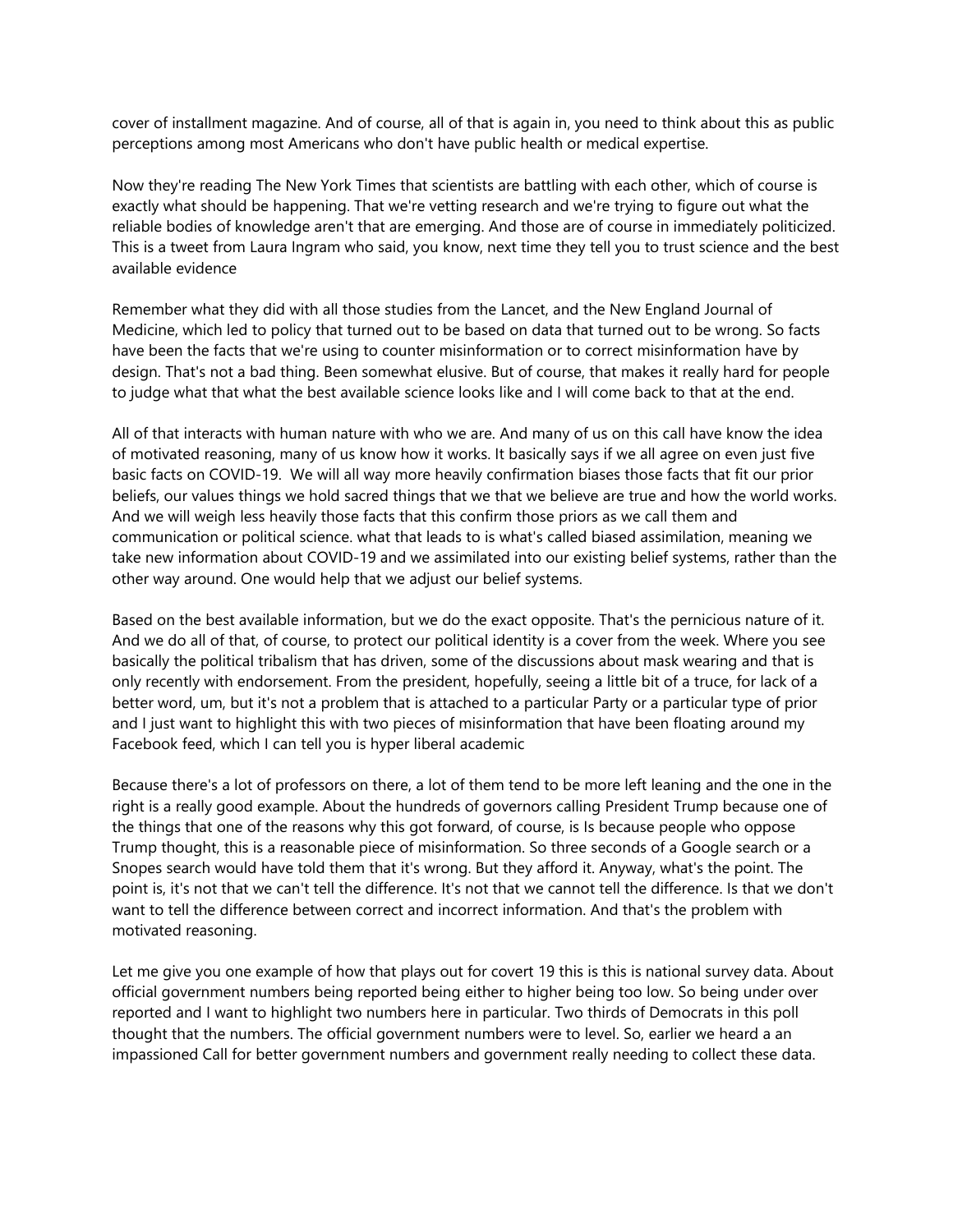Well, the problem with that might be that and again you on the Republican side, you see 252 out of five Republicans believing that those numbers are exaggerated. Are actually inflated and only about a third of each group believes that those numbers are true. So only about a third in each group believes that the official government numbers and actually correct. That's how powerful the motivated reasoning based on our priors based in our political values and so on can be and what a dysfunctional. Environment, it creates the last thing that I want to touch on is what we have called in that piece that has cited here accelerated wickedness and it's an by wicked. I mean, Or typically what is meant by that is that a COVID-19 is a problem that doesn't have a best case solution. Nobody wants to shut down the economy. Nobody wants to close barbershops

Nobody wants to force people to do things like wearing masks. But we have to. So the solutions are by definition on desirable and there's no best pathway forward. There's only relatively best but what pathways forward. And we have to make all of these decisions in an extremely compressed time frame with the science as I showed earlier being evolving as we making art as we are making these decisions. As a result for science communication, there is really not a simple single solution or saying, well, this is what we need to do and then it'll all be solved. Nothing in the Academy's has put out a report in 2017 I believe that I've, I've shared with Alan Leshner What we talked about the problem being there's not a single communication approach that will work across different controversies. That will apply to all different stakeholders that we want to talk to and that get that gets it all desirable outcomes. We do want to inform the public, but we also want them to change behaviors.

But there are a few lessons and I'm going to highlight just a couple of them here or a few of them. On my last slide. The first one is a little bit counterintuitive, but based on the best available social science. The important part, when we try to correct misinformation is to not repeat it. We talked a lot about us being a social media environment. Every mention and every retweet and every in engagement with a piece of misinformation increases its digital footprint. So, so the very idea of engaging with it, even if it's to put a little angry emoji below it gives it ultimately more traction and more shelf life.

The second one is also something that may be a little bit counterintuitive, but it's not just what we talked about. It's how we talk about it. The top graph here is data from Wharton. And if you look at the gray line and it's not important to read the labels. It's just the shapes of the lines. It's from left to right on the x axis you see liberals to conservatives and the grade indicates the willingness to purchase an energy efficient light ball. The green line shows how that changes. Once you put an environmental label on that light bulb. And the moment you put that on conservatives are much less likely to purchase that light bulb. Why, because I'm signaling with the environmental label that this is not for their political try this is an environmental issues or issues that tend to be more connected with liberals rightfully or not.

And so as a result, I'm basically using language. I did intentionally that has an equally unintentional outcome, meaning I'm not getting a product across simply because I use the wrong terms. The second one is from a piece in the conversation that, like my colleague Todd Newman road last week. Where he reported a national survey data when they tested which emotions people attach most to signs and which ones resonate across different Tribes, if you will, conservative liberal and hope was one of the key emotions that really cut across so that didn't produce the tribal sorting, but rather really brought liberals and conservatives together. The second. The next one is I think value propositions that we as scientists, very often don't see as primary but that for somebody who's barbershop was closed his primary consideration and that's the economy. How quickly can I can I reopen my barbershop again. and the answer for us. Maybe well mask wearing is important because of public health because of deaths, because of the devastation of the disease.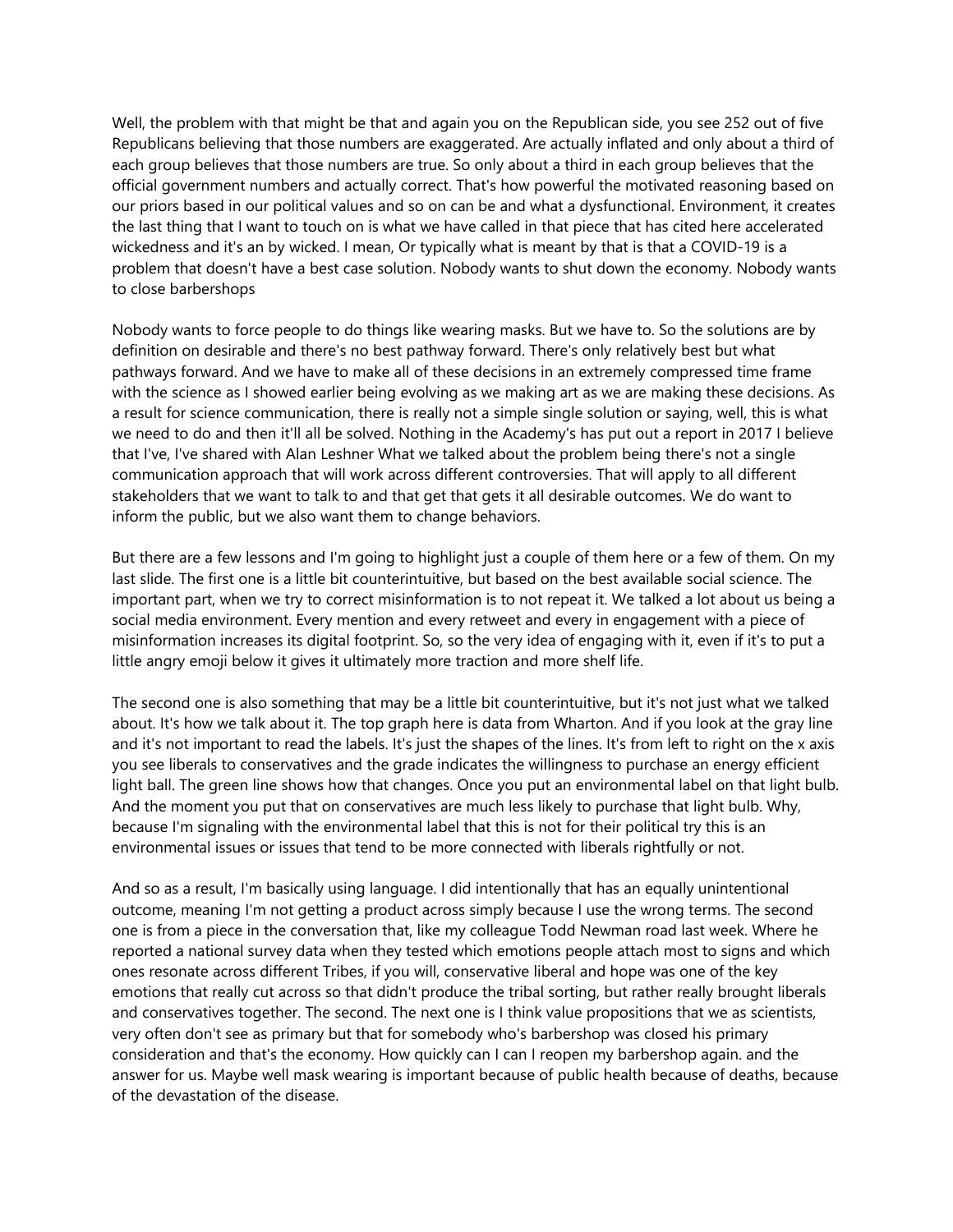But for others and for citizens, it may well be about wearing masks is actually the best way of reopening the economy more quickly. You should wear masks because it really gets at your primary goal and that is economic growth or well being and livelihood and so very often. Framing messages in ways that resonates with goals that that consumers or voters have is much more effective than around the values that all of us, especially on this call may see a central The next one is related to, and this is a study from the 1940s. So this is 80 some years old, where basically they showed Participants in experiments fail at random shapes. This is out of the stone psychology circles triangles. Moving around. Why am I mentioning this because this is ultimately a meaningless movement of shapes and other things.

Many people and I'm simplifying them to design that they used to read many people interpret this As having motivations as having causal links. So that little triangle. Does this and then the circle tries to get out. But the other triangle is trying to prevent it, even though there's zero meaning behind it. This is what pandemic and conspiracy theories do they basically provide meaning to a large set of moving parts in a pandemic like this. That most citizens have don't have the medical or scientific infrastructure to make sense of and so conspiracy theories from many of us.

And of course, all of us hold views. If those are religious or spiritual That are that are not backed up by necessarily science, but that help us make sense of things in the world and. And so making sure that we acknowledged that into its own simply be a little it as just an informational problem is crucial. This one is actually, I think one of the most important ones coming back to my second bullet point but also something that came up earlier. The best evidence that we have doing COVID-19 is best presented as the best available evidence right now and I put intentionally chemotherapy here because I think it's a great example.

Where we know this is not the best therapy that medicine and science will have for cancer. We know they're going to be better therapies. We're working on them right now and we're trying to replace it in perfect therapy. But we know it's the best available. Therapy, we have right now. And that's our value proposition. So I think especially during COVID-19 to speak about the best available evidence that we have right now and that that may change and as science produces better evidence will share it with the public. Is a really important part, because in the long run I showed you the Laura Ingram Tweet in the long run. Otherwise, we may be losing the long term war over trust in science, if we're presented every piece of evidence as permanent as final if we know they're going to change anyway. And of course, that's exactly what code what what's happening during Kobe 19 and what should be happening doing COVID-19

And then the last one, I just want to point you to a report that the folks over at DBS and the Academy's put out last week. Where they looked at behavior change and how can we get broad buying into certain behavioral interventions and some of the very biases that I mentioned. Earlier, some of the heuristics that we all use that may not be based on facts, but we act we Dress in particular ways we follow fashion trends, because everybody else does it some of those very mechanisms we can use to change behaviors. And we can use to nudge people into engaging in behaviors that they ultimately do want to engage in But maybe are lacking the last motivation for it so that I just wanted to give a shout out to that report, because I think

It has a few very concrete recommendations and one that I think will be useful for this for this group as well. So thank you so much again for having me and I look forward to. I didn't follow the chat. But I will look over there now.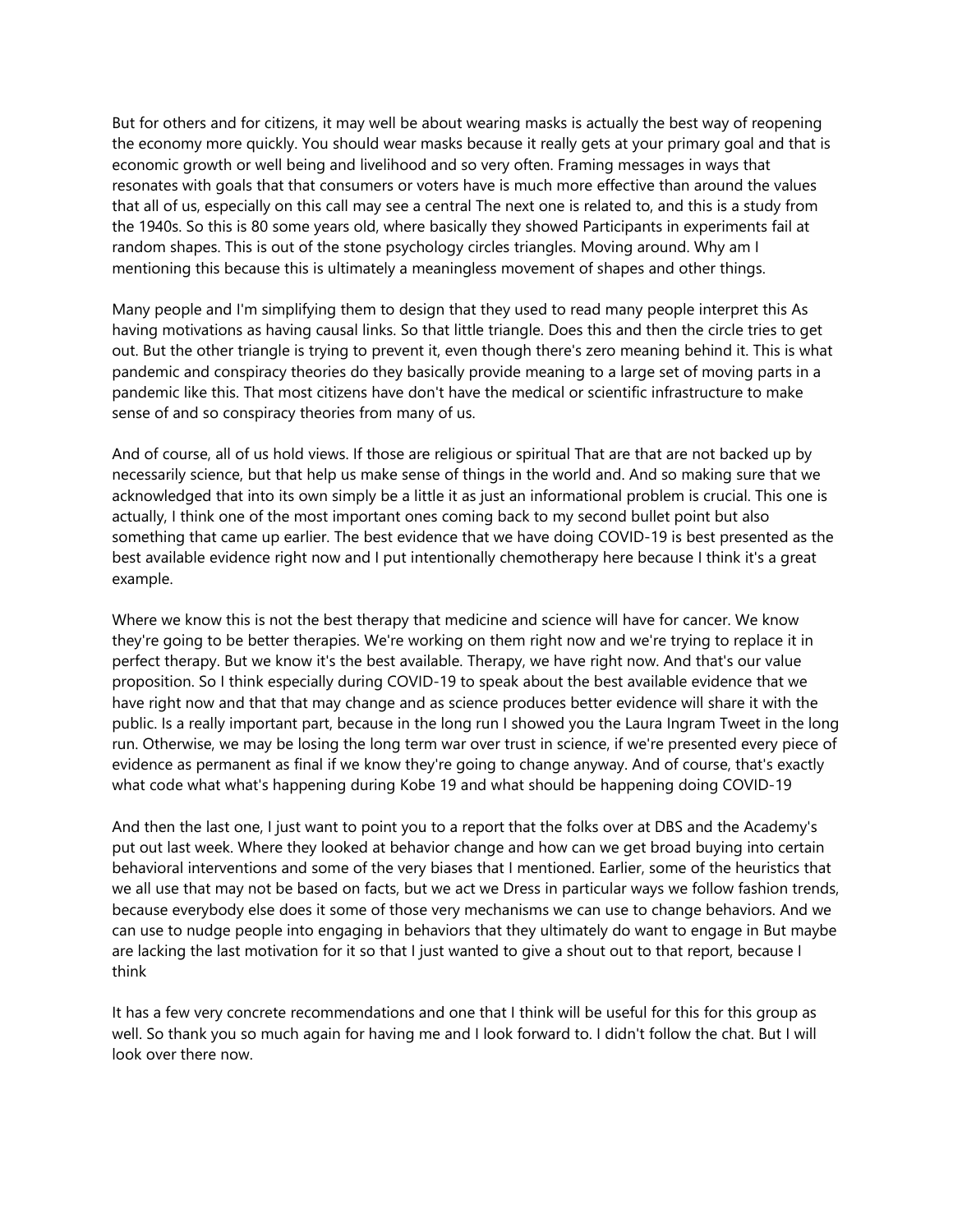### RICHARD PLATT

Okay. Well, thank you so much. And I have to say it's hard to believe that that big triangle wasn't really a bad actor In that little movie, you may say this, there was nothing really going on there. But many, many of us know the truth about exactly So, so, it all sounds so reasonable when you when you lay it out for us this way. What are our options for an action plan. I mean, we're living in a in this in this sea of problems that you've put your finger on and what's, what's your advice for us as sort of members of the community who are interested for Public health officials who are wrestling with these kinds of issues. So I don't want to drag Howard sucker right back into the conversation, but They seem to have a different set of needs, then governors who are managing states that are much less receptive to messages so what do you advise. Yeah.

# DIETRAM A. SCHEUFELE

And my answer would be it along. Two lines, I think one is infrastructure and we're already seeing some of that. At the Academy's we have a standing committee on advancing science communication. What that's trying to do is to create that's house in deep as and I'm Co chair with with Kirsten ellenbogen who's a museum and informal science education person. And it has members who are journalists that have members who are public health that folks, it has members who are social scientists, political scientists So it brings together practitioners and social scientists And public health professional saying can we build infrastructure that allows us to react in that that helps us informed the practice of what we need to do during COVID-19 or other crises.

With an informed that with the best available social science that we have about changing behaviors about informing different stakeholder groups among building By in about building behind or sometimes just engaging the public in a broader conversation. So I think part of it. And this was actually the foresight of Ralph Cicerone Who I think thought ahead when climate change first came along, saying, we have a little bit of a problem that that communication of science is the one problem. Of science, we're not we're not approaching scientifically enough think he was the one who said that and which is what got us into a deep mess with climate change, part of what goes into a deep mess with climate change.

So half of it is infrastructure, the other half is and somebody asked this earlier in the in the chat. I just can't remember what asked the question. But can we use celebrities. Can we use other maybe really a typical ways of Approaching communication. And I think that's a second really interesting approach. Are there ways that the outside of our typical academic infrastructures, where we're saying, well, we need to educate the public hears our approaches. and there was a great example. When this was when California had on the balance of prop 71, a long time ago about private funding for stem cell research, and they basically sent a Brad Pitt to the morning shows To talk about Prop 71 Why is was that so important. Well, partly because Brad Pitt frame the issue really well. He was extremely well trained in terms of communicating But be because he is able to reach the part of the population that you are. I would not be able to reach because we don't have those social networks.

And I think there's similar examples of really new, creative ways of using messengers and other things. I think for this also came up earlier for COVID-19 in particular. We don't just have a problem with vulnerable populations being more affected by COVID-19. We're also have a problem with not being able to communicate as effectively. With some vulnerable populations in reaching them as easily as we reach some of the other groups. And I think that's also where we need a lot more and more investment.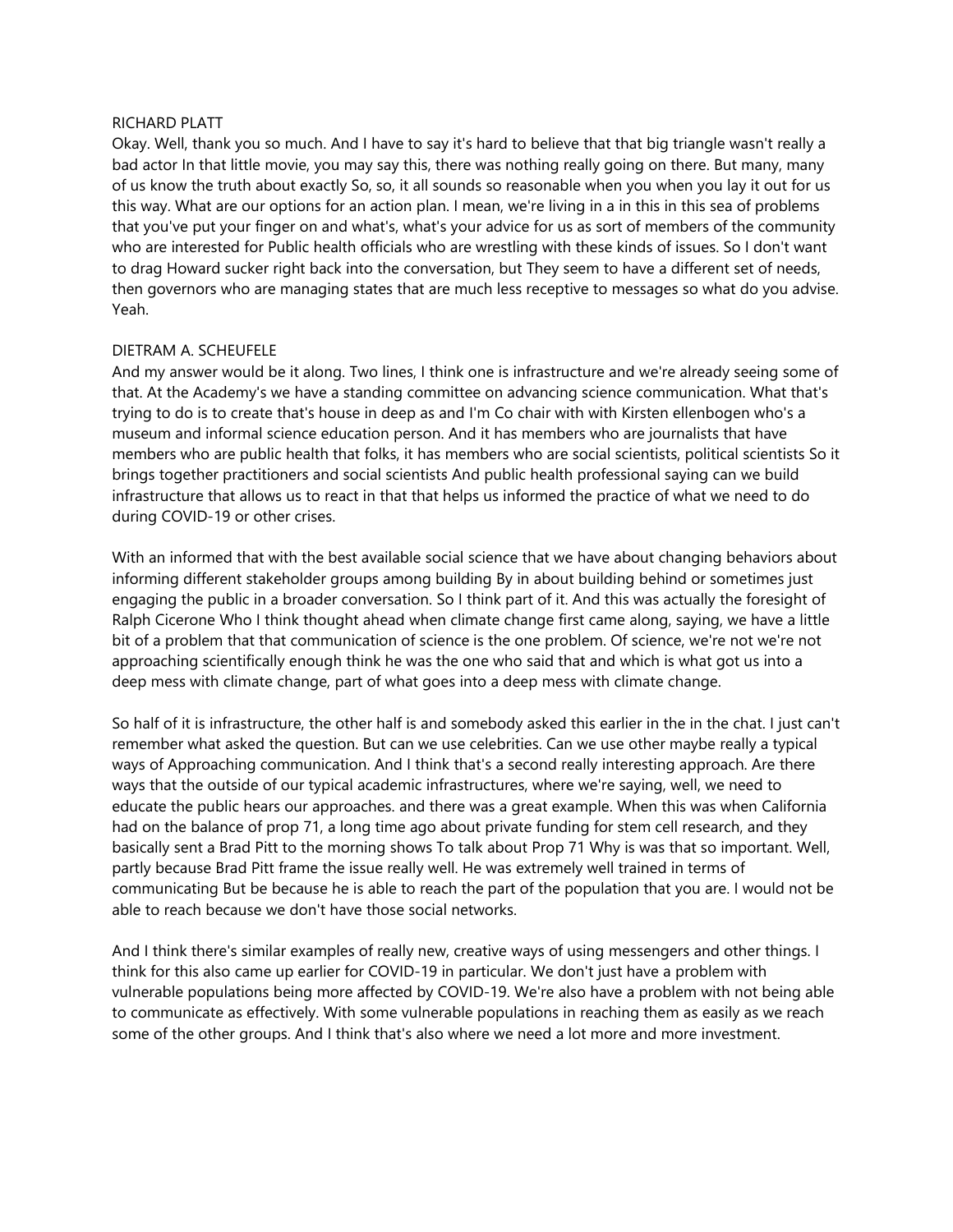### RICHARD PLATT

Could, could you speak specifically to the problem of vaccines hesitancy. I mean, I know your comments generally applied to all topics, but that is sort of looming as a major, major challenge.

### Dietram A. SCHEUFELE

Yeah, and that's going to be an interesting one. For a variety of reasons. So vaccine hesitancy. Of course there's been and I showed very briefly at the beginning of a study by Brendan I hand that he did in pediatrics, a long time ago, where he showed that under some circumstances. and in particular constellations more information if we if you If you, if you present that information to vaccine hesitant parents Can actually make them perform worse than the control group meeting if I hadn't talked to them at all. It would have been better than when I threw all the CDC back the information. Now, that's not a universal phenomenon. It doesn't happen all the time, but it can happen.

But I think for vaccine hesitancy I think one thing that is really important. In general, the American public believes in vaccines, the American public. You know vaccinates. The problem is a fairly finite proportion of the population. Typically, in particular pockets that then leads to outbreaks. And those tend to be not homogenous. That's the problem. So we've seen, for example, for measles vaccines. We've seen some of the lowest vaccination rates in the child care facilities of Silicon Valley meaning highly elite school educated parents Who think it's a natural and who tend to lean more left. But we've also, of course, seeing, seeing the current president early in his administration talking about vaccine schedules and so on and so forth.

So a lot of this. And this is, I think, where, where the report from the Sean report from de Bas that I mentioned at the very end is really helpful. A lot of the pro-social choices we make in this society. We actually don't make because We know more. We know from research that people don't buy flood insurance because they know that their house could get flooded are in the floodplain there by flood insurance because there's one of the strongest predictors, is that then neighbor bought flood insurance.

The same thing. We know that solar doesn't spread along the street when somebody gets solar because now all the other people learn about it, but because it basically now becomes social invitation. So these social norms campaigns are crucially important and say, well, that's just what one does. I also think, and this is this is You know, here's where the language matters tremendously again to which degree and I, this is a study. I would love to do and I haven't seen anybody do yet. But to which to be herd immunity is the best label and I think it's a really my guess is it's not. It's really about community. You want to contribute to your community's health. Do you want to be a member for her. And of course if you followed some of the means and social media around wearing masks in a. Don't be a sheep don't just put on a mask. So we have intuitive terms that we think intuitively makes sense, but that don't communicate. I think what we're trying to get across. And so rethinking how we describe heard or community immunity. I think will just be a really important step. This is also a problem. I think that we want to tackle now because by the time the vaccine is available. It's way too late.

# RICHARD PLATT

Okay, you, you, you touched on social media in your last answer, could you could you focus on that now. I mean, we live in an environment where social media is just such a dominant player. How does, how to how to use it to advantage or to mitigate the, the problems that occur.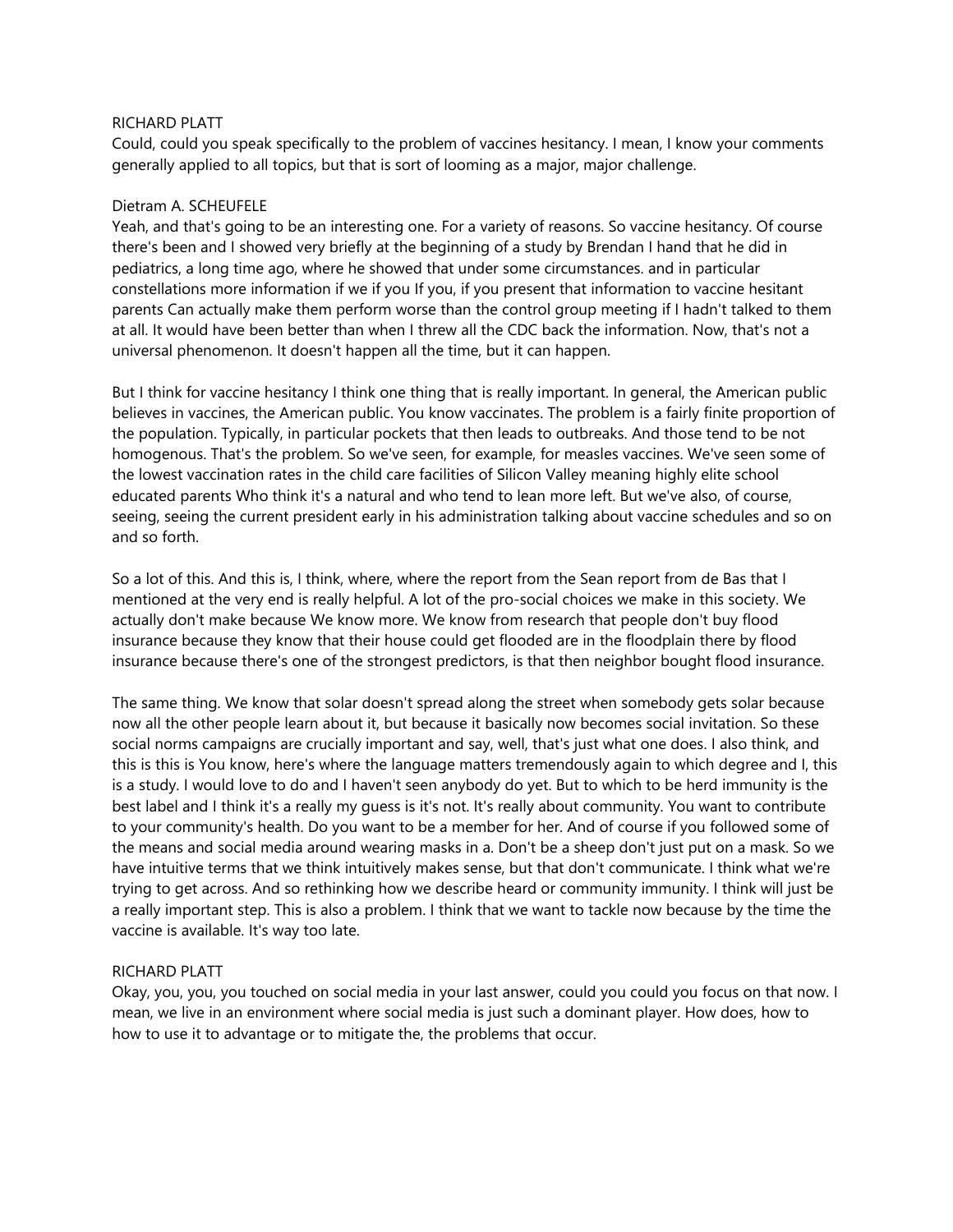## DIETRAM A. SCHEUFELE

And I think Michael mentioned already a project that in Dallas and the Academy's Collaboration with Google trying to make sure that when people do Google searches Carolina heads and others. That Google searches, get the best available academies bedded information when people do searches and the Basically, the, the challenge that we're in is that if you look at data from Oxford Reuters. The internet Institute there, you see that that older generations, and that includes everybody over 34 just for those of us who are on the So everybody over 34 is still using media in a very traditional way right we go to the website, we

We have news alerts set up on our phone and so on and so forth. Everybody who's younger you see more and more shifting court algorithmic delivery. So delivery that is tailored toward the individual Where I'm not getting a front page of The New York Times, but I guess basically getting a curated timeline on Twitter, Instagram, whatever else social media. And even, of course, Snapchat and tick tock, and so on. Now having, having bits of news or news channels.

So the problem that we're having is that we're going from a world where we had broadcasting one piece of information that we all know to be true goes out to a broad public to narrow casting mean everybody gets news tailored towards them. And on my Facebook feed I joked earlier about mind being hyper liberal. The same thing of course is true if I'm, if I'm, if I'm vaccine hesitant. I'm probably surrounded by a social network that's also vaccine has attend. So a lot of the stuff that ends up on my newsfeed is curated, not just by my preferences and Facebook. But everybody around me. So that's the world that we're that we're operating in And, and I think the next step is will have to be a collaboration between social media firms and places like the Academy or the scientific community and saying we need to figure out a way of how to rethink These infrastructures, the irony is, it's easier than ever before to find good accurate information on emerging disease. It's easier than ever before. I can do it quickly, no matter where I am.

The paradoxes. It's also easier than ever before to avoid any piece of accurate information if I really don't want to see it. And so that's why understanding the algorithms, working with Google with Facebook for the largest social good is really is. I think that will have to be the next step. This will not. This will not be a problem that solves itself. Because the, the economic incentives for Google for Facebook are to tailor information that's where the money comes from. So, then they're not going to switch around unless there's really a larger social good discussion that we need to

# MICHAEL MCGINNIS

I want to thank you again for just a wonderful presentation. But I do want to pick up on this particular Issue of what the National Academy of Medicine or the National Academies can do Obviously, you indicated that are our biggest challenges priors in some way or another, and They don't seem to be too many ways to counter it other than perhaps economic Or honesty you about the transitory nature of We want to be a trusted source and in many ways. Let's conjecture, the trusted source of information on health and medicine. In some ways it's about first principles. And so what would be your three first principles for what we should do.

# DIETRAM A. SCHEUFELE

Yeah, I think the one of the last points that I mentioned. So the idea that that we're being very honest about the nature of evidence, I think is really important. And I think it's especially important during that that accelerated wickedness that I mentioned, meaning we're under huge public scrutiny. And every back and forth is going to be interpreted as science, not being certain and that's been a frame that's been long standing that's been used for partisan purposes.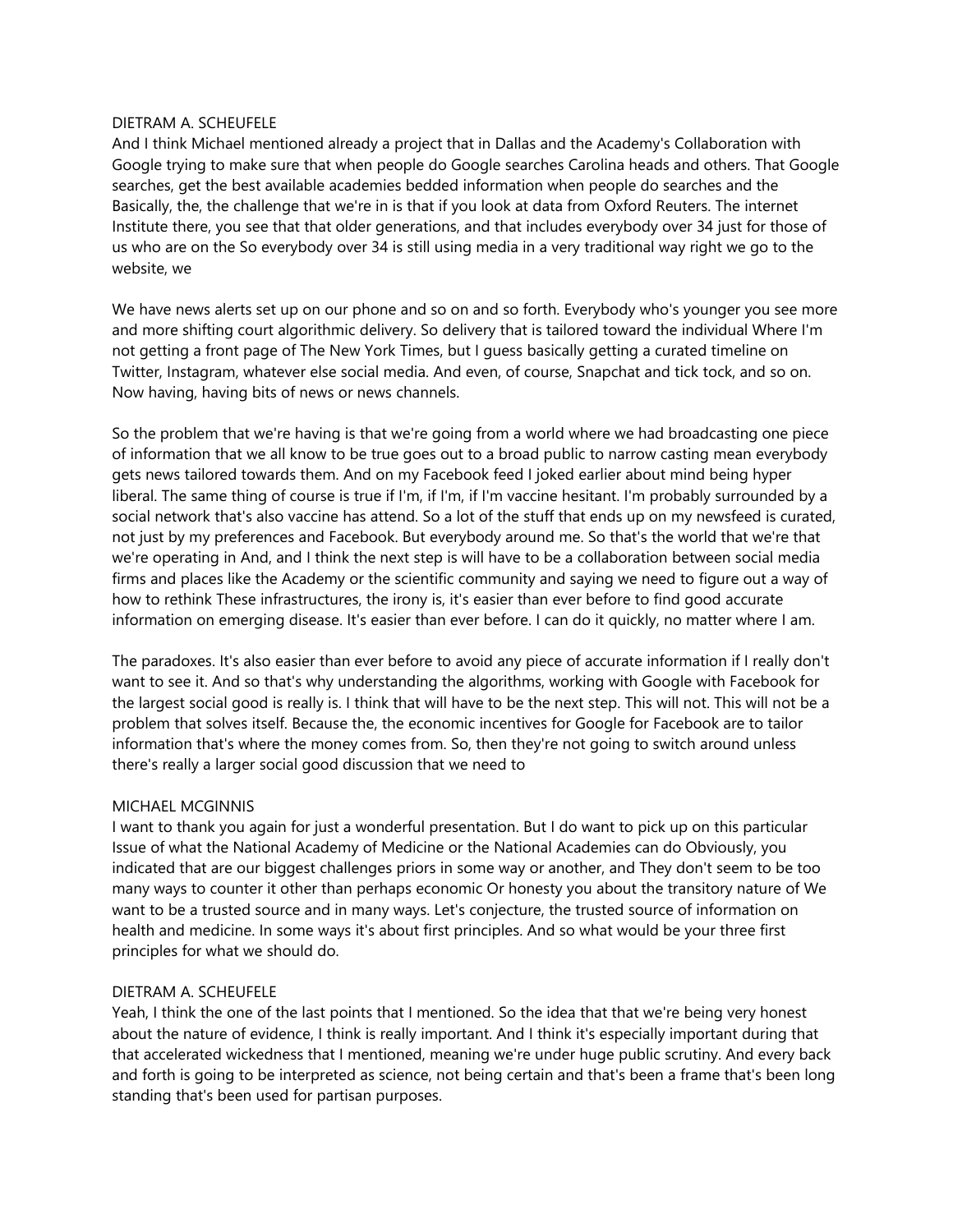The non settled science. And I think we want to be very clear that that That, that, you know, when the science is not settled, or when it's the best available science we have right now. This is the best available evidence and we should act on it, it may change, but when it does change will let you know. I think the second thing is, and this I know there's a taste of temptation and this is what the Academy's are really good at is not being partisan. I think this is Virtually any other organization has not been able to avoid this in some way, shape, or form that at some point.

They got accused of artists and bias. I'm sure that has happened to the Academy's as well but but i think in principle or in the larger picture. They that hasn't been an issue. And I think that's that that's really important. That's where the last step comes in, in my opinion. Also something that the academies has been really good at. But I think the scientific community hasn't been and that is separating questions of policy from questions a science. The National Academies is asked to provide advice on science to the nation, but it's not asked to make policy.

And policy by definition is a weird mix of values of priorities of fiscal considerations and hopefully the best available science but policy has never been just based on science. And I think COVID-19 is a really great example for that and said, I can't remember if this came up today, but people often bring up the, you know, People speed and they die in cars and we don't outlaw driving. Yes. That is absolutely correct. It's it but that isn't a poor parallel to COVID-19, but it's a great illustration of our policies we constantly way different values.

But, but I do think so those would be the principles, the large principles. I do think that I'm coming when it come back to To my one of my first answers. I think building the infrastructure within the academies, so that we're ready to quickly hit the ground running. Somebody I can't remember who said it. I think Carlos said it earlier. It was fascinating says so much about whether research infrastructure in this country is that we were quickly getting up on diagnosis on vaccine development. And that we're actually at this stage that we're at that's it's truly impressive.

I think we need in parallel, an infrastructure to be able to communicate effectively understand where the deficits are understand where different pockets of the population are and be able to meaningfully engage them. With the best available science and the standing committees is one of that. And I think that sees itself as a partner with other parts of the academy. But I think that the same is true for most major universities where you know you have folks in the social sciences that are tackling these things. So I think we need to that needs to be really built into the DNA, more and more of how we do science is that we don't just think about, about the science itself, but But how to how to quickly bring it to the public. And that's, of course, ironically, what the land grant universities were all about, right, if you read the early

The early congressional language on the moral act. It was not just to teach farmers and not just to do research, but to also teach farmers to grow two blades of grass instead of one. And now we're right back where we started with 19

### RICHARD PLATT

Okay, that this is the right place to Put a semi colon on this conversation details terrifically useful. Thank you, Rick, you're going to, you're going to take us into the next part of our discussion. Yes.

## RICHARD KUNTZ

With the, the recent retraction and doing a journal medicine and Lancet, it says, as you pointed out, had had some major damage to these astute journals. What, what's the lessons learned from that. I mean, I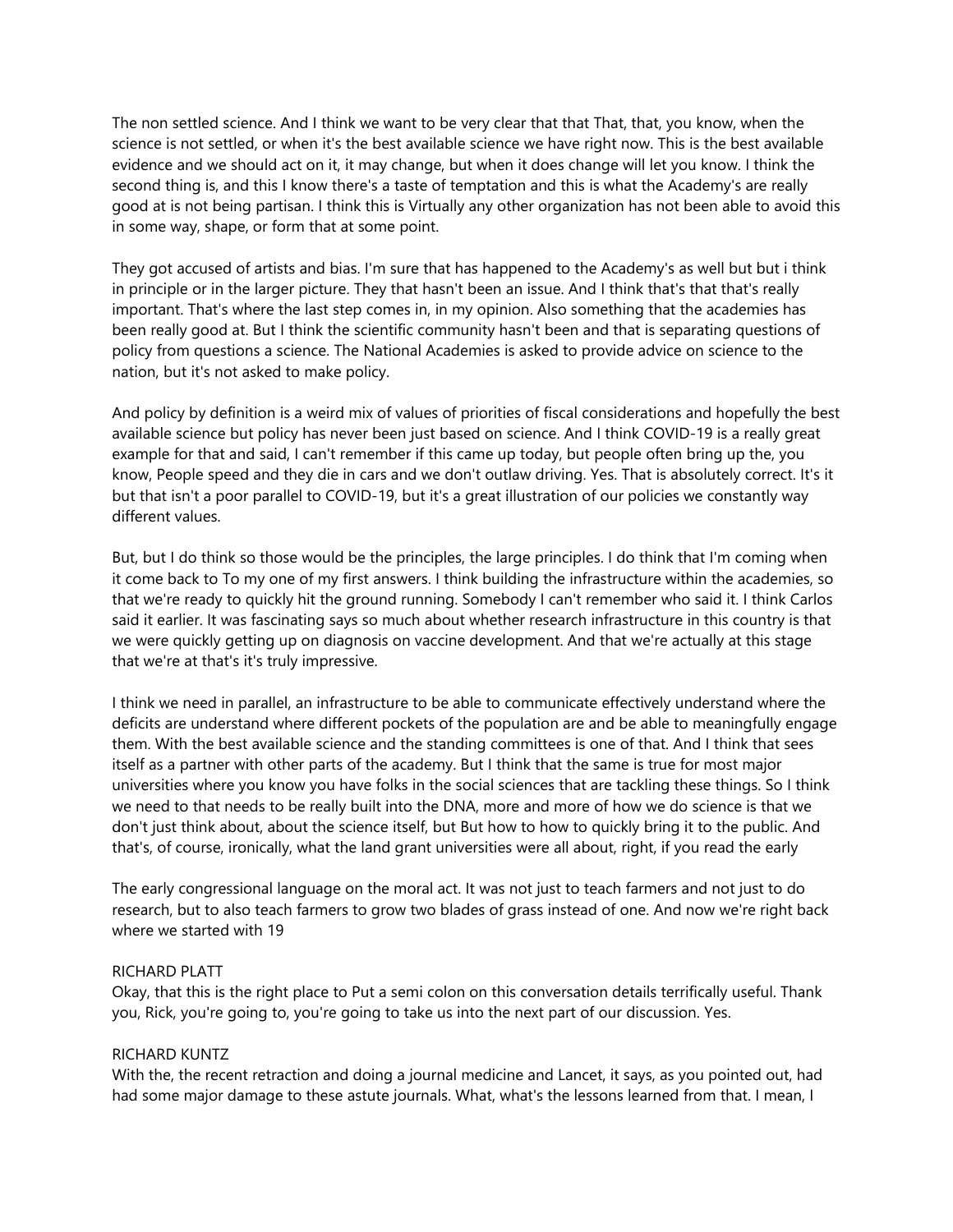obviously trade off was speed to publication versus traditional peer review and I may be oversimplifying it, but I know if you have any insight or maybe the rebalance has to occur that maybe it's not that critical to go fast when Peer review processes are so critical.

## DIETRAM A. SCHEUFELE

Yeah, and that's it's not a new problem. And this is something that came up a lot doing during when we wrote the report for replicability and reproducibility and science for the Academy's Because, of course, the idea for attractions and highly visible maybe unusual findings to be the driving impact factors and so on. So being incentive All of that is not necessarily new the tricky part that we have, I think, for COVID-19 and this this stuff happens before has happened before. And it doesn't mean that we didn't have a problem before I do want to make sure that The work that I've been around ski and add markers and others are doing with Retraction Watch with us, saying, well, you know, We may have a bit of a problem with peer review. I'm not commenting on that. I think that's really an important discussion to be had. So I'm not saying it's not a problem. It wasn't a problem before But it's certainly a very visible problem now because we're doing it very fast and we're doing it under public scrutiny papers have gotten retracted before and we typically extract Knowledge from a body of research that's better, that's replicated once a pattern emerges and emerges across multiple RCT then we start acting on it. We don't have that luxury right now. We simply don't. So what we end up with is basically pushing through peer review very, very quickly.

Research that sometimes gets peer reviewed and days. And with the idea that subsequent research will prove it wrong again that may not be a problem in principle when it comes to the underlying science, but it is a problem in terms of public perception. And so I think that's part of why I think it is so important to be on message when it comes to the best available science. I think we've all gotten caught up in in in arguments over what the science says, and how that's at odds with what some public officials may have said. Those are side battles that weren't particularly useful from a communication perspective, the, the, the main battle is basically saying, look, we're working on this. This is going to be a fluid body of knowledge and but at any given time. We have a relatively speaking, the best available science and I think Shifting to that acknowledgement and saying, science is going to constantly prove itself wrong.

This may actually be an opportunity to uncover it because that's a message that during routine times doesn't make it into most news coverage, right, this idea that science is a process. It's not here. It really is. And it's actually one where we're doing, I think, a fairly decent job. It's by to some of these retraction. So long story short, I think ultimately We need to provide context for what that means and why some of the why some of the papers cut retracted or ended up being proven wrong, and so on and so forth. And that will go a long way also toward highlighting why this is actionable in terms of in terms of policy, but I think we The only mistake that we made there is that we got lost inside battles over signs, having the final answer and then that final answer, turning out not to be so final that's, I think, was the pitfall that we that we created for ourselves.

### CARLOS DEL RIO

I would also I would also add to that, you know, what we're seeing today that it's also really fascinating is At least as fascinating to me is to see how publication, there's almost like a post, post publication peer review and social media, for example in Twitter. We're seeing. I mean, a lot of the speakers corner attractive because there was a peer review happening. Online on social media, in which people were questioning the findings in that lab so that's not bad. I mean, you know, there was discussion about it. There was, you know, less than, like, that was published, and that was it. This this post publication peer review, I think, was very powerful.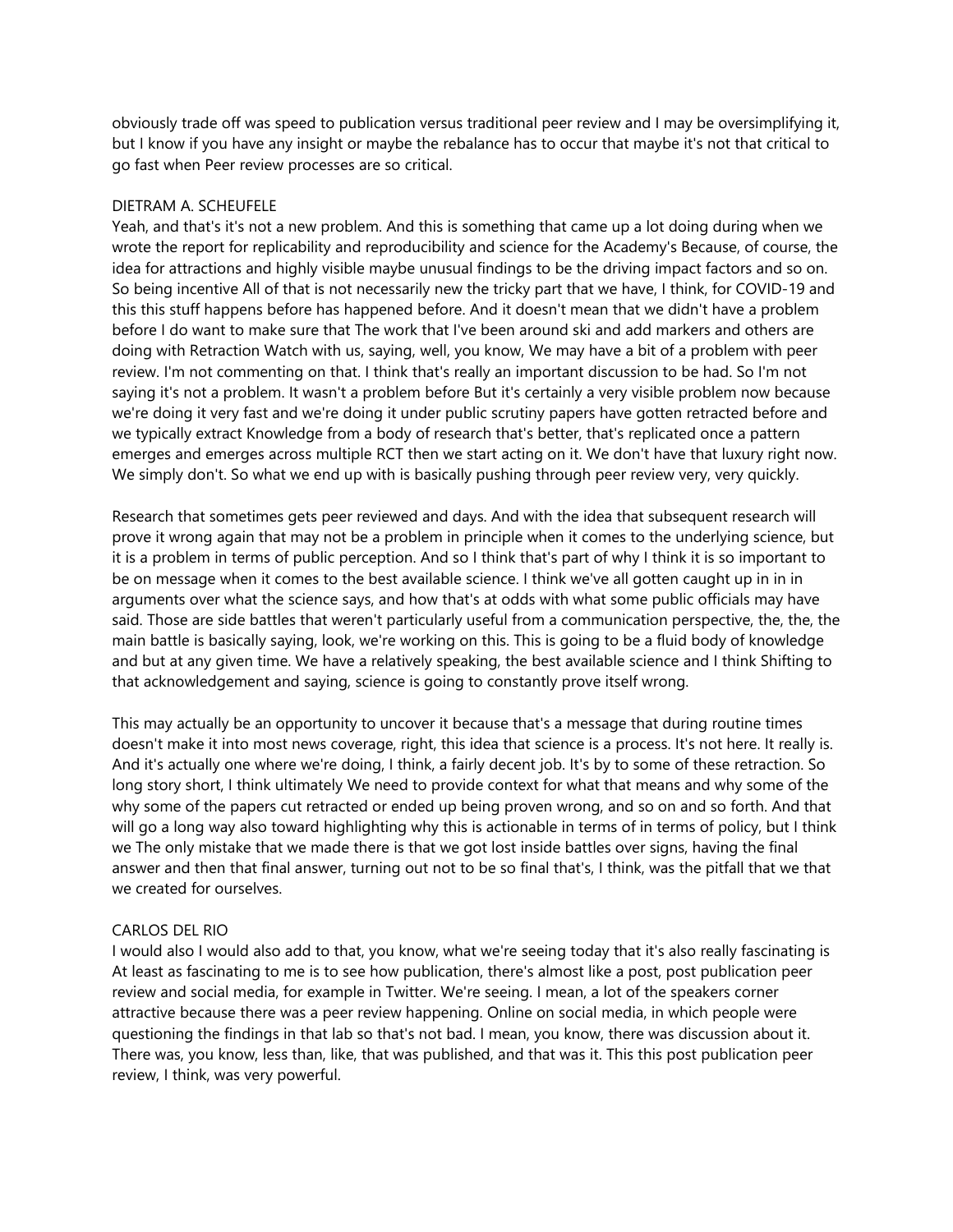## DIETRAM A. SCHEUFELE

And we've seen it before. For many of you might remember the arsenic study that came out of NASA and the thing, if you're attracted at science. Exactly the same thing that pretty quickly. Led to social media discussions and then eventually a subsequent study and then every traction in science. So again, something that has happened in the past, but I think that that's happening at much higher rates and much more quickly now so I very much agree with that, that's not bad at it.

## CARLOS DEL RIO

And I think that's a really important role for social media, which, you know, social media is When people ask me, Why are you in Twitter because I that's how I get a lot of my science information that's how I get a lot of the advances. That's how I hear A lot of things that I otherwise I would have not be reading, but it allows me to engage in conversations with other scientists. Absolutely.

## RICHARD KUNTZ

That's great. Thanks. Thanks for joining the diagram. Maybe it's a real pleasure to introduce Dr Amy Abernethy the principal deputy commissioner of Food and Drugs at the FDA. Dr. Abernathy is a hematologist oncologist and palliative medicine physician and is an internationally recognized data expert in clinical data as well as clinical researcher. So she's going to present this new project called the FDA is Coby evidence accelerator. So with that, Dr. Abernathy.

## AMY ABERNETHY

So hello and it's an honor and delight to be here with you even have pulled it off schedule. So I'm here, we are going to get going. I wanted to talk to you today about A project that's been called the rural evidence accelerator and why we set it up. And what we're learning as we go along. Next slide.

As I think today, as highlighted and we're certainly living in the middle of we've got an urgent need for data to help address a lot of critical questions within the context. Of COVID-19 the natural history is unfolding in front of our eyes what COVID-19 looked like to us and the problems that we're thinking about in March, such as Really just starting to think about mortality and risk of needing mechanical ventilation really has changed by May and June, as we were talking about coagulate apathy acute renal failure. So this rapidly changing natural history and using real world data to try and address that really also trying to understand Treatment patterns what patients are receiving and then other questions, such as real performance.

Of diagnostics. And as the story has been unfolding at FDA and within the real world data community. We've been trying to figure out how do we quickly leverage for will data to address. These are good questions while doing so with methodological rigor. And for that reason, next line the project that we've been working on is something called the evidence accelerator. Practically, it sits within a larger rural data community. But the goal was to harness the capabilities coming out of health data and technology partners. That may have not usually been a part of real data and real world evidence conversations as well as health systems and other Groups who we wanted to make sure we could also be leveraging their capabilities and have as a part of the conversation as we tried to figure out how we're going to address these questions quickly.

The evidence accelerator is partnered within a larger national and international global data community, including activities directly to FDA like the sentinel program best Nast activities across the United States such as p coordinate and then international activities. Next slide.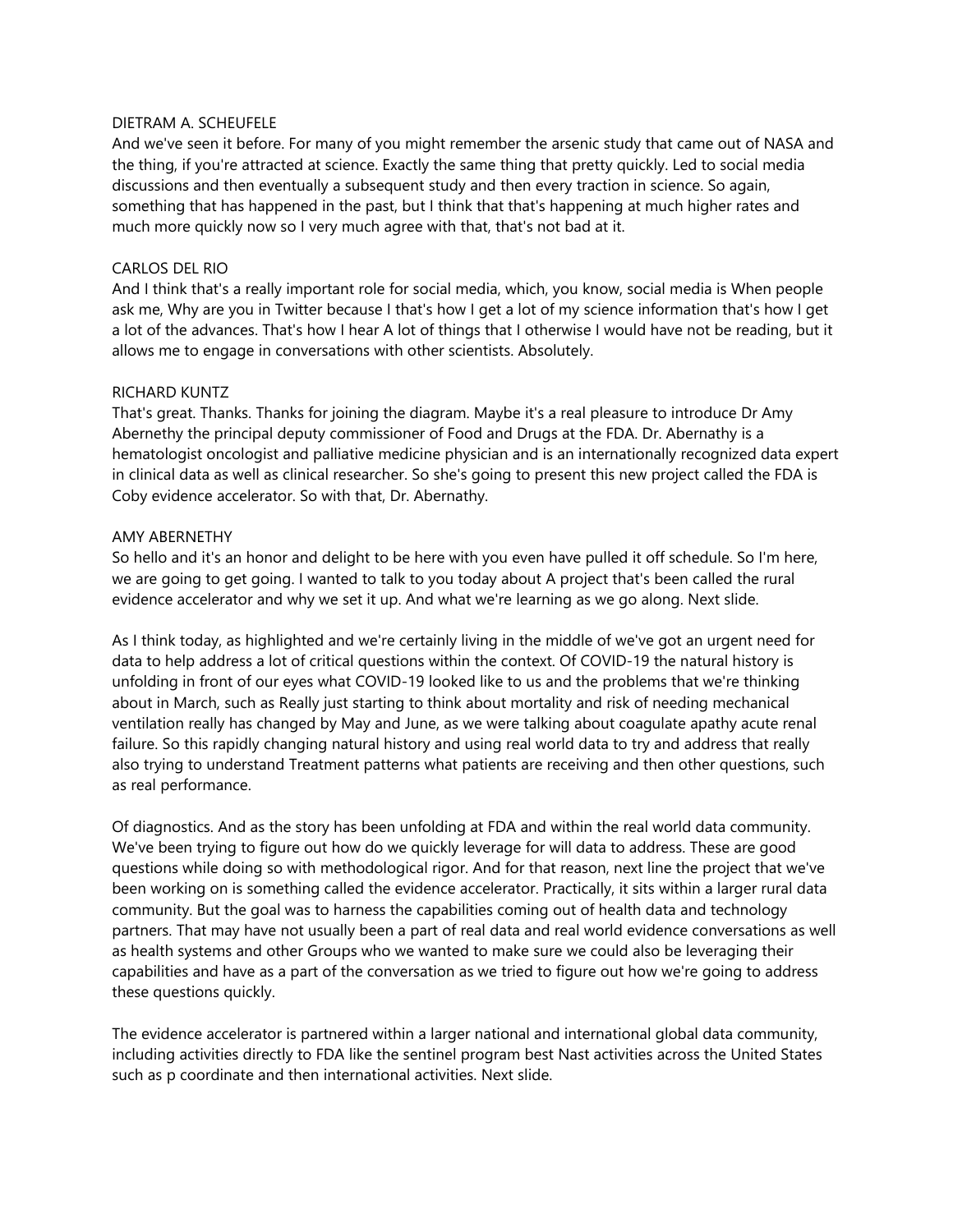And the way that we did this was first to partner with the real Reagan you'd all foundation and this is practically managed through Reagan you doll, which is the congressionally mandated Foundation sitting next to FDA as well as their partner organization friends of cancer research and they help manage this community, so to speak. Where there are a number of methodological tools being brought to bear to try and accelerate our understanding of how rural data can be confidently used The first was to identify a set of prioritize research questions. I say this as research targets, everybody can understand here, the critical questions to go after also identify a practical shortlist of common data elements that could be utilized by teams as they were starting to address these research questions.

And then at FDA we generated a set of translation tables that allowed translation of the common data elements between common data models such as the sentinel model. Oh, mop see disk etc so that these are tools that can be brought to bear by the Community. The another tool is to develop a common main protocol that multiple teams are analyzing in parallel. This allows us to look at for replication and findings, as well as to help to design consistent Methods that multiple teams can use and helps to really share lessons learned an upscale different teams when appropriate.

Another part of the Tool Suite was a set of meetings and a forum for rapid cycle feedback and learning as I'll come back to. And then ultimately ways of organizing our work so that smaller teams could work together and get practical tasks done. Next slide. If you want to see any information. This is the website importantly we publish the tools on the website. The Reagan you'd all Foundation does. So as well as minutes from the various meetings. Next slide.

And this is an example of the prioritize research questions importantly we update the research questions as the story of COVID-19 unfolds. But you can see we're looking at questions such as natural history treatment patterns starting to ask questions such as, How can we understand Drug utilization surges, so that we can help to predict drug shortages asking questions such as, How can we understand performance of diagnostic tests, including RT PCR and serology tests. Next slide.

And this is just a highlight of the parallel analysis project this a grown out of work that had been done in the oncology community before COVID-19 And it was the idea that by having multiple teams analyze the same question using a common protocol and common data elements we could start to work together to get to stabilize high quality research methods, but also learn from each other to do this work more quickly. Next slide.

And probably the, I think the sort of flagship of the evidence accelerator is something that happens now three times a week that we call lab meeting really started out of the Concept of when you're in the fellow or a graduate student. The lab you have brown bag lunch and everybody comes together to look at findings and you need to be prepared enough that each That you can show your findings and people can comment on it. But that wasn't so formal that it was scary to show up and lab meeting now happens. There's three of them each week, and usually 150 plus Participants that come to lab meeting where different teams show their findings and there's usually a pretty robust discussion with different topics every week. And if you're interested in joining us for a lab meeting, I highly recommend you do and just email and we'll get you some details. Next slide.

Now that we've been going for 14 or 15 weeks. So we started to tailor the work for specific topics. And one of the first was the oncology group who watched what was happening in lab meeting and the Different prioritized search questions and then the oncology Center for Excellence at FDA sat down and identified a set of priorities research questions.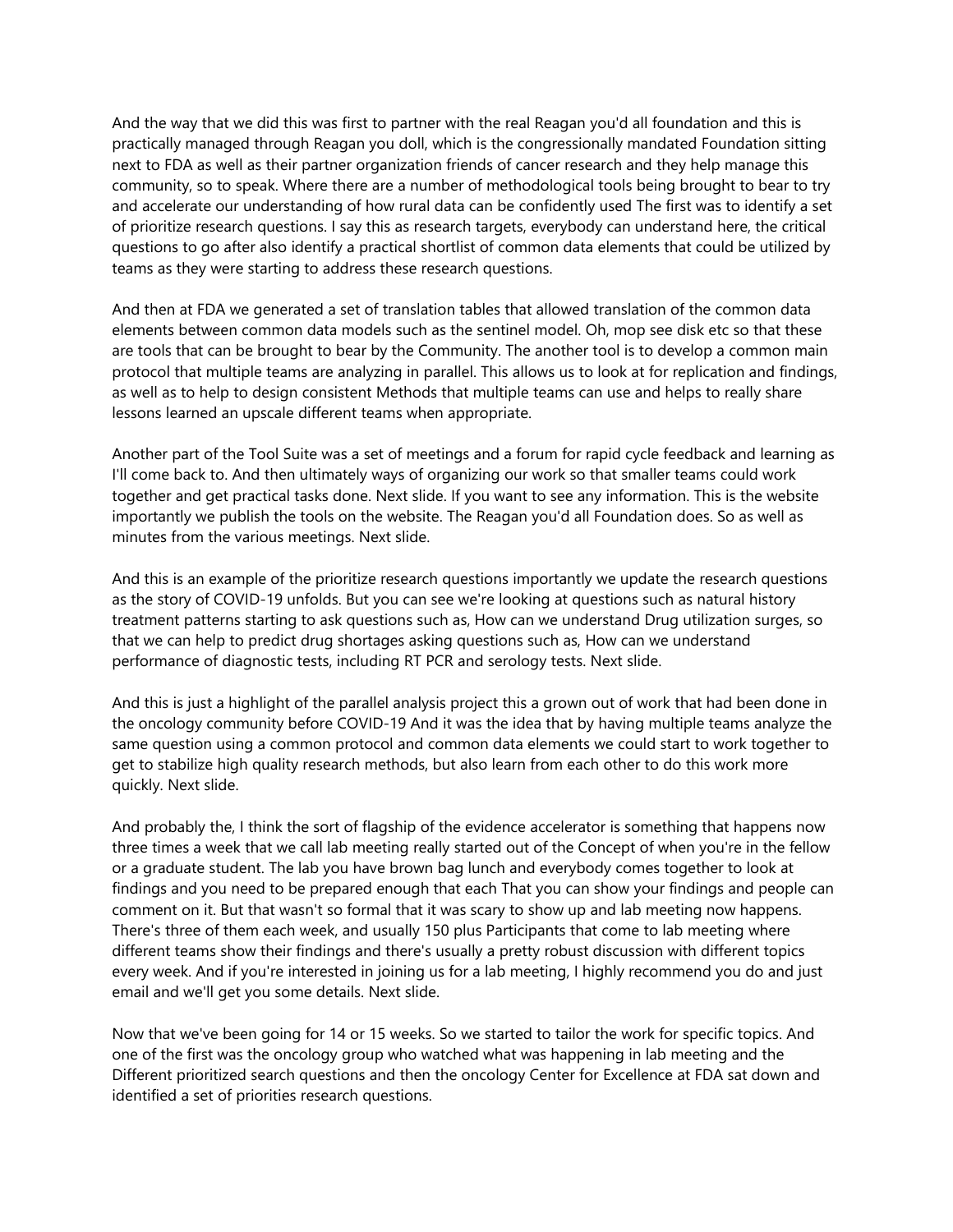On the COVID-19 patient with cancer and what do they need to know as they think about reviewing drug applications and thinking about the impact of COVID-19 going forward on clinical trials and this list. Is now published through the evidence accelerator and there's a group of teams working on these kinds of questions. Next slide.

As I mentioned, we started to organize ourselves by a series of work streams. And so the three main work streams are the therapeutics work stream and there's two meetings per week, the parallel analysis meeting and lab meeting. There, there's the diagnostics works for him, and we have That lead lab meeting every week and we're just getting to the place of needing a parallel analysis meeting and we anticipate a vaccines work stream in the future. And then also we have these some work streams like oncology and potentially even By basic discovery working across these different groups that help us to think about identity.

Identified specific questions that may be needed for Keith nomadic areas and this allows us to keep our work organized but also keep learning from each other. By having information passed through the different work streams and inform each other. And as an example of that last week's therapeutics lab meeting was about the issue of inaccurate diagnostic tests. And how work to be being done around understanding real world performance of diagnostic tests should inform the work we're doing on looking at therapeutic impact. Next slide.

And this is just a slide about how quickly this has gotten up and running our first lab meeting was April 16 and we have now had 14 or 15 lab meetings and the different work streams have been rolling out. Next slide. And as I mentioned, the work of the evidence accelerator sits within the larger community and what's been fun. Is that we started off with the evidence accelerate of groups who have historically not been a part of the real world data community.

At the FDA had been seeing and now have started to partner that with Sentinel best nest other government. Government groups like the VA MP Corey so that we're really all working together last two slides. one of the things that goes along with the prior conversation that we've identified is key priorities of what high quality science looks like including protocol based on priorities have a high quality foot protocols and thinking about issues such as data quality and. Next slide. key principles of how we do our work together. As an example, one of the key areas of focus is ruthless transparency. The idea that it's very important to be transparent about everything from data quality to cohort selection to how work is done to where findings are not making sense.

We also talk about embracing convergence and discordance to facilitate understanding and really learning about the underlying data sets and what we need to understand about different ways. Of working, we really think about it from the point of view of acting fast and with urgency, but doing so with very deliberate and thoughtful methods. And with that, I'll take it to the last slide.

And hit on any questions that you may have about the work that's happening in the evidence accelerator.

# RICHARD KUNTZ

Thanks. It was a fantastic and very fast presentation of some very complicated information and congratulations on the success of so far. I'll just start from the perspective of old school clinical trial just Part of the attractiveness. I think of rural data is its speed answers and also is real time quality, but my guess is compared to classical structured data. There is a trade off of less curation to some degree. Or how do we protect against the issues of the require curation is we'll, we'll knowledge is required and say a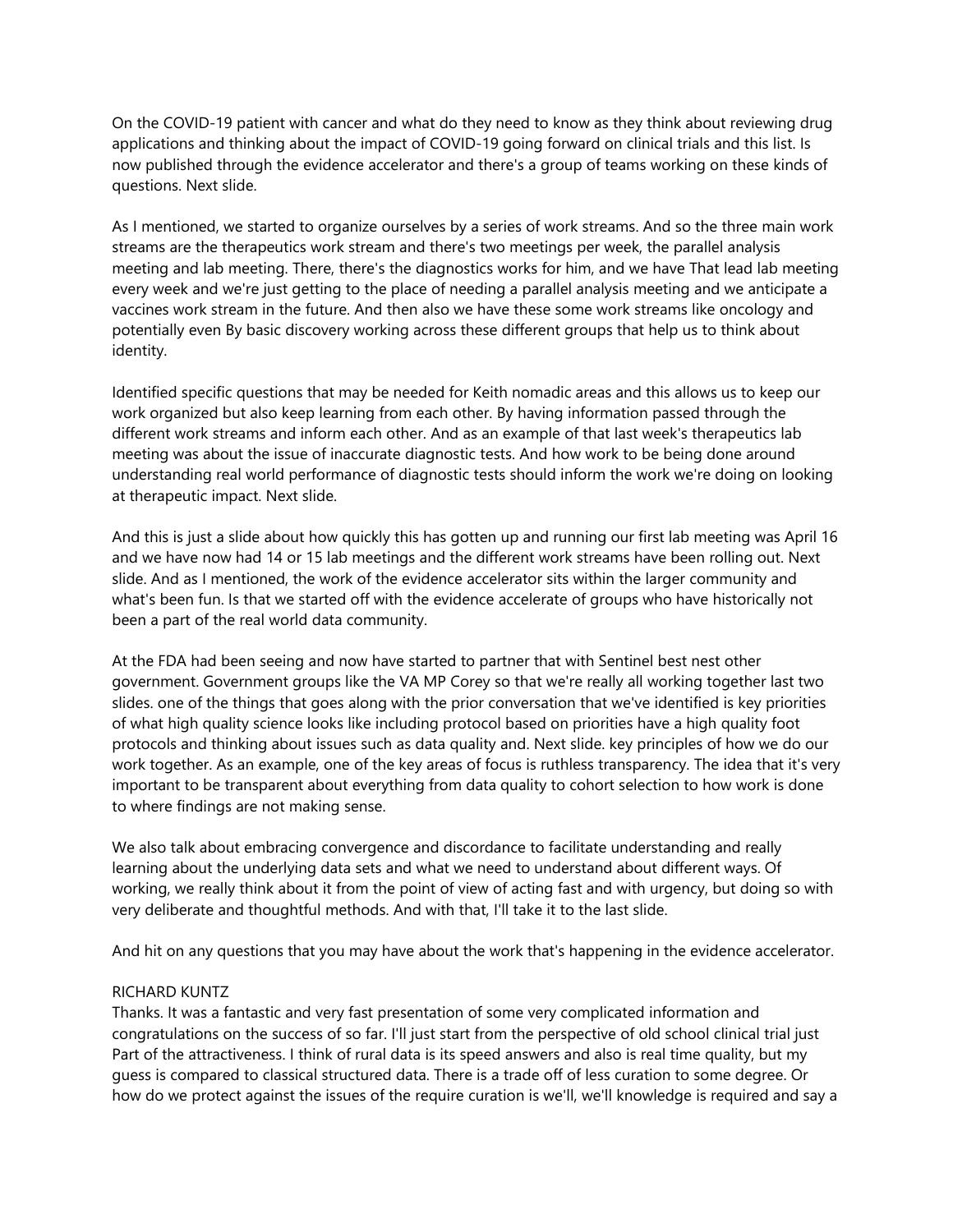prospective randomized control clinical trial. And the solid adherence to a protocol to reduce type one error and things like that when we have such an open data system that goes too many people

#### AMY ABERNETHY

So I think there's a number of points embedded and your question. So I'll use for hit on a few. And then if I miss them. Just bring me back to them. So the first point is your point about data curation. In fact, one of the reasons for the evidence accelerator, as I mentioned, we started off asking about companies in the health tech space That have historically not been brought to bear in the world data space. And part of the reason for that is that there's a number of companies working on deep curation of data sets, whether that's electronic health record data sets and using Abstraction, including human beings to pull out key data points.

So one of the things we were looking for is to understand what kinds of curated data sets are already ready to go. And what are the features of those data sets and The multiple parallel analysis projects allow us to understand that and really to understand both the opportunities as well as the risks.

The second thing is that, you know, practically speaking, this is not about real world data acting as a substitute for clinical trials, but real data acting As a contribution to the body of evidence that we need. And importantly, how come real data. Help us understand better design of clinical trials. And points that are rational within clinical trials. Also, how can rural data, help us to sort of point our clinical trial arrows to the right place and prioritize work. So we're very Careful about not seeing the rural data work within the context of the evidence accelerator as a substitute for clinical trials, but rather as a way of trying to understand totality of evidence.

Um, you know, the third point that I think that you're critically getting at is, you know, we're. Can we trust the output of rural data studies and where can't wait. And one of the key. Goals within the context of the evidence sell better is to be really honest about that question. And constantly come back to what are we learning and what is appropriate use for rural data. And so we have tried to be thoughtful pulling people back when it seems that there's sort of been too much push towards, for example, causal and friends or other activities and really bring that to the whole laboratory meeting community so that we can have thoughtful discussions of, you know what, look at what it's credible on what is it

### RICHARD KUNTZ

Yep, your comment about the transparency being critical is obviously important, and I'm sure you've thought about this, but is there a role for things like immutable Ledger's like Blockchain to be able to Become a structure so that people could be sure that what's been written has been recorded.

### AMY ABERNETHY

So I you know I think your point here is that there is a whole host of potential new technologies that pretend potentially have a role in this space. How we can understand what that role looks like. In this hopefully short time that we have a sorting this out right now and COVID-19 I think it's going to take a fair amount of work on one of those is blockchain and other one is tokenization to You know, basically identify patients for longitudinal follow up another one that we've been talking about now, but it's accelerators synthetic data sets. But I think that your key point, which is how do we take advantage of new technologies, including privacy scare sparing technologies. And solutions that ensure traceability back to source and we really want to use the evidence accelerator to start to essentially create the awakening. So then we can start to figure out how do we do this at least now and into the future.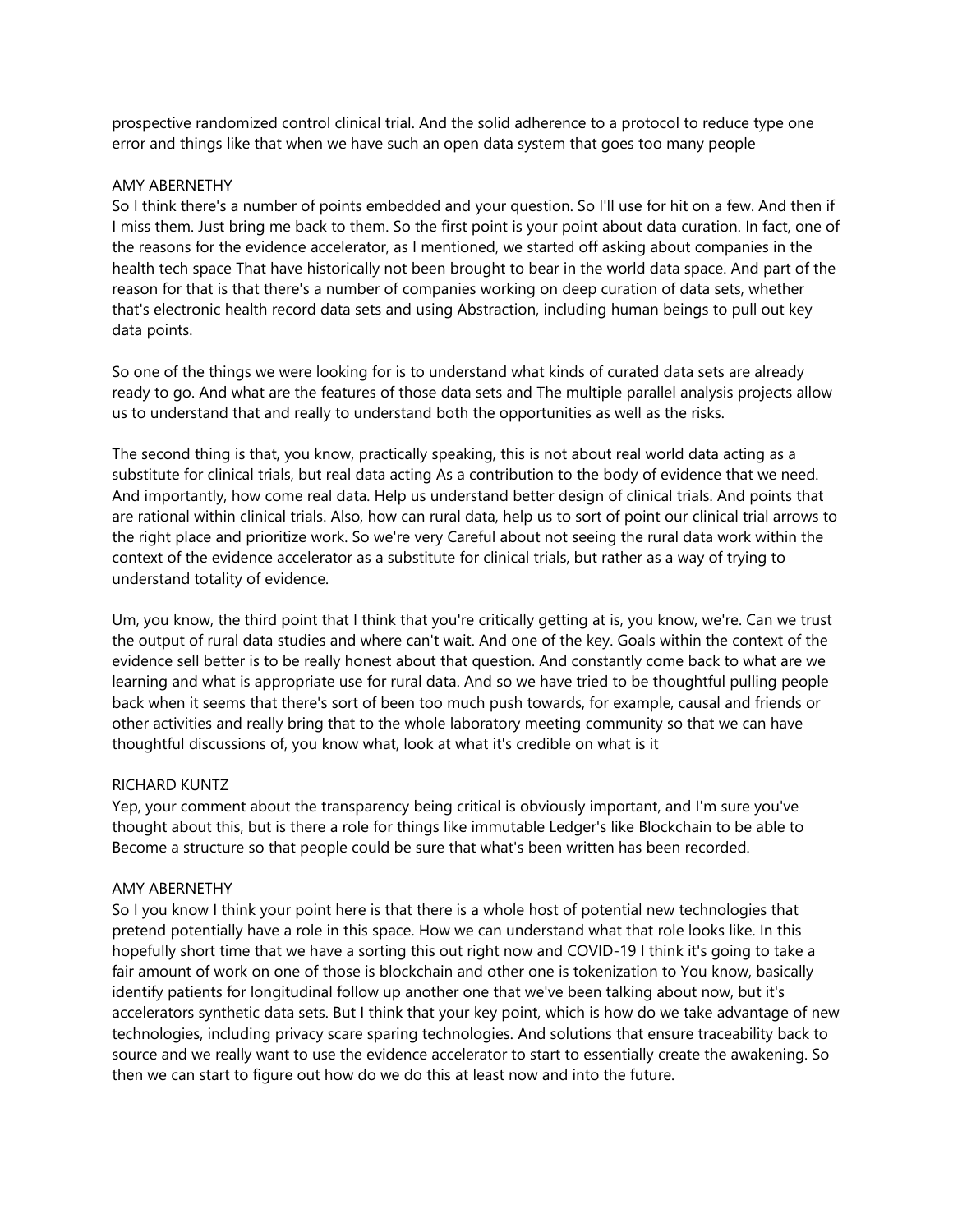### RICHARD KUNTZ

And have you seen so far in the in the reference of COVID-19 that that you're seeing some different methods for evidence development that will be permanent. After the code was over.

#### AMY ABERNETHY

Um, it's a really great question. Um, I have seen a number of things, you know, if I go back to your prior question around black blockchain and sort of a Awakening of some of the new technological solutions that can be brought to bear. I've seen within the evidence accelerator a Realization of new capabilities that we may have been missing. Up until now, whether that's the availability of relatively real time data, data sets are ready for analysis. And now needing to thoughtfully apply analysis. To those ready made data sets. in new ways. The role of data visualization, the role of replication. So I think that many of those elements are going to be scrutinized carefully. And then the question will be what should we take up in the future. But I certainly have seen A fair amount of shift and AHA of a while we do have these capabilities sitting in front of us.

### RICHARD KUNTZ

Who thinks it is one more question in the evolution of open science where we really think that there's a lot of traction here that nobody should own the data, including industry this data should be available to everybody. How does that play into this rapid Evans development and also I guess I'll just open up to the real world data access and how confident are we and sharing data again that that has various levels of curation so

#### AMY ABERNETHY

You know, I'm going to kind of hit on two points. And I don't really this is Amy speaking not as principal deputy commissioner FDA was a person's been thinking about this space. For a long time, and i agree with you that there's this importance of, um, You know, no one really owning it each other's data. There is a practical reality. But there's a lot of cost in developing these highly creative and curated Very carefully developed data sets, based on other on individual person's data and so figuring out what that looks like now and into the future. I think it's something that we have to think our way through.

Within the context of, you know, open data science and one of the issues that I see here is that we simultaneously want data sets that are trustworthy from the standpoint of Transparent understanding of traceability back to source and our ability to go back and cross check which are complex expensive technologies to put in place. As well as curation of individual variables from, for example, unstructured documents and figuring out how to generate those data sets in a way that's low cost trustworthy and that are of high enough quality that we can use is one of the tasks are going to have to figure out future

Richard Kuntz: Great, thanks. This is so super exciting.

#### RICHARD PLATT

I've been admiring the accelerator since you since you launched it you know one thing that Would be really interesting to hear is how you and the accelerator leadership are thinking about Reconciling parallel analyses that come to different conclusions about what the investigators think are the same questions.

### AMY ABERNETHY

Yes, it's a really great question. Um, you know, This has been an interesting thing that we were we were grappling with. When we were thinking about this in the oncology space and now is, you know, sitting in front of us right now as we Work on reconciling findings in the first parallel analysis project. And I don't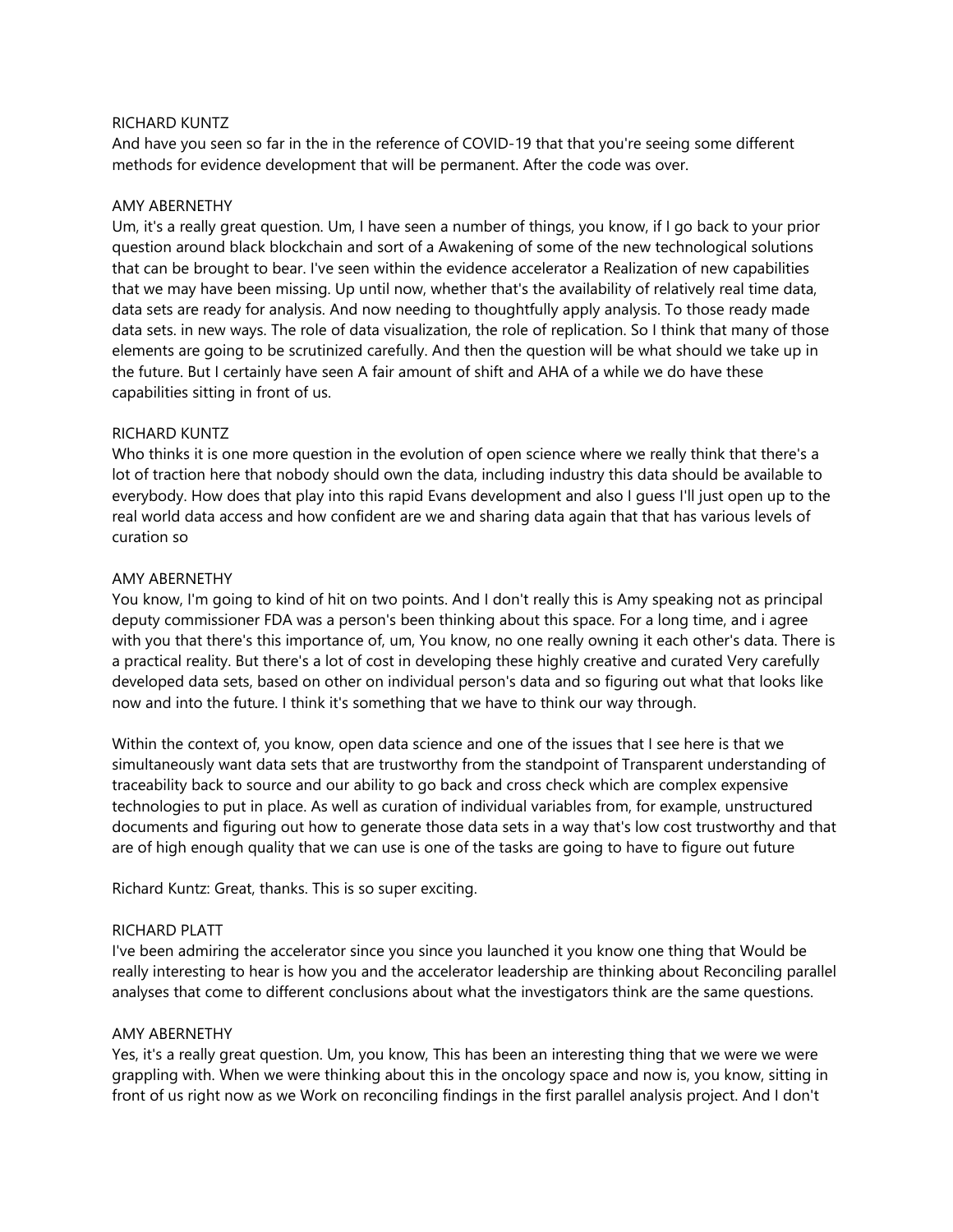know if anybody noticed by gloss right by that the That the fact that the first parallel analysis project has been presented to the to the lab meeting group as rich, I probably knows and what we've tried to do as the evidence accelerator community is really be very transparent about asking, why do we think we're seeing differences in results. What's Related to Our the underlying data sets, which a lot of times is one of the biggest issues. What's related to the fact that we really haven't gotten it right yet in terms of identifying and being clear about study population and cohort selection. So, so what are some of the methodological things that we need to grapple with, as well as

Some of the analytic approaches and really as I'm going to kind of laugh. I'm not really going to call it leadership. Of the evidence accelerator, but more as sort of a forcing function within the community conversation like ask people to say, why do we think we see differences here, we've tried to bring methodological experts to the table data experts to the table. Epidemiologists clinicians and having a multi modal multi discipline and kind of multi disciplinary conversation. What's going to be interesting is when you write the paper. How do you summarize when those When those discrepancies that get exist and that which we can all agree as methodological or data versus that which is the nuance of belief and that's going to be one of the things I think we need to deal with.

What's been helpful is at least for the first project I think seven of the eight results were all exactly the same and the eighth, we're still having final discussion around them. The methods.

### MICHAEL MCGINNIS

Oh, thank you very much, Rick rich and all the panelists. What a remarkable set of conversations today. We have a relatively limited amount of time for this. kind of wrap up reflection. So we're going to divide it into two components, if that's okay with each of you a component one will be Asking each of you and to Share or reflection that you on second thought, listening to others you wish you'd given greater emphasis to in the course of your, of your presentation and Q & A session and Section two will be a Lightning round of about a minute each in which will ask you to in effect address Two topics.

Both related to the general issue of the collaborative and today's session of evidence sharing development sharing and use. And so the first part of that is, from your perspective, and we have different perspectives here clearly we've got perspectives of those who are Dealing with the evidence from the public health. Arena from the treatment arena from the communication arena from the regulatory arena. But from your perspective, what is the single most important you're forced to pick one most important evidence innovation. That you feel could be game changing from your vantage point, and secondly what stakeholder has the greatest potential to help make a difference in that evidence innovation initiative.

So we'll come back to that. That's the, that's the lightning round at the end. But first, let's go to each of you and ask if you could share with us. Any reflections that you wish you'd given a little more emphasis to or you're glad you have the opportunity to give a little additional emphasis to and Ashish. Are you on

### HOWARD ZUCKER

So I think, I think the issue that I would advise to raise a little bit more was the issue of trust. I know that. brought that up and others brought that up in their and their presentations in that the concept of trust among all the public as well as among Their understanding of the trust of scientists and I know this was part of a lot by others. And I said, I should have raised that a little bit more my presentation as we presented a lot of data. And what we did do by information.

MICHAEL MCGINNIS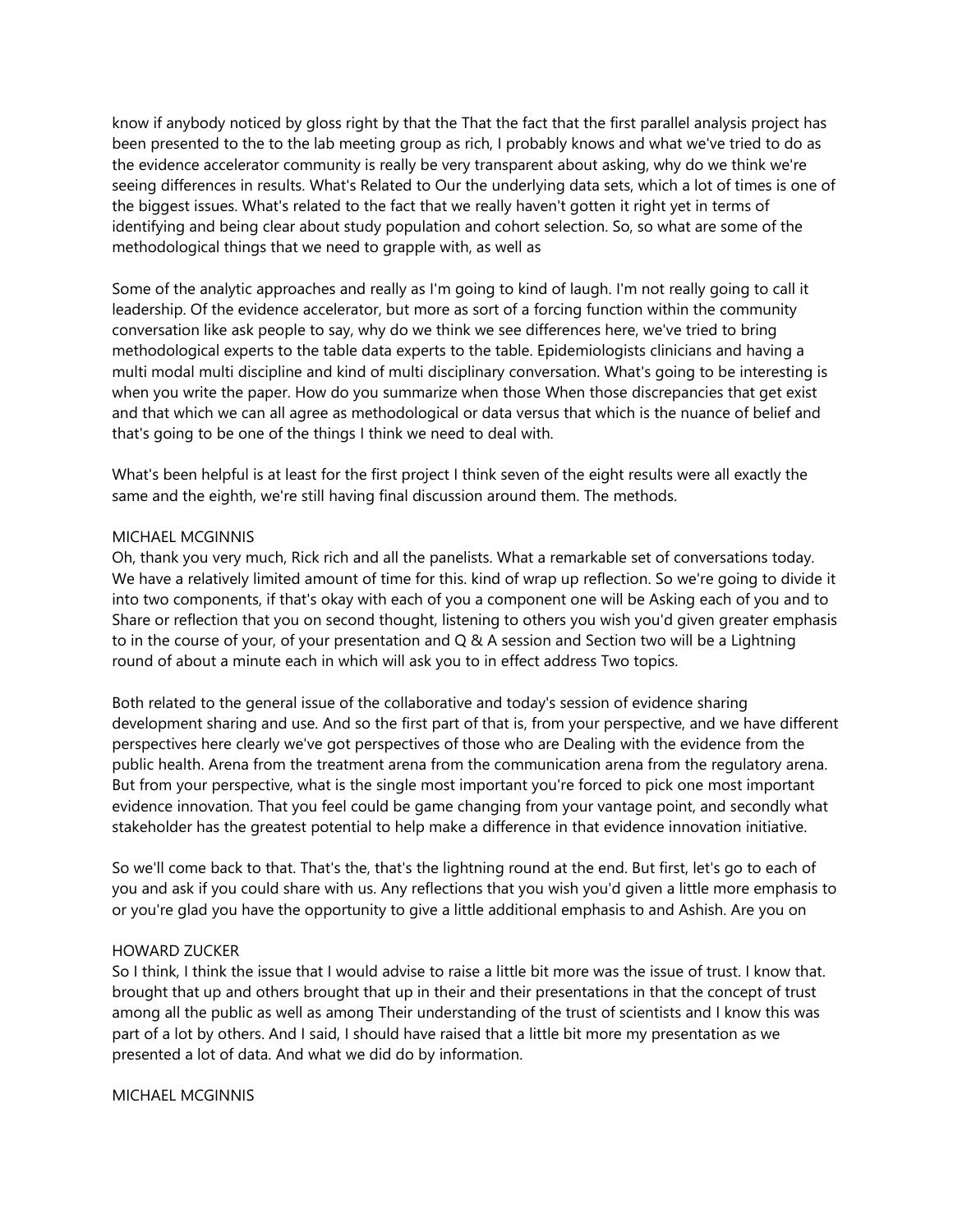And I'll just make a quick follow up there. Is there an element of trust that you feel In this trust strategy, if you will, that You have at your disposal that you'll use more extensively next time around.

#### HOWARD ZUCKER

Sure. Well, I think that there is there is a lot of trust. I think with the governor, doing, doing the daily presentations, was that they That he was able to provide a trust to the creator, but I felt that I didn't raise that point with everyone out of how we use that to convey our message to others and and I think there is a lot of mistrust about government in general. And I think that what we were doing was trying to provide trust to the public. Arch about the government New York State is working to try to solve this problem.

### MICHAEL MCGINNIS

Appreciate that clarification, Howard because All of us feel that to generate a lot of trust.

## CARLOS DEL RIO

You know, I think. I think that there are a couple things that to me. It's, it's very hard to I mean thinks this is a very fast moving train. This is a very advancing speed of light, and the information is changing. And I think to be able to You know, somebody said to me, you know, in a pandemic you wish you knew today. What you're going to know tomorrow because your recommendations are going to be better. Is, is how do we convey that how do you communicate that to the public. How do you say what I said today is not What I may be saying, tomorrow, and I'm still correct. I mean, this is what it's applicable today. And unfortunately, in this day and age in which a tweet persists there forever. Things come back to get you. So how do you How do you change information. How do you get the perception that the information is advancing and therefore changing and yet not necessarily. You're not wrong, you simply didn't know

You know, in a week, we may know something that we don't know today and may change totally how we recommend people do things. And that has been really hard to, to, to communicate. Even including within the hospital. I mean just within the hospital setting. With top clinicians. No, you don't need to wear a mask, except when you see patients with covered, then we said, yeah, maybe you need to wear a mask. Now, the most recent evidence of CDC is. Oh, by the way, you also need to put up and you know I protection. And it's not like we were. It's not like we were withholding that from people before it's simply the evidence suggests that that's probably what we ought to be doing today. And to me, that's probably one of the most difficult things to get across in a way that you do it and you don't lose trust.

### DIETRAM A. SCHEUFELE

I'm gonna pick up on something that Howard said, and I think that's trust and I want to focus on one thing that I didn't emphasize as much with that but that highlights why trust is so important. I think science and Howard said this, the difference between scientists and a lot of political bodies is that they enjoy a huge level of trust among the general public. In a couple of the questions at this idea came through. We need to get the public to understand how science works with how scientific studies works, what good evidences And I think this is one that I wish I had gotten across a little bit more explicitly. That's not going to happen. For me, I didn't 30 million Americans are not going to think that like scientists, they're not going to vet scientific studies and work their way through it. They rely on bodies like the National Academies and scientific associations to do that for them. They, they give a huge amount of Investment to science to do just that for them. And so I think the, the one thing that I would Like to emphasize what we should avoid is this idea that while we need to get the public to think, just like us, and then they're going to work their way through evidence and believe the evidence more Decades of social science have disproven that and frankly, that's not their job that's ours.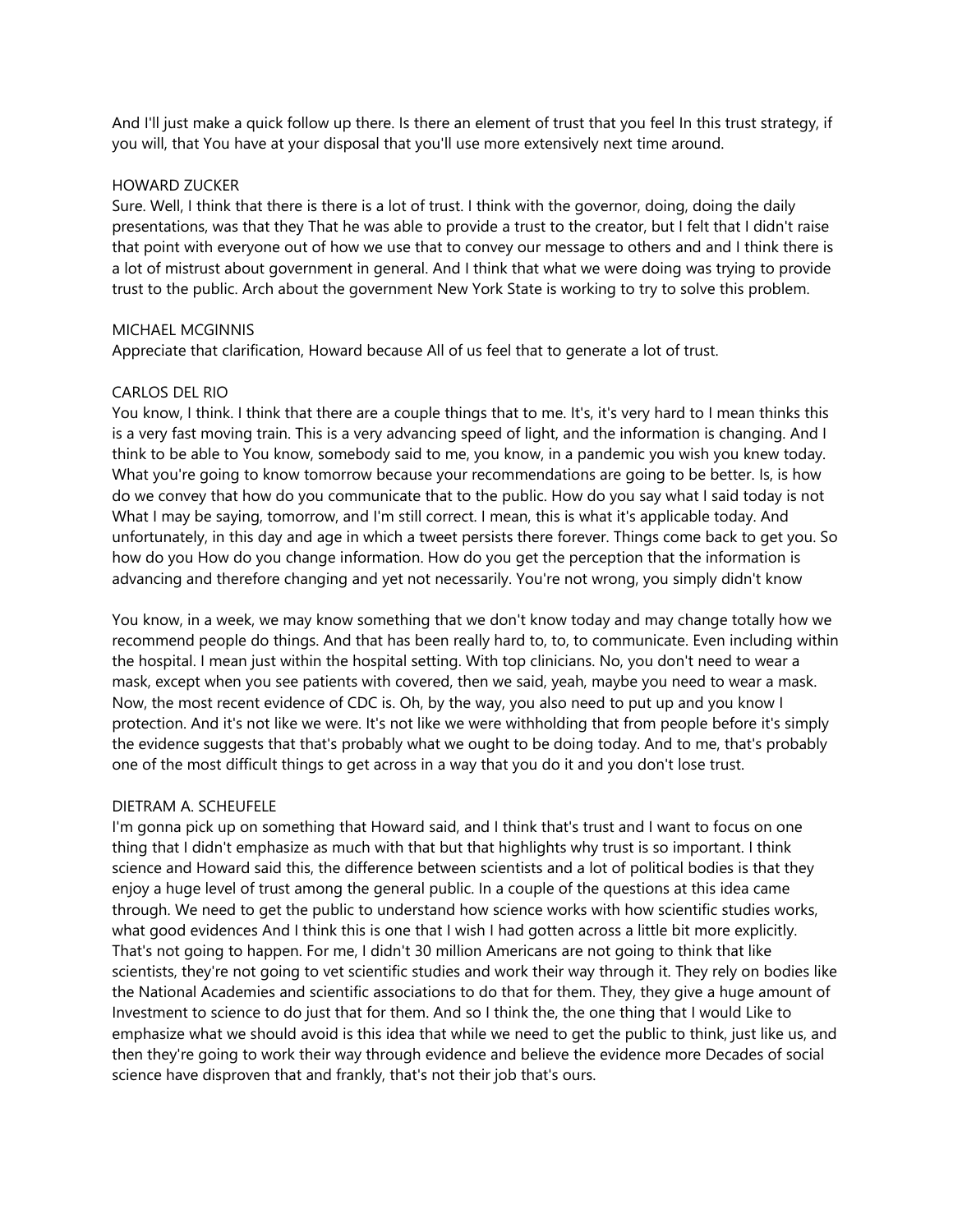And so we should take advantage of that trust that Howard mentioned that we have. And I think we've seen you know lots of people like him or some people like you and in the in the public eye doing exactly that very successfully.

## MICHAEL MCGINNIS

Thank you very much. But before we do that, we're going to insert one more aspect of this reflections and that is if you have a question that you would like to ask one of your Counterpart Speakers Will give you that opportunity before we move to the lightning round.

So let's go to Amy. Terrific.

## AMY ABERNETHY

So I think I would follow up on one of the questions that was asked of me as it related to clinical trials. And I, if I had to amend something about what I was talking about. I would have made it clear from the very beginning. That we shouldn't think of real data and real world evidence as a substitute for clinical trials, but rather as a way of answering questions. That are critical of a COVID-19 and allowing us to point our clinical trial resources to the most critical, critical questions that clinical trials and specifically randomized trials are most apt to address. I think that's what it might have been my man.

## MICHAEL MCGINNIS

Thank you Amy. So here's your chance to ask questions of your panelists and we can't imagine a better group of folks position either to ask the right questions or to give the right answer. So who would like to lead off.

## CARLOS DEL RIO

You know, I think, let me let me lead off by asking and saying something, but also asking when you initially had mentioned, what would we, what are we, my dream thing that I need right now. That could really make a difference. And to me, having a home test rapid test like a like a pregnancy test. I can do at home quickly effectively and that can tell me if somebody has COPD or not. Would really transform the way we approach this this disease from a public health standpoint and would real allow us to do. What we're not doing right now, which is really to rapidly isolate and quarantine individuals. So my question is, you know, I know the FDA is working on this and Other people are so, so how realistic is that will have something like that. And I think we'll start with Amy, but we can go to the trim.

### AMY ABERNETHY

So, you know, if I play that back to the question is how realistic is that we're going to have at home testing or, you know, rapid testing that we can rely on. And I think that the key feature here is that testing that that testing needs to be something that where we trust the results and where we also have access to the right reagents and the right capabilities to get that work done. There are a number of new testing solutions coming down the pipeline, and I think the other important aspect here is the active program coming, excuse me, the red X coming program coming out of NIH, which also has promise of bringing new testing solutions. But, we not only want a test available to us, but we want to test that works, and we need both of those. Yeah.

### MICHAEL MCGINNIS

Thank you. Did you give a question for one of your other panelists.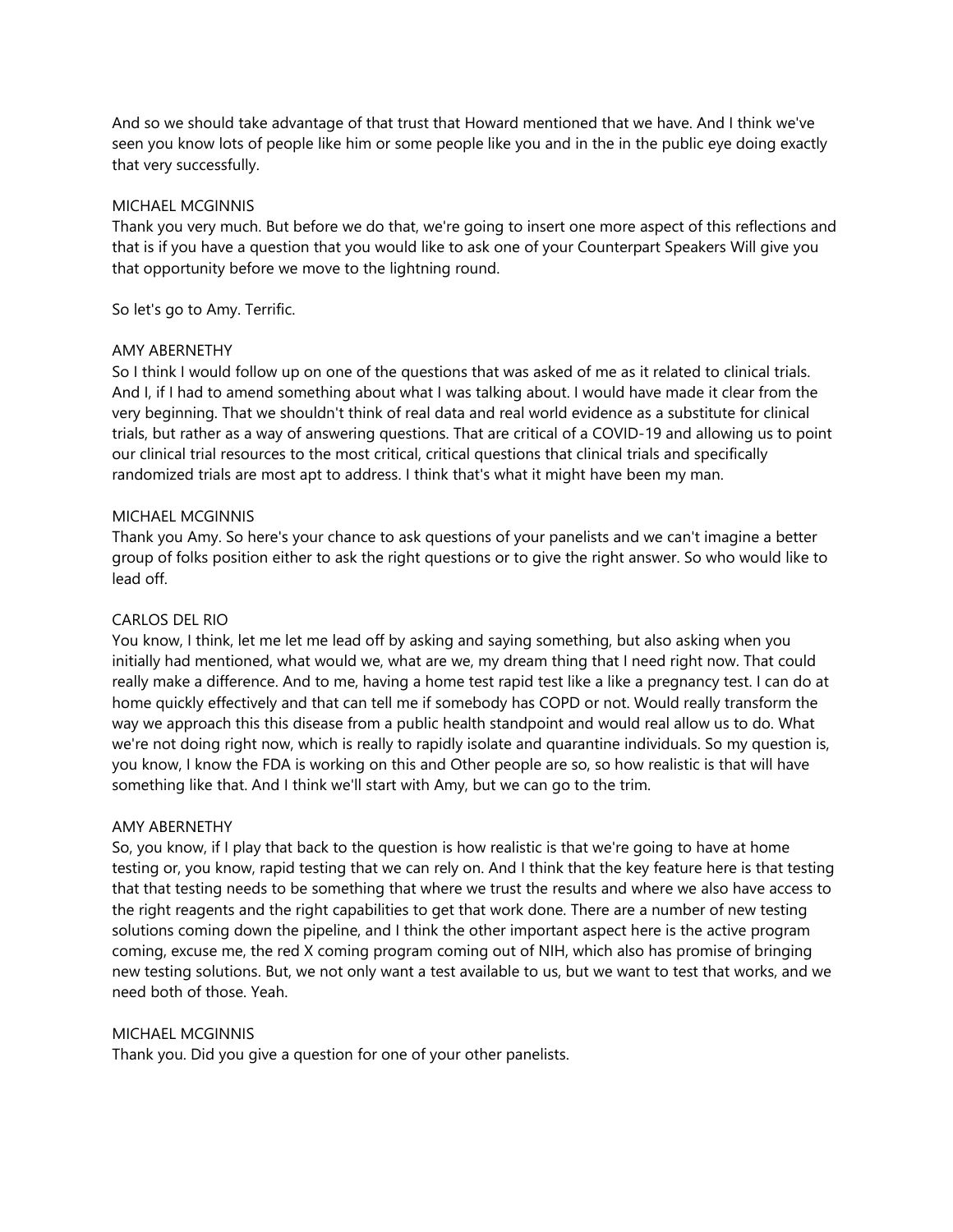#### AMY ABERNETHY

So I'm gonna ask one to Howard, because I think you know he and I have lived in spaces in parallel and I'm curious for you. Howard, as you think about what would have been most helpfully for you in planning. What are the right studies to do and how do you efficiently take care of the population in New York and also do studies would have been helpful for you.

## HOWARD ZUCKER

And I think that her that the issue is to be able to have gotten more data from other places, not just the data that we have from New York, and to be able to share A little bit more and to seen some limitations. What we saw as a lot of information coming through very quickly. And you and I have spoken about this and so In the effort to try to get something out there for the public to see and as others intervention and sometimes the data changes across the same. They don't change and adapt accordingly. I think if we were able to add more data from elsewhere and realize what was happening. Other parts, not just in the US, but even other parts of the world. That would have been helpful. And we research in the literature in China and trying to find out what was happening. They Were trying to get some information, Italy, I was calling over there trying to say and what are they see remember the whole issue with the blood grouping and whether there's a difference. Oh, and am. So what's the data on this and what are we see that would have been helpful.

### MICHAEL MCGINNIS

Well, thanks to all of you on that account and now we go to our lightning round. And just to remind, there are two parts to two questions for you to give very quick responses to. And the first question is with respect to evidence generation. And use generation sharing and use what innovation could make the most difference in the evidence arena and, secondly, what stakeholder Could have the most power in helping to ensure that that innovation came about.

### AMY ABERNETHY

Was afraid, I was going to get this one first. I'm going to say something potentially quite inflammatory but here goes. Um, so I think that one of the innovations that could have a lot of really positive power within the context of evidence generation and use Is new ways of publishing and getting information out that allows rapid public education cycles with peer review and somehow makes it so that we are Not constantly beholden to academic cycles and process, but rather run the credit critical question of how do we get the right information out. Into the public space to be able to use it. And I don't think we're there yet. And I don't think the solutions, we've got right now. Do Us justice and it's goes back to some of the conversation was being had before. So then I think that the actors with the most power. Actually are on the academic side of figuring out what would meet academic requirements, but also allow very rapid dissemination of information. Without getting too caught up in who gets to scoop who and what the win is and we've really started to make some progress on this on the evidence accelerator. But I think we've got a long way to go.

## DIETRAM A. SCHEUFELE

And I wouldn't come back to something I think Michael, you said this earlier. And that is our information ecology is huge is new is constantly changing and social media and those being the primary sources. That 350 million Americans are using for their information and we know very little about how those functions what the how those function what the underbelly is A lot of these conversations happen behind password behind passwords on Facebook and whatever else. And I think we need to get a grasp of how that happens. And what that means and how to use that efficiently quickly.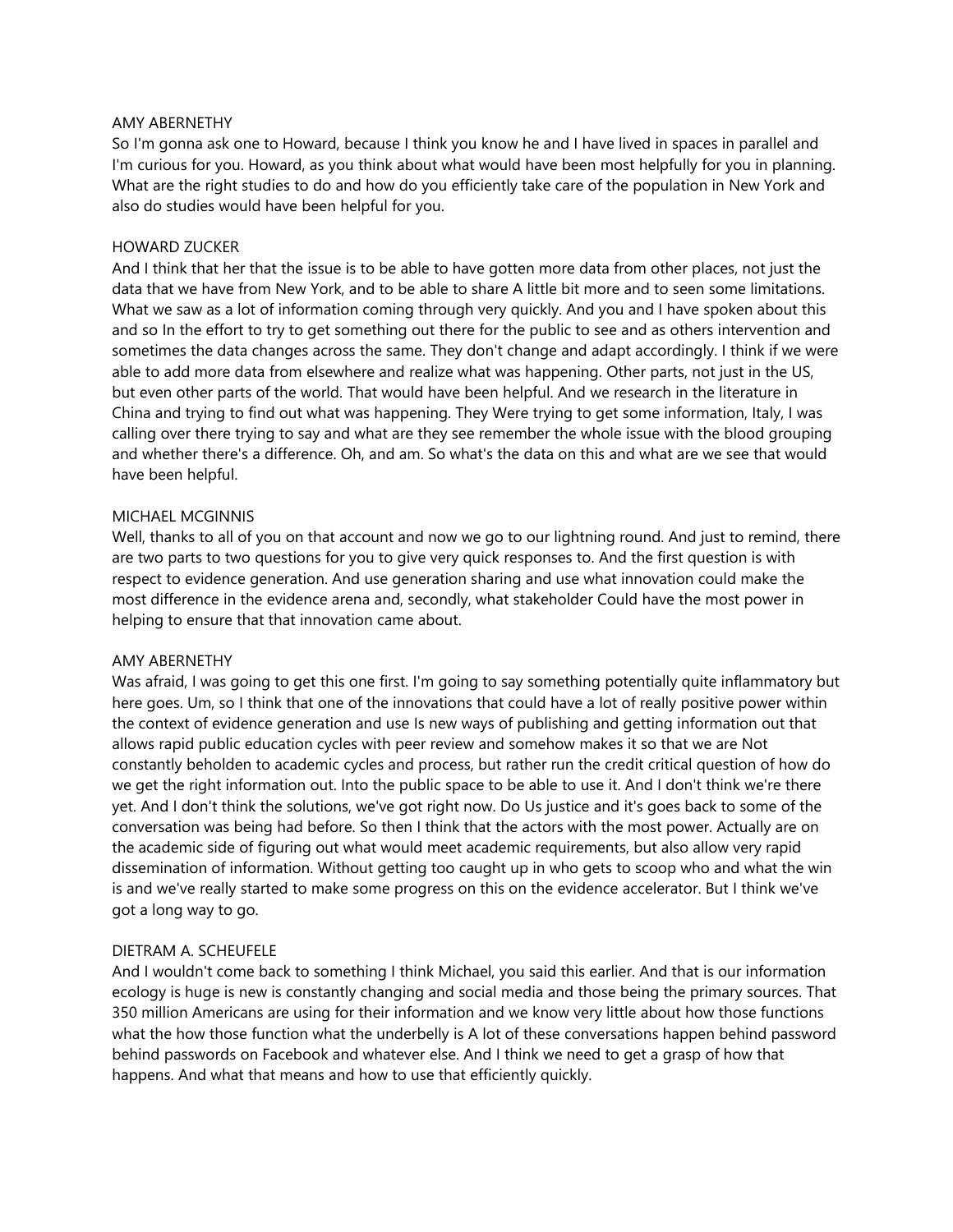And I think the stakeholders to that are groups that I mentioned earlier in 2007 Larry Page, gave a keynote at AAA as in San Francisco or San Jose, where he said science as a gigantic marketing problem. You guys are not connecting right with the right audiences. And at the time I think he got a lot of pushback. I think he was right. But I think it's time to cash that in and saying, well, you think we have a marketing problem you're the one among one of the key people Who can help us in solving that because Google searches and Facebook are some of the primary sources for information about COVID-19 And we don't know how to use them well.

### HOWARD ZUCKER

So I am actually focus on the antibody effectiveness. Because I think that the public is so focused on this and believe that if I have antibodies. I can go anywhere. And we know that what Today last to the last. What does it mean, I think that this is the area that would be very helpful for the society in general to know And then, who should be the stakeholders. I think it's CDC and NIH and I think it's the academy, because the Academy is so trusted to carry that message power when two major government federal government agencies address it.

# CARLOS DEL RIO

You know, I think, a lot, a lot of things that have been said are really important. And I'm totally, totally agree with them. I'm going to therefore say something a little different. I think it's important, I think, and it's not necessarily an innovation, but something that I would like to see is, and I think that has been a problem in this pandemic. I think we Don't know what the innovation would be when we have politicize the technical and we have not Done a good job of making of educating the political the politicians on the technical to the way we should be. So how do we how do we better educate our politicians who are and others on the technical aspects, but how do we are able to extract and, you know, Deitram mentioned in at some point in time is how do you get How do you extract the political from the technical, how can you Go further in delivering technical measures that are not political. And you know, I mean, I understand, you know, vaccines became have become political and you know COVID-19 vaccine is the first vaccine that has an anti vaccine movement before we even have a vaccine. But in in my life. I would have never imagined that a face cover will become political and the kinds of things that we're seeing becoming political I think are making the job of public health incredibly difficult. So we either invent a new way of doing public health or I don't know what we do, because otherwise I think public health will become essentially paralyzed by politics.

# MICHAEL MCGINNIS

Thank you very much Carlos, the trumpet sounds like there's going to be a lot of pressure on you to come up with the right rate a message on behalf of everything that they each of us is doing. Again, thanks so much to each of our speakers and panelists for remarkably insightful presentations. And I'm going to turn it back over to rich and Rick for some wrap up comments.

### RICHARD PLATT

My first comment is The best way to spend four hours. Of a hot summer. So thank you to all of all of our panelists for making this possible. I also want to note that We have consistently had 300 to 400 people who have been have been online during this entire periods so So thanks to the thanks to the 400 for being part of this activity. We've we're Paying attention to the questions and we will try to curate them and publish both the questions and the answers as part of the follow up to this to this meeting.

And I, I'd like to spend the next minute sort of thinking with starting the next set of conversations that I think the leadership consortium will be interested in because among the reasons we wanted to spend this